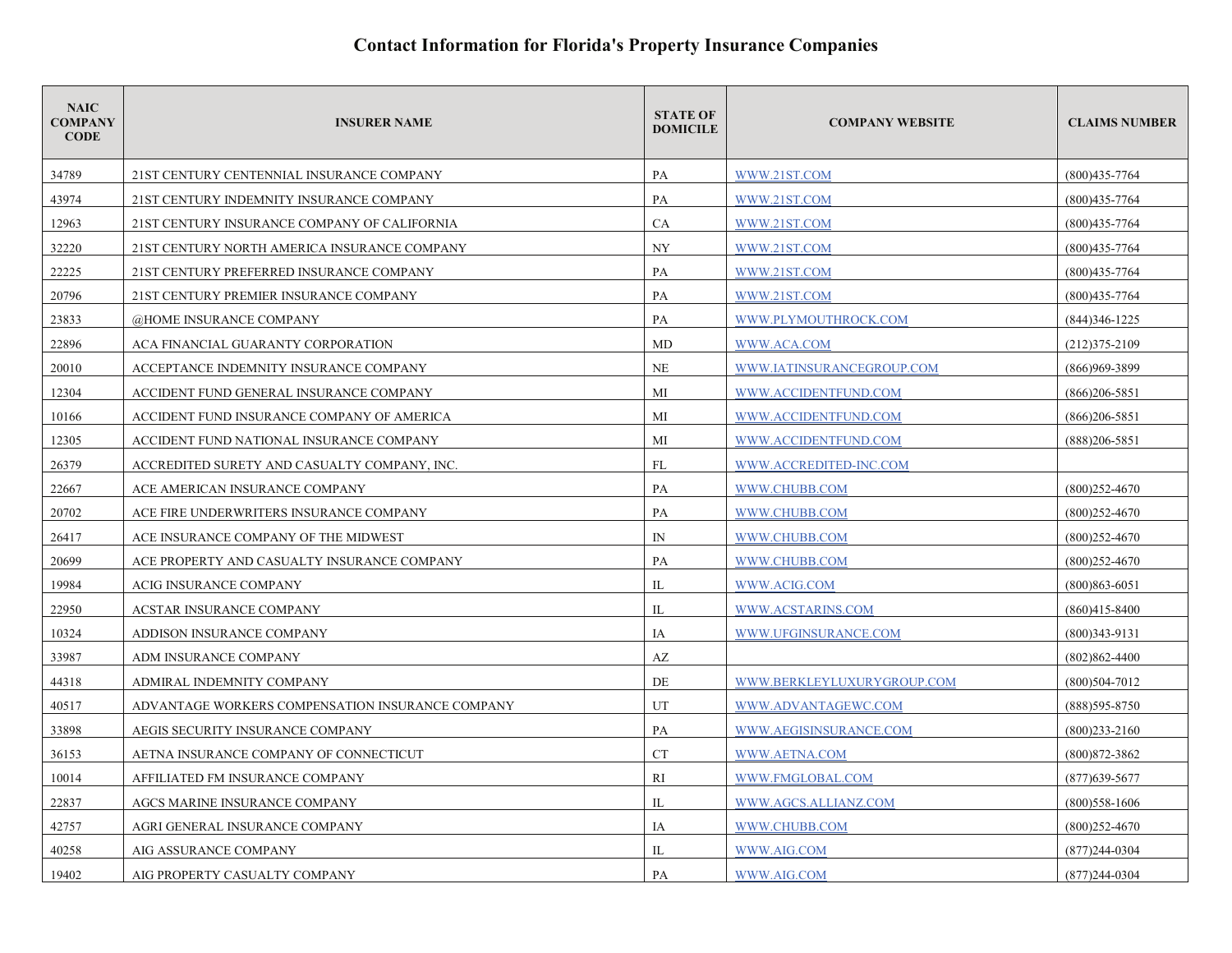| <b>NAIC</b><br><b>COMPANY</b><br><b>CODE</b> | <b>INSURER NAME</b>                             | <b>STATE OF</b><br><b>DOMICILE</b> | <b>COMPANY WEBSITE</b>  | <b>CLAIMS NUMBER</b>        |
|----------------------------------------------|-------------------------------------------------|------------------------------------|-------------------------|-----------------------------|
| 19399                                        | AIU INSURANCE COMPANY                           | <b>NY</b>                          | WWW.AIG.COM             | $(877)$ 244-0304            |
| 10957                                        | ALAMANCE INSURANCE COMPANY                      | IL                                 | WWW.IFGCOMPANIES.COM    | $(877)434 - 2667$           |
| 38733                                        | ALASKA NATIONAL INSURANCE COMPANY               | AK                                 | WWW.ALASKANATIONAL.COM  |                             |
| 24899                                        | ALEA NORTH AMERICA INSURANCE COMPANY            | <b>NY</b>                          | WWW.ALEAGROUP.COM       |                             |
| 16584                                        | ALERT AUTO INSURANCE COMPANY                    | FL                                 |                         |                             |
| 13285                                        | ALLEGHENY CASUALTY COMPANY                      | NJ                                 | WWW.IFIC.COM            | $(800)333 - 4167$           |
| 35300                                        | ALLIANZ GLOBAL RISKS US INSURANCE COMPANY       | IL                                 | WWW.AGCS.ALLIANZ.COM    | $(800)$ 558-1606            |
| 11242                                        | ALLIED EASTERN INDEMNITY COMPANY                | PA                                 | WWW.EASTERNALLIANCE.COM | $(800)336 - 3658$           |
| 10127                                        | ALLIED INSURANCE COMPANY OF AMERICA             | OH                                 | WWW.NATIONWIDE.COM      | $(800)421 - 3535$           |
| 42579                                        | ALLIED PROPERTY & CASUALTY INSURANCE COMPANY    | IA                                 | WWW.ALLIEDINSURANCE.COM | $(800)421 - 3535$           |
| 22730                                        | ALLIED WORLD INSURANCE COMPANY                  | NH                                 | WWW.AWAC.COM            |                             |
| 10690                                        | ALLIED WORLD NATIONAL ASSURANCE COMPANY         | NH                                 | WWW.AWAC.COM            |                             |
| 16624                                        | ALLIED WORLD SPECIALTY INSURANCE COMPANY        | DE                                 | WWW.AWAC.COM            |                             |
| 41840                                        | ALLMERICA FINANCIAL BENEFIT INSURANCE COMPANY   | МI                                 | WWW.HANOVER.COM         | $(800)628 - 0250$           |
| 29688                                        | ALLSTATE FIRE AND CASUALTY INSURANCE COMPANY    | IL                                 | WWW.ALLSTATE.COM        | $(847)547 - 8676$           |
| 19240                                        | ALLSTATE INDEMNITY COMPANY                      | IL                                 | WWW.ALLSTATE.COM        | $(800)$ 547-8676            |
| 19232                                        | ALLSTATE INSURANCE COMPANY                      | IL                                 | WWW.ALLSTATE.COM        | (800)547-8676               |
| 36455                                        | ALLSTATE NORTHBROOK INDEMNITY COMPANY           | IL                                 | WWW.ALLSTATE.COM        | $(800)547 - 8676$           |
| 17230                                        | ALLSTATE PROPERTY & CASUALTY INSURANCE COMPANY  | IL                                 | WWW.ALLSTATE.COM        | $(800)$ 547-8676            |
| 37907                                        | ALLSTATE VEHICLE AND PROPERTY INSURANCE COMPANY | IL                                 | WWW.ALLSTATE.COM        | $(800)$ 547-8676            |
| 38156                                        | ALPHA PROPERTY & CASUALTY INSURANCE COMPANY     | WI                                 | <b>KEMPER.COM</b>       | $(866)$ 536-7376            |
| 21296                                        | ALTERRA AMERICA INSURANCE COMPANY               | DE                                 | WWW.STATENATIONAL.COM   | $(817)265 - 2000$           |
| 13293                                        | AMALGAMATED CASUALTY INSURANCE COMPANY          | DC                                 | WWW.ACICINSURE.COM      | $(202)945 - 6251$           |
| 18708                                        | AMBAC ASSURANCE CORPORATION                     | WI                                 | WWW.AMBAC.COM           | $(212)$ 658-7470            |
| 19100                                        | AMCO INSURANCE COMPANY                          | IA                                 | WWW.ALLIEDINSURANCE.COM | $(800)421 - 3535$           |
| 12548                                        | AMERICAN AGRI-BUSINESS INSURANCE COMPANY        | TX                                 | WWW.ARMT.COM            | $(800)335-0120 \times 1011$ |
| 10103                                        | AMERICAN AGRICULTURAL INSURANCE COMPANY         | $\mathbb{N}$                       | WWW.AAIC.COM            | $(847)969 - 2900$           |
| 19720                                        | AMERICAN ALTERNATIVE INSURANCE CORPORATION      | DE                                 | WWW.MUNICHREAMERICA.COM | $(866)220 - 3505$           |
| 21849                                        | AMERICAN AUTOMOBILE INSURANCE COMPANY           | <b>MO</b>                          | WWW.AGCS.ALLIANZ.COM    | $(800)$ 558-1606            |
| 10111                                        | AMERICAN BANKERS INSURANCE COMPANY OF FLORIDA   | FL                                 | WWW.ASSURANT.COM        | $(800)326 - 2845$           |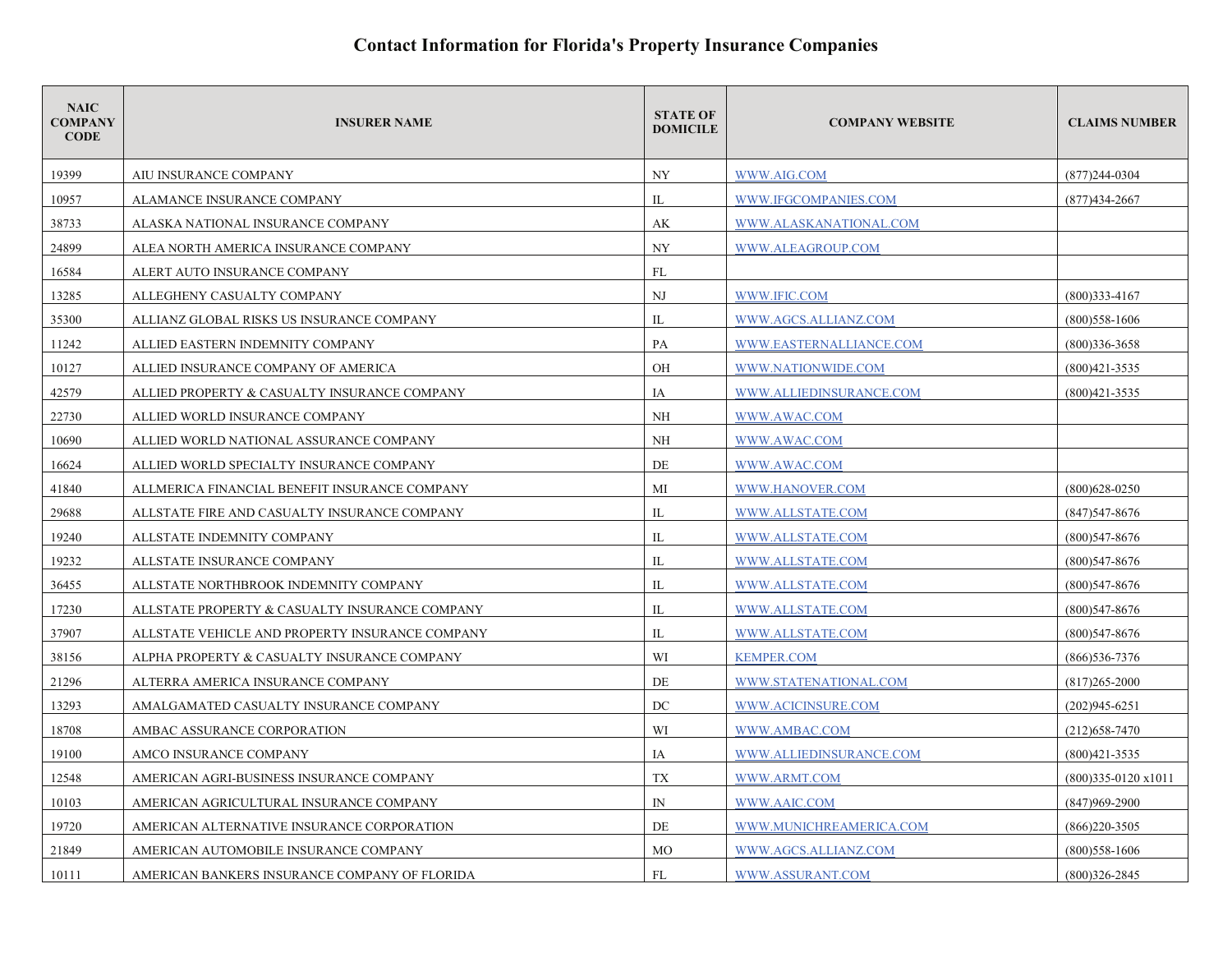| <b>NAIC</b><br><b>COMPANY</b><br><b>CODE</b> | <b>INSURER NAME</b>                                       | <b>STATE OF</b><br><b>DOMICILE</b> | <b>COMPANY WEBSITE</b>              | <b>CLAIMS NUMBER</b>          |
|----------------------------------------------|-----------------------------------------------------------|------------------------------------|-------------------------------------|-------------------------------|
| 11240                                        | AMERICAN BUILDERS INSURANCE COMPANY                       | DE                                 | WWW.BLDRS.COM                       | (800) 883-9305                |
| 12601                                        | AMERICAN CAPITAL ASSURANCE CORP                           | FL                                 | <b>AMCAPINS.COM</b>                 | $(833)625 - 5246$             |
| 20427                                        | AMERICAN CASUALTY COMPANY OF READING, PENNSYLVANIA        | PA                                 | WWW.CNA.COM                         | $(877)262 - 2727$             |
| 12968                                        | AMERICAN COASTAL INSURANCE COMPANY                        | FL                                 | WWW.AMCOASTAL.COM                   |                               |
| 19941                                        | AMERICAN COMMERCE INSURANCE COMPANY                       | OH                                 | WWW.MAPFREINSURANCE.COM             | (888) 962-7373                |
| 45934                                        | AMERICAN COMPENSATION INSURANCE COMPANY                   | <b>MN</b>                          | WWW.RTWI.COM                        |                               |
| 10216                                        | AMERICAN CONTRACTORS INDEMNITY COMPANY                    | <b>CA</b>                          | WWW.HCCSURETY.COM                   | $(310)242 - 4403$             |
| 19690                                        | AMERICAN ECONOMY INSURANCE COMPANY                        | $\mathbb{N}$                       | WWW.SAFECO.COM                      | $(800)332 - 3226$             |
| 37990                                        | AMERICAN EMPIRE INSURANCE COMPANY                         | OH                                 | WWW.GREATAMERICANINSURANCEGROUP.COM | $(800)221 - 7274$             |
| 10819                                        | AMERICAN EQUITY SPECIALTY INSURANCE COMPANY               | <b>CT</b>                          | WWW.NORTHLANDINS.COM                | $(800)328 - 5972$             |
| 23450                                        | AMERICAN FAMILY HOME INSURANCE COMPANY                    | FL                                 | WWW.AMIG.COM                        | $(800)375 - 2075$             |
| 24066                                        | AMERICAN FIRE AND CASUALTY COMPANY                        | <b>NH</b>                          | WWW.LIBERTYMUTUALGROUP.COM          | $(800)332 - 3226$             |
| 26247                                        | AMERICAN GUARANTEE AND LIABILITY INSURANCE COMPANY        | <b>NY</b>                          | WWW.ZURICHNA.COM                    | $(800)987 - 3373$             |
| 43494                                        | AMERICAN HALLMARK INSURANCE COMPANY OF TEXAS              | TX                                 | WWW.HALLMARKGRP.COM                 | $(800)426 - 5119$             |
| 19380                                        | AMERICAN HOME ASSURANCE COMPANY                           | <b>NY</b>                          | WWW.AIG.COM                         | $(877)244-0304$               |
| 21857                                        | AMERICAN INSURANCE COMPANY (THE)                          | OH                                 | WWW.AGCS.ALLIANZ.COM                | $(800)$ 558-1606              |
| 12841                                        | AMERICAN INTEGRITY INSURANCE COMPANY OF FLORIDA           | FL                                 | WWW.AIIFLORIDA.COM                  | $(844)692 - 4421$             |
| 31895                                        | AMERICAN INTERSTATE INSURANCE COMPANY                     | NE                                 | WWW.AMERISAFE.COM                   | $(800)699 - 6240$             |
| 16810                                        | AMERICAN MERCURY INSURANCE COMPANY                        | OK                                 | WWW.MERCURYINSURANCE.COM            | $(800)503 - 3724$             |
| 26140                                        | AMERICAN MILLENNIUM INSURANCE COMPANY                     | N <sub>J</sub>                     | <b>AMINSURE.COM</b>                 | $(973)628 - 6060$ x251        |
| 23469                                        | AMERICAN MODERN HOME INSURANCE COMPANY                    | OH                                 | WWW.AMIG.COM                        | $(800)375 - 2075$             |
| 12314                                        | AMERICAN MODERN INSURANCE COMPANY OF FLORIDA, INC.        | FL                                 | WWW.AMIG.COM                        | $(800)375 - 2075$             |
| 42722                                        | AMERICAN MODERN PROPERTY AND CASUALTY INSURANCE COMPANY   | OH                                 | WWW.AMIG.COM                        | $(800)375 - 2075$             |
| 38652                                        | AMERICAN MODERN SELECT INSURANCE COMPANY                  | <b>OH</b>                          | WWW.AMIG.COM                        | $(800)375 - 2075$             |
| 39942                                        | AMERICAN NATIONAL GENERAL INSURANCE COMPANY               | <b>MO</b>                          | WWW.AMERICANNATIONAL.COM            | $(800)333 - 2860$             |
| 28401                                        | AMERICAN NATIONAL PROPERTY & CASUALTY COMPANY             | MO                                 | WWW.AMERICANNATIONAL.COM            | $(800)333 - 2860$             |
| 12190                                        | AMERICAN PET INSURANCE COMPANY                            | NY                                 | AMERICANPETINSURANCE.COM            | $(888)733 - 2685$             |
| 13563                                        | AMERICAN PLATINUM PROPERTY AND CASUALTY INSURANCE COMPANY | FL                                 | AMERICANPLATINUMPCIC.COM            | $(954)958 - 1200 \times 6305$ |
| 21806                                        | AMERICAN PROPERTY INSURANCE COMPANY                       | N <sub>J</sub>                     | WWW.API-NJ.COM                      | $(848)208 - 2000$             |
| 19615                                        | AMERICAN RELIABLE INSURANCE COMPANY                       | AZ                                 | WWW.GLOBALINDEMNITY.KY              | $(800)245 - 1505$             |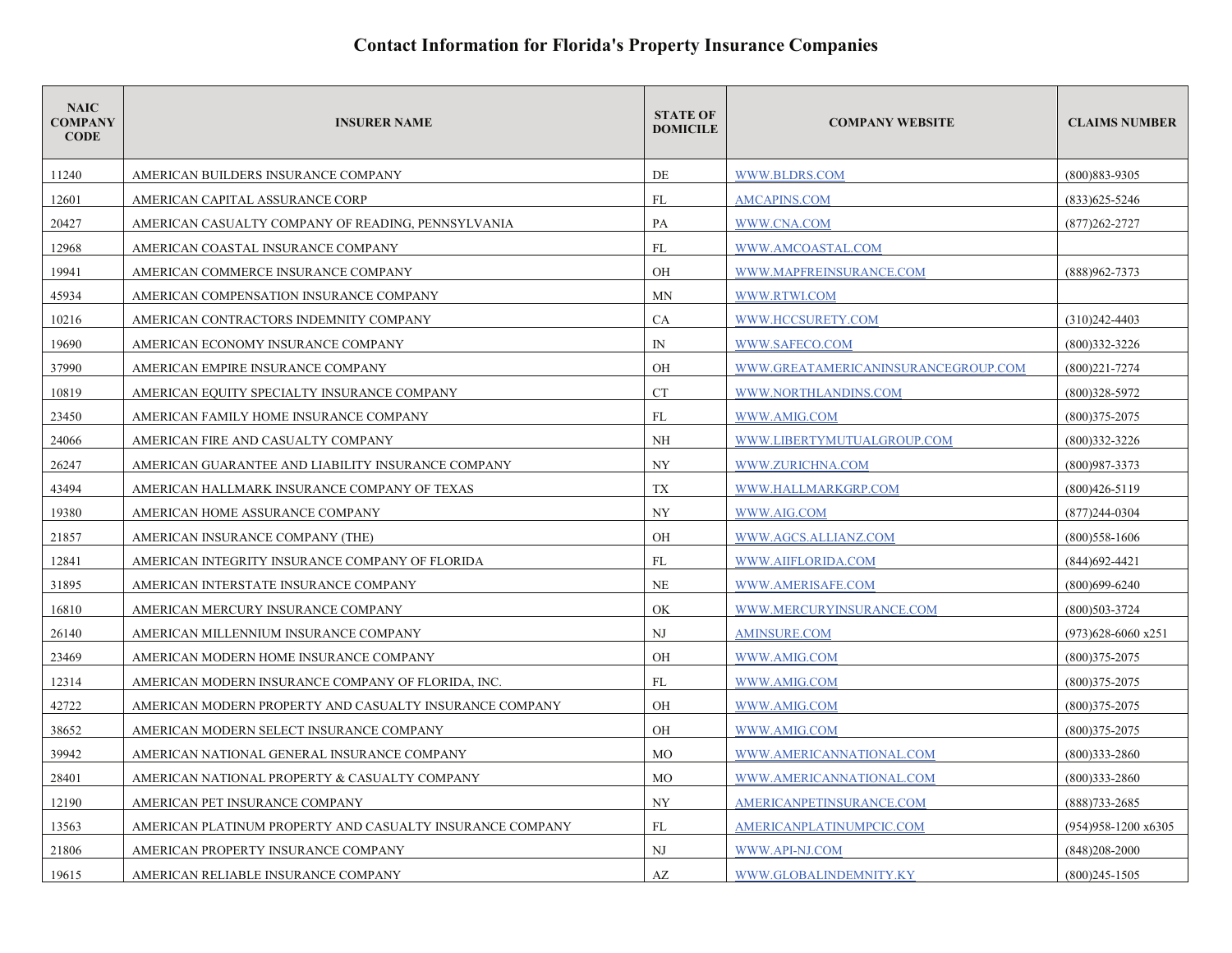| <b>NAIC</b><br><b>COMPANY</b><br><b>CODE</b> | <b>INSURER NAME</b>                            | <b>STATE OF</b><br><b>DOMICILE</b> | <b>COMPANY WEBSITE</b>  | <b>CLAIMS NUMBER</b> |
|----------------------------------------------|------------------------------------------------|------------------------------------|-------------------------|----------------------|
| 19631                                        | AMERICAN ROAD INSURANCE COMPANY (THE)          | МI                                 |                         | $(800)770 - 6696$    |
| 42978                                        | AMERICAN SECURITY INSURANCE COMPANY            | DE                                 | WWW.ASSURANT.COM        | $(800)326 - 2845$    |
| 17965                                        | AMERICAN SENTINEL INSURANCE COMPANY            | PA                                 | AMERICANSENTINEL.CC     | $(800)$ 233-2160     |
| 42897                                        | AMERICAN SERVICE INSURANCE COMPANY             | IL                                 | WWW.ATLAS-FIN.COM       | $(800)897 - 2551$    |
| 41998                                        | AMERICAN SOUTHERN HOME INSURANCE COMPANY       | FL                                 | WWW.AMIG.COM            | $(800)375 - 2075$    |
| 10235                                        | AMERICAN SOUTHERN INSURANCE COMPANY            | KS                                 | WWW.AMSOU.COM           | $(404)266 - 9599$    |
| 19704                                        | AMERICAN STATES INSURANCE COMPANY              | $\mathbb{N}$                       | WWW.SAFECO.COM          |                      |
| 10872                                        | AMERICAN STRATEGIC INSURANCE CORP.             | FL                                 | AMERICANSTRATEGIC.COM   |                      |
| 19623                                        | AMERICAN SUMMIT INSURANCE COMPANY              | TX                                 | WWW.AMERICAN-SUMMIT.COM | $(800)777 - 3636$    |
| 31380                                        | AMERICAN SURETY COMPANY                        | $\mathbb{N}$                       | WWW.ASC-USI.COM         | $(317)875 - 8700$    |
| 12359                                        | AMERICAN TRADITIONS INSURANCE COMPANY          | FL                                 | WWW.JERGERMGA.COM       | $(866)270 - 8430$    |
| 40142                                        | AMERICAN ZURICH INSURANCE COMPANY              | IL                                 | WWW.ZURICHNA.COM        | $(800)987 - 3373$    |
| 19488                                        | AMERISURE INSURANCE COMPANY                    | МI                                 | WWW.AMERISURE.COM       | $(800)257-1900$      |
| 23396                                        | AMERISURE MUTUAL INSURANCE COMPANY             | МI                                 | WWW.AMERISURE.COM       | $(800)257 - 1900$    |
| 11050                                        | AMERISURE PARTNERS INSURANCE COMPANY           | МI                                 | WWW.AMERISURE.COM       | $(800)257 - 1900$    |
| 10665                                        | AMERITRUST INSURANCE CORPORATION               | МI                                 | WWW.AMERITRUSTGROUP.COM | $(800)825 - 9489$    |
| 27928                                        | AMEX ASSURANCE COMPANY                         | IL                                 | WWW.AMERICANEXPRESS.COM | $(800)$ 645-9700     |
| 42390                                        | AMGUARD INSURANCE COMPANY                      | PA                                 | WWW.GUARD.COM           | $(570)825 - 9900$    |
| 19976                                        | AMICA MUTUAL INSURANCE COMPANY                 | RI                                 | WWW.AMICA.COM           | $(800)242 - 6422$    |
| 12287                                        | AMICA PROPERTY AND CASUALTY INSURANCE COMPANY  | <b>RI</b>                          | WWW.AMICA.COM           | $(800)$ 242-6422     |
| 40010                                        | ANCHOR GENERAL INSURANCE COMPANY               | CA                                 | WWW.ANCHORGENERAL.COM   | $(800)542 - 6246$    |
| 15617                                        | ANCHOR PROPERTY AND CASUALTY INSURANCE COMPANY | FL                                 | WWW.RELYONANCHOR.COM    | $(844)365 - 5548$    |
| 34738                                        | ARAG INSURANCE COMPANY                         | IA                                 | WWW.ARAGLEGAL.COM       | (800)819-3010        |
| 30830                                        | ARCH INDEMNITY INSURANCE COMPANY               | MO                                 | WWW.ARCHINSURANCE.COM   | $(877)688 - 2724$    |
| 11150                                        | ARCH INSURANCE COMPANY                         | <b>MO</b>                          | WWW.ARCHINSURANCE.COM   | $(877)688 - 2724$    |
| 18732                                        | ARCH MORTGAGE GUARANTY COMPANY                 | WI                                 | WWW.ARCHMI.COM          | $(877)$ 642-4642     |
| 40266                                        | ARCH MORTGAGE INSURANCE COMPANY                | WI                                 | WWW.ARCHMI.COM          | $(877)642 - 4642$    |
| 10348                                        | ARCH REINSURANCE COMPANY                       | DE                                 | WWW.ARCHRECO.COM        | (973)898-9575        |
| 19860                                        | ARGONAUT GREAT CENTRAL INSURANCE COMPANY       | $_{\text{IL}}$                     | WWW.ARGOLIMITED.COM     | $(833)240-4128$      |
| 19801                                        | ARGONAUT INSURANCE COMPANY                     | IL                                 | WWW.ARGOLIMITED.COM     | $(833)240-4128$      |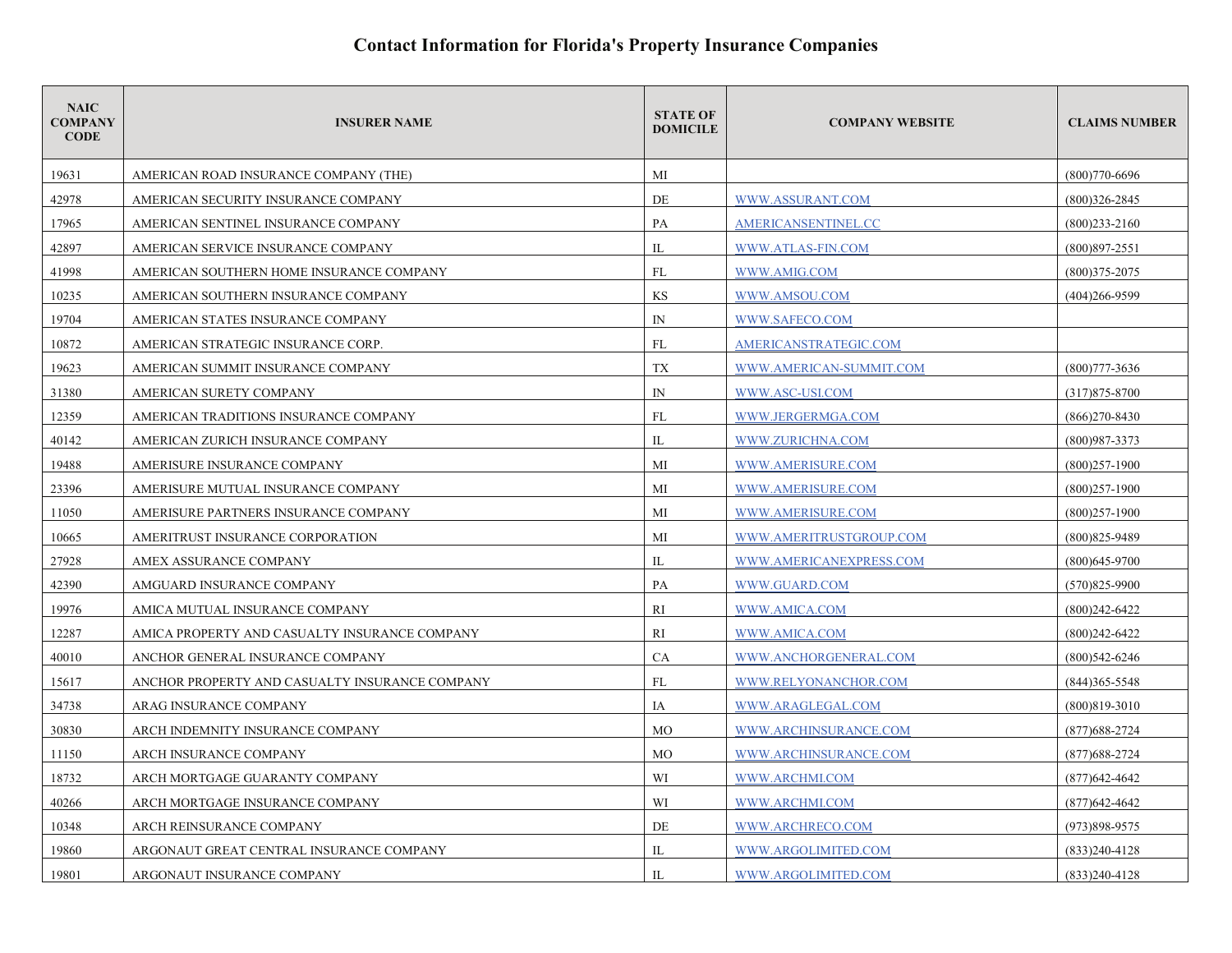| <b>NAIC</b><br><b>COMPANY</b><br><b>CODE</b> | <b>INSURER NAME</b>                           | <b>STATE OF</b><br><b>DOMICILE</b> | <b>COMPANY WEBSITE</b>            | <b>CLAIMS NUMBER</b> |
|----------------------------------------------|-----------------------------------------------|------------------------------------|-----------------------------------|----------------------|
| 19828                                        | ARGONAUT-MIDWEST INSURANCE COMPANY            | KY                                 | WWW.ARGOLIMITED.COM               | $(833)240-4128$      |
| 41459                                        | ARMED FORCES INSURANCE EXCHANGE               | KS                                 | WWW.AFI.ORG                       | $(800)255 - 0193$    |
| 24678                                        | ARROWOOD INDEMNITY COMPANY                    | DE                                 | WWW.ARROWPOINTCAP.COM             | $(866)$ 236-7750     |
| 10194                                        | ARTISAN AND TRUCKERS CASUALTY COMPANY         | WI                                 | PROGRESSIVE.COM                   | $(800)776 - 4737$    |
| 13683                                        | ASCENDANT COMMERCIAL INSURANCE, INC.          | <b>FL</b>                          | WWW.ACICOMPANIES.COM              | $(305)820 - 4347$    |
| 23752                                        | ASCOT INSURANCE COMPANY                       | CO                                 | WWW.ASCOTGROUP.COM                | $(866)376 - 3063$    |
| 40398                                        | ASHMERE INSURANCE COMPANY                     | <b>FL</b>                          | WWW.SUNZINSURANCE.COM             | $(877)323 - 8803$    |
| 12196                                        | ASI ASSURANCE CORP.                           | FL                                 | AMERICANSTRATEGIC.COM             | $(866)$ 274-5677     |
| 11072                                        | ASI HOME INSURANCE CORP.                      | <b>FL</b>                          | AMERICANSTRATEGIC.COM             | $(866)$ 274-5677     |
| 13142                                        | ASI PREFERRED INSURANCE CORP.                 | FL                                 | WWW.AMERICANSTRATEGIC.COM         | $(866)$ 274-5677     |
| 43460                                        | ASPEN AMERICAN INSURANCE COMPANY              | $\mathcal{T}\mathcal{X}$           | WWW.ASPEN.CO                      | $(877)$ 245-3510     |
| 21865                                        | ASSOCIATED INDEMNITY CORPORATION              | CA                                 | WWW.AGCS.ALLIANZ.COM              | $(800)$ 558-1606     |
| 23140                                        | ASSOCIATED INDUSTRIES INSURANCE COMPANY. INC. | FL                                 | WWW.AMTRUSTFINANCIAL.COM          | $(866)272 - 9267$    |
| 11558                                        | ASSURANCEAMERICA INSURANCE COMPANY            | <b>NE</b>                          | WWW.ASSURANCEAMERICA.COM          | (888)580-8134 x6240  |
| 30180                                        | ASSURED GUARANTY CORP.                        | MD                                 | WWW.ASSUREDGUARANTY.COM           | $(212)974 - 0100$    |
| 18287                                        | ASSURED GUARANTY MUNICIPAL CORP.              | <b>NY</b>                          | WWW.ASSUREDGUARANTY.COM           | $(212)974 - 0100$    |
| 29033                                        | ATAIN INSURANCE COMPANY                       | <b>TX</b>                          | <b>WWW.ATAININS.COM</b>           | $(248)$ 538-4530     |
| 27154                                        | ATLANTIC SPECIALTY INSURANCE COMPANY          | <b>NY</b>                          | WWW.ONEBEACON.COM                 | (877)248-3544        |
| 25422                                        | ATRADIUS TRADE CREDIT INSURANCE, INC.         | MD                                 | WWW.ATRADIUS.US                   | $(800)423 - 6624$    |
| 13412                                        | AUSTIN MUTUAL INSURANCE COMPANY               | MN                                 | WWW.AUSTINMUTUAL.COM              | $(877)425 - 2467$    |
| 12813                                        | AUTO CLUB INSURANCE COMPANY OF FLORIDA        | FL                                 | WWW.AUTOCLUBFL.COM                | (888) 929-4222       |
| 41041                                        | AUTO CLUB SOUTH INSURANCE COMPANY             | <b>FL</b>                          | WWW.AUTOCLUBFL.COM                | $(800)289-1325$      |
| 18988                                        | AUTO-OWNERS INSURANCE COMPANY                 | МI                                 | WWW.AUTO-OWNERS.COM               | (800)527-8299 x2703  |
| 13139                                        | AVATAR PROPERTY & CASUALTY INSURANCE COMPANY  | FL                                 | <b>AVATARINS.COM</b>              | $(877)$ 233-3238     |
| 10367                                        | AVEMCO INSURANCE COMPANY                      | MD                                 | WWW.AVEMCO.COM                    | $(800)874 - 9124$    |
| 22390                                        | AVENTUS INSURANCE COMPANY                     | TX                                 | WWW.WELLINGTONINSCO.COM           | (844) 776-4361 x5    |
| 29530                                        | AXA ART INSURANCE CORPORATION                 | NY                                 | WWW.MUNICHRE.COM/DIGITAL-PARTNERS | $(212)415 - 8400$    |
| 33022                                        | AXA INSURANCE COMPANY                         | NY                                 | WWW.AXAINSURANCECOMPANY.COM       | $(888)$ 239-0300     |
| 37273                                        | AXIS INSURANCE COMPANY                        | IL                                 | WWW.AXISCAPITAL.COM               | $(866)770 - 5629$    |
| 20370                                        | AXIS REINSURANCE COMPANY                      | NY                                 | WWW.AXISCAPITAL.COM               | $(866)770 - 5629$    |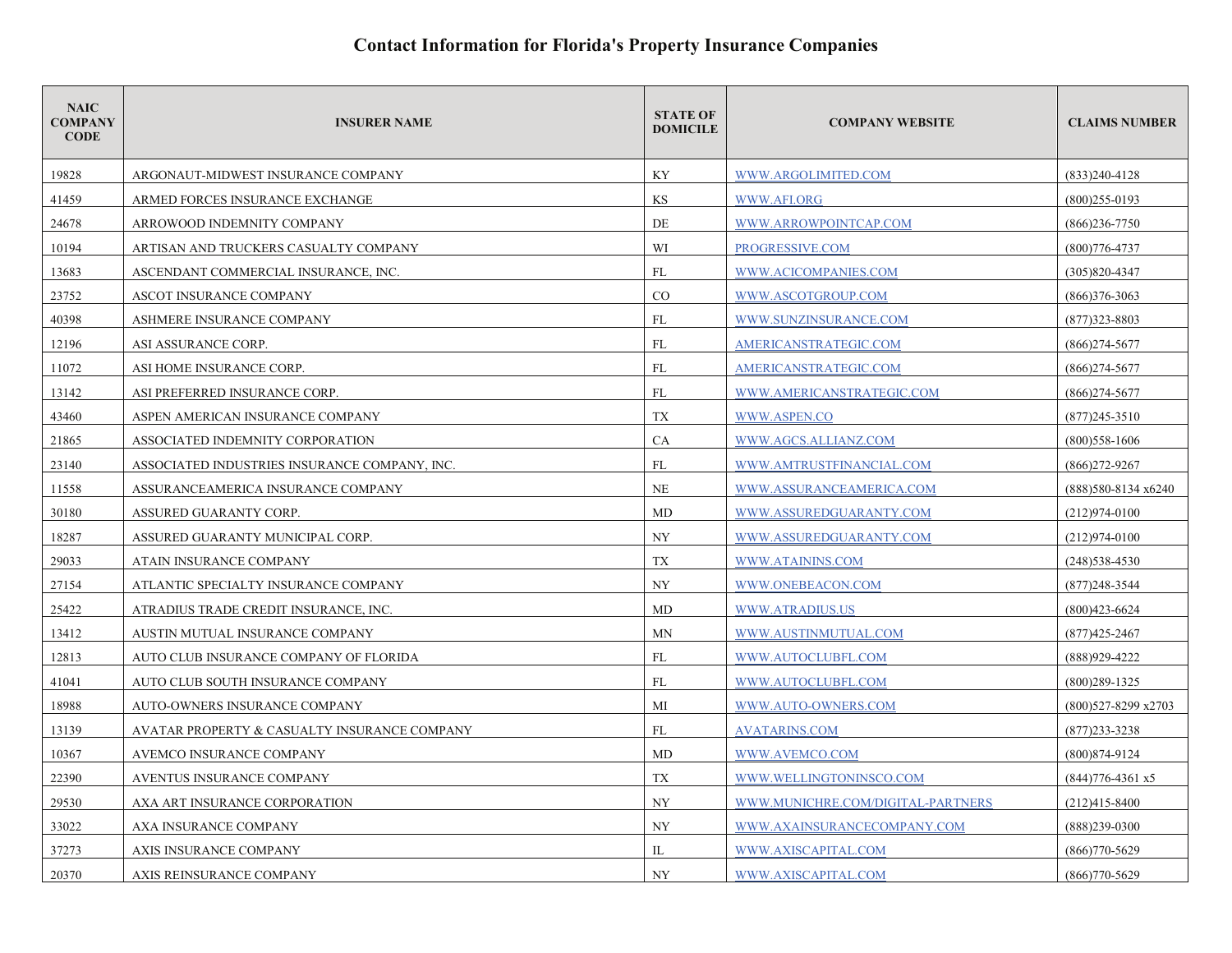| <b>NAIC</b><br><b>COMPANY</b><br><b>CODE</b> | <b>INSURER NAME</b>                            | <b>STATE OF</b><br><b>DOMICILE</b> | <b>COMPANY WEBSITE</b>      | <b>CLAIMS NUMBER</b> |
|----------------------------------------------|------------------------------------------------|------------------------------------|-----------------------------|----------------------|
| 15610                                        | AXIS SPECIALTY INSURANCE COMPANY               | <b>CT</b>                          | WWW.AXISCAPITAL.COM         | $(866)770 - 5629$    |
| 24813                                        | <b>BALBOA INSURANCE COMPANY</b>                | <b>CA</b>                          | WWW.BALBOAINSURANCE.COM     | $(800)211 - 4533$    |
| 33162                                        | <b>BANKERS INSURANCE COMPANY</b>               | FL                                 | WWW.BANKERSINSURANCE.COM    | $(800)765 - 9700$    |
| 18279                                        | BANKERS STANDARD INSURANCE COMPANY             | PA                                 | WWW.CHUBB.COM               | $(800)252 - 4670$    |
| 29513                                        | BAR PLAN MUTUAL INSURANCE COMPANY (THE)        | MO                                 | WWW.THEBARPLAN.COM          | $(800)843 - 2277$    |
| 38245                                        | <b>BCS INSURANCE COMPANY</b>                   | OH                                 | WWW.BCSINS.COM              | $(630)472 - 7700$    |
| 37540                                        | BEAZLEY INSURANCE COMPANY, INC.                | CT                                 | WWW.BEAZLEY.COM             | $(866)623 - 2953$    |
| 41394                                        | BENCHMARK INSURANCE COMPANY                    | KS                                 | WWW.FIRSTCHOICECASUALTY.COM | $(800)283 - 0622$    |
| 15911                                        | BERKLEY CASUALTY COMPANY                       | IA                                 | WWW.BERKINDCOMP.COM         | $(800)448-5621$      |
| 32603                                        | BERKLEY INSURANCE COMPANY                      | DE                                 | WWW.WRBERKLEY.COM           | $(203)542 - 3836$    |
| 38911                                        | BERKLEY NATIONAL INSURANCE COMPANY             | IA                                 | WWW.WRBERKLEY.COM           | $(800)343 - 0592$    |
| 29580                                        | BERKLEY REGIONAL INSURANCE COMPANY             | IA                                 | WWW.WRBERKLEY.COM           | $(800)343 - 0592$    |
| 13070                                        | BERKSHIRE HATHAWAY ASSURANCE CORPORATION       | <b>NY</b>                          | WWW.NATIONALINDEMNITY.COM   | $(800)786 - 6426$    |
| 10391                                        | BERKSHIRE HATHAWAY DIRECT INSURANCE COMPANY    | <b>NE</b>                          | WWW.THREEINSURE.COM         | $(800)356 - 5750$    |
| 20044                                        | BERKSHIRE HATHAWAY HOMESTATE INSURANCE COMPANY | $NE$                               | WWW.BHHC.COM                | $(800)356 - 5750$    |
| 22276                                        | BERKSHIRE HATHAWAY SPECIALTY INSURANCE COMPANY | <b>NE</b>                          | WWW.NATIONALINDEMNITY.COM   | $(800)356 - 5750$    |
| 20095                                        | BITCO GENERAL INSURANCE CORPORATION            | $_{\rm IL}$                        | WWW.BITCO.COM               | $(800)822 - 2905$    |
| 20109                                        | BITCO NATIONAL INSURANCE COMPANY               | IL                                 | WWW.BITCO.COM               | $(800)822 - 2905$    |
| 26611                                        | BLACKBOARD INSURANCE COMPANY                   | DE                                 | WWW.BLACKBOARDINSURANCE.COM | $(877)200 - 4872$    |
| 22250                                        | <b>BLUESHORE INSURANCE COMPANY</b>             | TX                                 | WWW.BLUESHOREINS.COM        |                      |
| 27081                                        | <b>BOND SAFEGUARD INSURANCE COMPANY</b>        | SD                                 | WWW.SOMPO-INTL.COM          | $(615)$ 553-9500     |
| 30279                                        | BOSTON INDEMNITY COMPANY                       | <b>SD</b>                          | WWW.HIIG.COM                | $(973)377 - 7000$    |
| 10335                                        | BRIDGEFIELD CASUALTY INSURANCE COMPANY         | FL                                 | WWW.SUMMITHOLDINGS.COM      | $(800)762 - 7811$    |
| 10701                                        | BRIDGEFIELD EMPLOYERS INSURANCE COMPANY        | FL                                 | WWW.SUMMITHOLDINGS.COM      | $(800)762 - 7811$    |
| 10993                                        | BRIERFIELD INSURANCE COMPANY                   | MS                                 | <b>FCCI-GROUP.COM</b>       | $(800)226 - 3224$    |
| 19658                                        | BRISTOL WEST INSURANCE COMPANY                 | OH                                 | WWW.BRISTOLWEST.COM         | $(800)527 - 3907$    |
| 13528                                        | BROTHERHOOD MUTUAL INSURANCE COMPANY           | $\mathbb{N}$                       | WWW.BROTHERHOODMUTUAL.COM   | $(800)333 - 3371$    |
| 14380                                        | BUILD AMERICA MUTUAL ASSURANCE COMPANY         | NY.                                | WWW.BUILDAMERICA.COM        | $(212)235 - 2500$    |
| 10844                                        | BUILDERS MUTUAL INSURANCE COMPANY              | NC                                 | WWW.BUILDERSMUTUAL.COM      | $(800)809 - 4862$    |
| 11697                                        | BUSINESSFIRST INSURANCE COMPANY                | FL                                 | BUSINESSFIRSTINSURANCE.COM  | $(800)282 - 7648$    |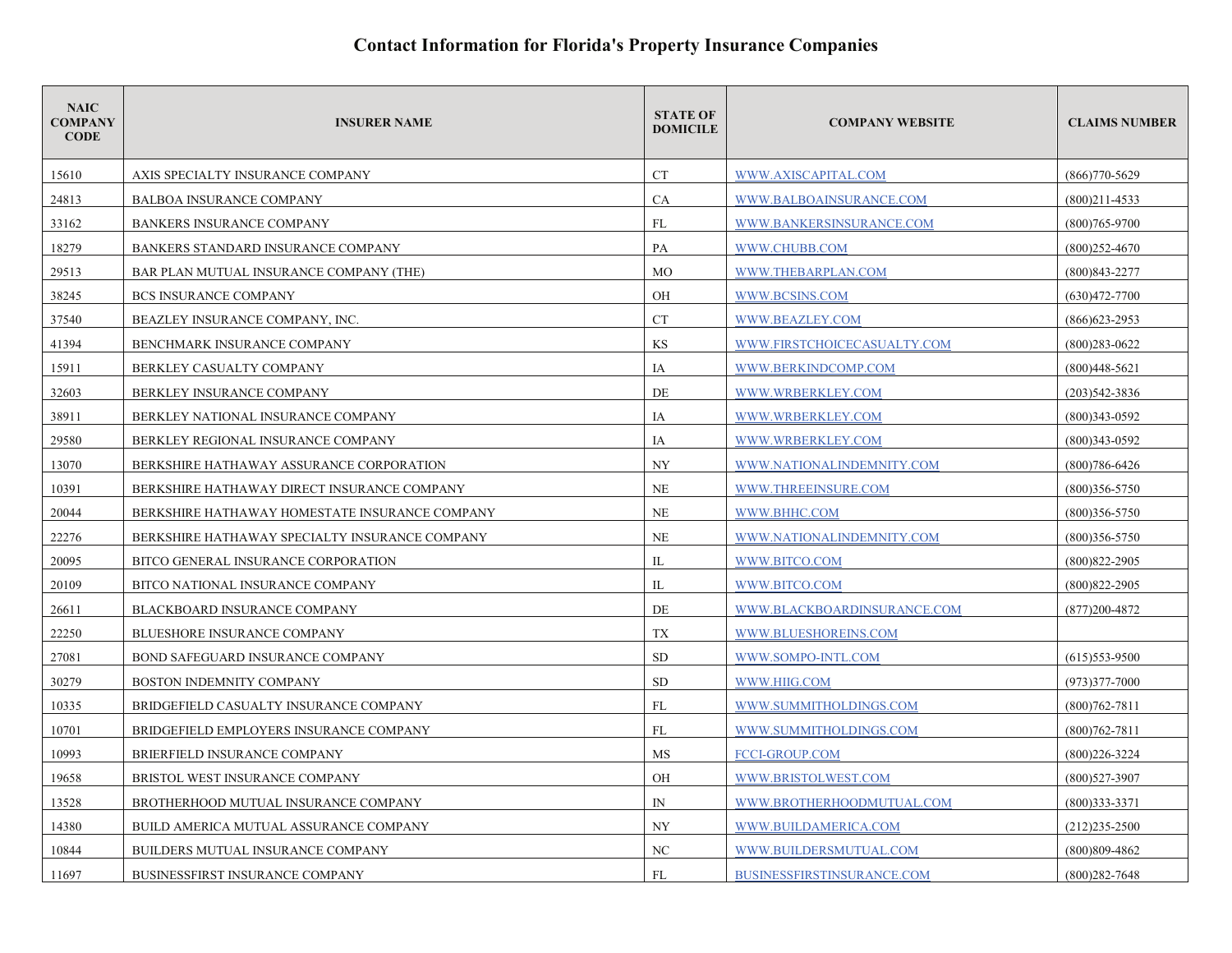| <b>NAIC</b><br><b>COMPANY</b><br><b>CODE</b> | <b>INSURER NAME</b>                        | <b>STATE OF</b><br><b>DOMICILE</b> | <b>COMPANY WEBSITE</b>          | <b>CLAIMS NUMBER</b>          |
|----------------------------------------------|--------------------------------------------|------------------------------------|---------------------------------|-------------------------------|
| 16572                                        | <b>CABLE INSURANCE COMPANY</b>             | FL                                 | WWW.CABLE-HOLDINGS.COM          |                               |
| 20125                                        | CALIFORNIA CASUALTY INSURANCE COMPANY      | CA                                 | WWW.CALCAS.COM                  | $(800)800 - 9410$             |
| 36340                                        | CAMICO MUTUAL INSURANCE COMPANY            | CA                                 | WWW.CAMICO.COM                  | $(800)$ 652-1772              |
| 12260                                        | CAMPMED CASUALTY & INDEMNITY COMPANY, INC. | NH                                 | WWW.THECAMPANIAGROUP.COM        | $(800)628 - 0250$             |
| 10464                                        | CANAL INSURANCE COMPANY                    | ${\rm SC}$                         | WWW.CANALINSURANCE.COM          | $(888)$ 247-4424              |
| 32930                                        | CAPACITY INSURANCE COMPANY                 | FL                                 | WWW.CAPACITYINSURANCE.COM       | $(866)351-3062$               |
| 10472                                        | CAPITOL INDEMNITY CORPORATION              | WI                                 | WWW.CAPSPECIALTY.COM            | $(800)475 - 4450$             |
| 10908                                        | CAPITOL PREFERRED INSURANCE COMPANY, INC.  | FL                                 | WWW.CAPITOL-PREFERRED.COM       | (888)388-2742                 |
| 10510                                        | CAROLINA CASUALTY INSURANCE COMPANY        | IA                                 | WWW.CAROLINACAS.COM             | (800) 874-8053                |
| 10835                                        | CASTLE KEY INDEMNITY COMPANY               | IL                                 | WWW.ALLSTATE.COM                | $(800)$ 547-8676              |
| 30511                                        | CASTLE KEY INSURANCE COMPANY               | IL                                 | WWW.ALLSTATE.COM                | (800) 547-8676                |
| 11255                                        | CATERPILLAR INSURANCE COMPANY              | <b>MO</b>                          |                                 | $(800)$ 248-4228              |
| 24503                                        | CATLIN INDEMNITY COMPANY                   | DE                                 | WWW.AXAXL.COM                   | $(877)720 - 8844$             |
| 19518                                        | CATLIN INSURANCE COMPANY, INC.             | TX                                 | WWW.AXAXL.COM                   | $(800)$ 688-1840              |
| 11499                                        | CENSTAT CASUALTY COMPANY                   | NE                                 |                                 | $(888)453 - 5125$             |
| 12573                                        | CENTAURI SPECIALTY INSURANCE COMPANY       | FL                                 | WWW.CENTAURISPECIALTY.COM       | $(866)215 - 7574$             |
| 34274                                        | CENTRAL STATES INDEMNITY COMPANY OF OMAHA  | <b>NE</b>                          | WWW.CSI-OMAHA.COM               | $(800)445 - 6500$             |
| 34649                                        | CENTRE INSURANCE COMPANY                   | DE                                 |                                 | $(212)859 - 2736$             |
| 42765                                        | CENTURION CASUALTY COMPANY                 | IA                                 |                                 | $(800)903 - 7306$             |
| 26905                                        | CENTURY-NATIONAL INSURANCE COMPANY         | <b>CA</b>                          | <b>CNICO.COM</b>                | $(800)325 - 1088$             |
| 10642                                        | CHEROKEE INSURANCE COMPANY                 | MI                                 |                                 | (800)201-0450 x3404           |
| 22810                                        | CHICAGO INSURANCE COMPANY                  | IL                                 | WWW.AGCS.ALLIANZ.COM            | $(800)$ 558-1606              |
| 12777                                        | CHUBB INDEMNITY INSURANCE COMPANY          | <b>NY</b>                          | WWW.CHUBB.COM                   | $(800)252 - 4670$             |
| 10052                                        | CHUBB NATIONAL INSURANCE COMPANY           | $\mathbb{N}$                       | WWW.CHUBB.COM                   | $(800)252 - 4670$             |
| 10669                                        | CHURCH INSURANCE COMPANY                   | NY                                 | WWW.CPG.ORG                     | $(800)223 - 5705$             |
| 18767                                        | CHURCH MUTUAL INSURANCE COMPANY            | WI                                 | WWW.CHURCHMUTUAL.COM            | $(800)$ 554-2642              |
| 22004                                        | CIM INSURANCE CORPORATION                  | МI                                 |                                 | $(800)729 - 4622$             |
| 41335                                        | CITY NATIONAL INSURANCE COMPANY            | TX                                 | WWW.STATENATIONAL.COM           | $(817)265 - 2000 \times 1350$ |
| 20532                                        | CLARENDON NATIONAL INSURANCE COMPANY       | TX                                 | WWW.ENSTARGROUP.COM             | $(800)845 - 2724$             |
| 28860                                        | CLEAR BLUE INSURANCE COMPANY               | IL                                 | WWW.CLEARBLUEINSURANCEGROUP.COM | $(787)339 - 2100$             |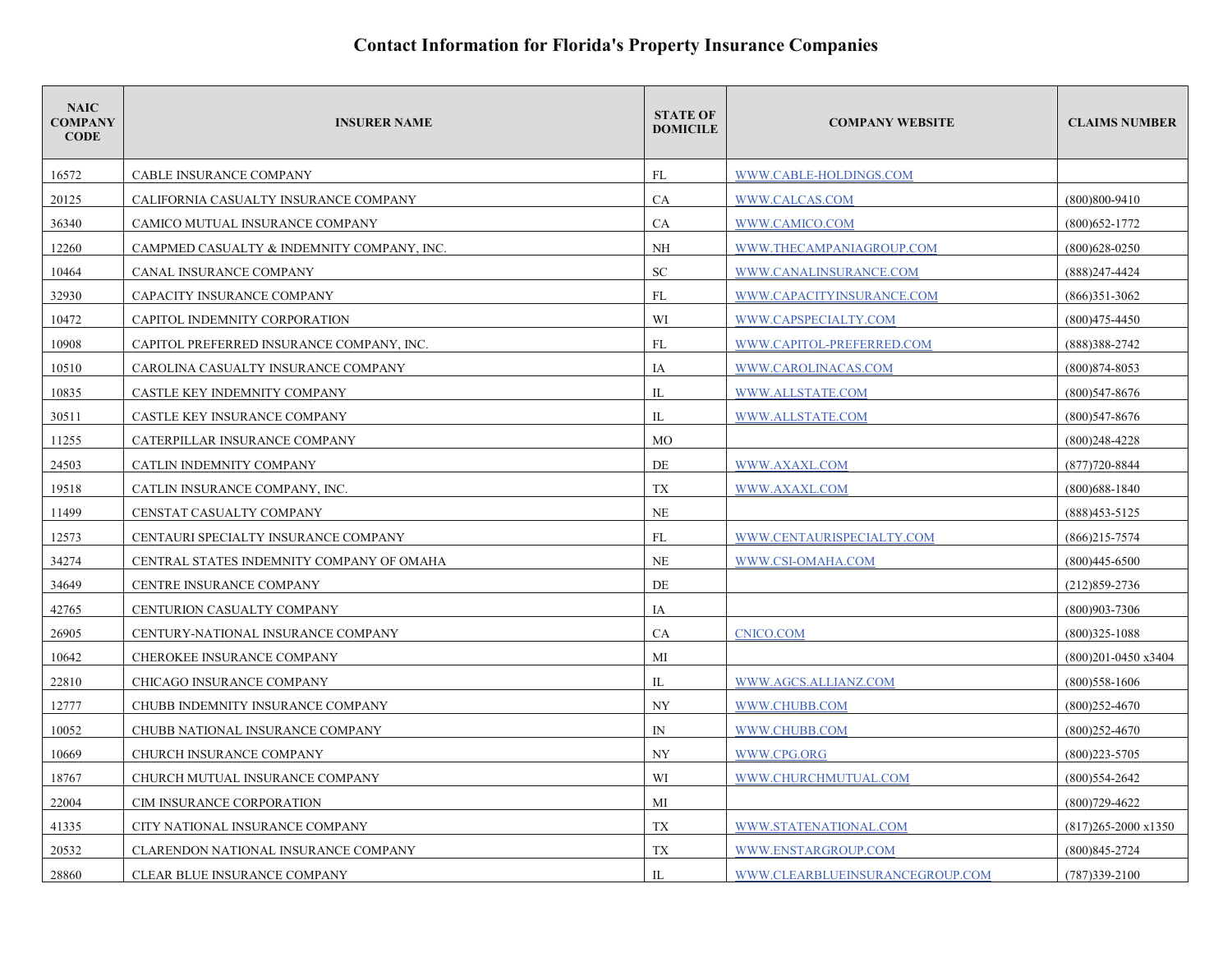| <b>NAIC</b><br><b>COMPANY</b><br><b>CODE</b> | <b>INSURER NAME</b>                           | <b>STATE OF</b><br><b>DOMICILE</b> | <b>COMPANY WEBSITE</b>            | <b>CLAIMS NUMBER</b> |
|----------------------------------------------|-----------------------------------------------|------------------------------------|-----------------------------------|----------------------|
| 15563                                        | CLEAR SPRING PROPERTY AND CASUALTY COMPANY    | TX                                 | WWW.SBIC.COM                      | $(631)617 - 3990$    |
| 12356                                        | CM REGENT INSURANCE COMPANY                   | PA                                 | WWW.CMREGENT.COM                  |                      |
| 31887                                        | COFACE NORTH AMERICA INSURANCE COMPANY        | MA                                 | WWW.COFACE-USA.COM                | $(877)626 - 3223$ x2 |
| 34347                                        | COLONIAL AMERICAN CASUALTY AND SURETY COMPANY | IL                                 | WWW.ZURICHNA.COM                  | $(800)987 - 3373$    |
| 10758                                        | COLONIAL SURETY COMPANY                       | PA                                 | WWW.COLONIALSURETY.COM            | $(877)650 - 8681$    |
| 36927                                        | COLONY SPECIALTY INSURANCE COMPANY            | OH                                 | WWW.COLONYSPECIALTY.COM           | $(833)240-4128$      |
| 41785                                        | COLORADO CASUALTY INSURANCE COMPANY           | <b>NH</b>                          | WWW.LIBERTYMUTUALGROUP.COM        | $(800)332 - 3226$    |
| 27812                                        | COLUMBIA INSURANCE COMPANY                    | NE                                 | WWW.NATIONALINDEMNITY.COM         | $(800)356 - 5750$    |
| 19410                                        | COMMERCE AND INDUSTRY INSURANCE COMPANY       | NY                                 | WWW.AIG.COM                       | (877)244-0304        |
| 10220                                        | COMMONWEALTH INSURANCE COMPANY OF AMERICA     | DE                                 | WWW.TIGSPECIALTY.COM              | $(603)$ 656-2200     |
| 32190                                        | CONSTITUTION INSURANCE COMPANY                | NY                                 |                                   | $(844)448 - 1800$    |
| 20443                                        | CONTINENTAL CASUALTY COMPANY                  | IL                                 | WWW.CNA.COM                       | $(877)262 - 2727$    |
| 35939                                        | CONTINENTAL DIVIDE INSURANCE COMPANY          | CO                                 | WWW.BHHC.COM                      | $(800)356 - 5750$    |
| 39551                                        | CONTINENTAL HERITAGE INSURANCE COMPANY        | FL                                 | WWW.CONTINENTALHERITAGE.COM       | $(877)$ 645-4871     |
| 28258                                        | CONTINENTAL INDEMNITY COMPANY                 | IA                                 | WWW.AUW.COM                       | $(877)234 - 4420$    |
| 35289                                        | CONTINENTAL INSURANCE COMPANY                 | PA                                 | WWW.CNA.COM                       | $(877)262 - 2727$    |
| 37206                                        | CONTRACTORS BONDING & INSURANCE COMPANY       | IL                                 | WWW.RLICORP.COM                   | $(800)444 - 0406$    |
| 10499                                        | COREPOINTE INSURANCE COMPANY                  | DE                                 | WWW.AMTRUSTFINANCIAL.COM          | $(866)$ 272-9267     |
| 26492                                        | <b>COURTESY INSURANCE COMPANY</b>             | FL                                 | WWW.JMFAMILY.COM                  | (954)429-2574        |
| 18961                                        | <b>CRESTBROOK INSURANCE COMPANY</b>           | OH                                 | WWW.NATIONWIDE.COM                | $(800)421 - 3535$    |
| 31348                                        | CRUM & FORSTER INDEMNITY COMPANY              | DE                                 | WWW.CFINS.COM                     | $(800)690 - 5520$    |
| 10847                                        | CUMIS INSURANCE SOCIETY, INC.                 | IA                                 | WWW.CUNAMUTUAL.COM                | $(800)$ 637-2676     |
| 10953                                        | CYPRESS PROPERTY & CASUALTY INSURANCE COMPANY | FL                                 | WWW.CYPRESSIG.COM                 | $(877)560 - 5224$    |
| 21164                                        | DAIRYLAND INSURANCE COMPANY                   | WI                                 | WWW.SENTRY.COM                    | $(800)338 - 2487$    |
| 16705                                        | DEALERS ASSURANCE COMPANY                     | <b>OH</b>                          | WWW.DEALERSASSURANCE.COM          | $(800)282 - 8913$    |
| 42587                                        | DEPOSITORS INSURANCE COMPANY                  | IA                                 | WWW.ALLIEDINSURANCE.COM           | $(800)421 - 3535$    |
| 12718                                        | DEVELOPERS SURETY AND INDEMNITY COMPANY       | <b>CA</b>                          | WWW.AMTRUSTFINANCIAL.COM          | $(949)263 - 3300$    |
| 42048                                        | DIAMOND STATE INSURANCE COMPANY               | $\mathbb{N}$                       | WWW.GLOBALINDEMNITY.KY            | $(800)788 - 4780$    |
| 34711                                        | DIGITAL ADVANTAGE INSURANCE COMPANY           | RI                                 | WWW.MUNICHRE.COM/DIGITAL-PARTNERS | $(802)862 - 4400$    |
| 42781                                        | DIRECT GENERAL INSURANCE COMPANY              | $\mathbb{N}$                       | WWW.DIRECTGENERAL.COM             | $(800)325 - 1088$    |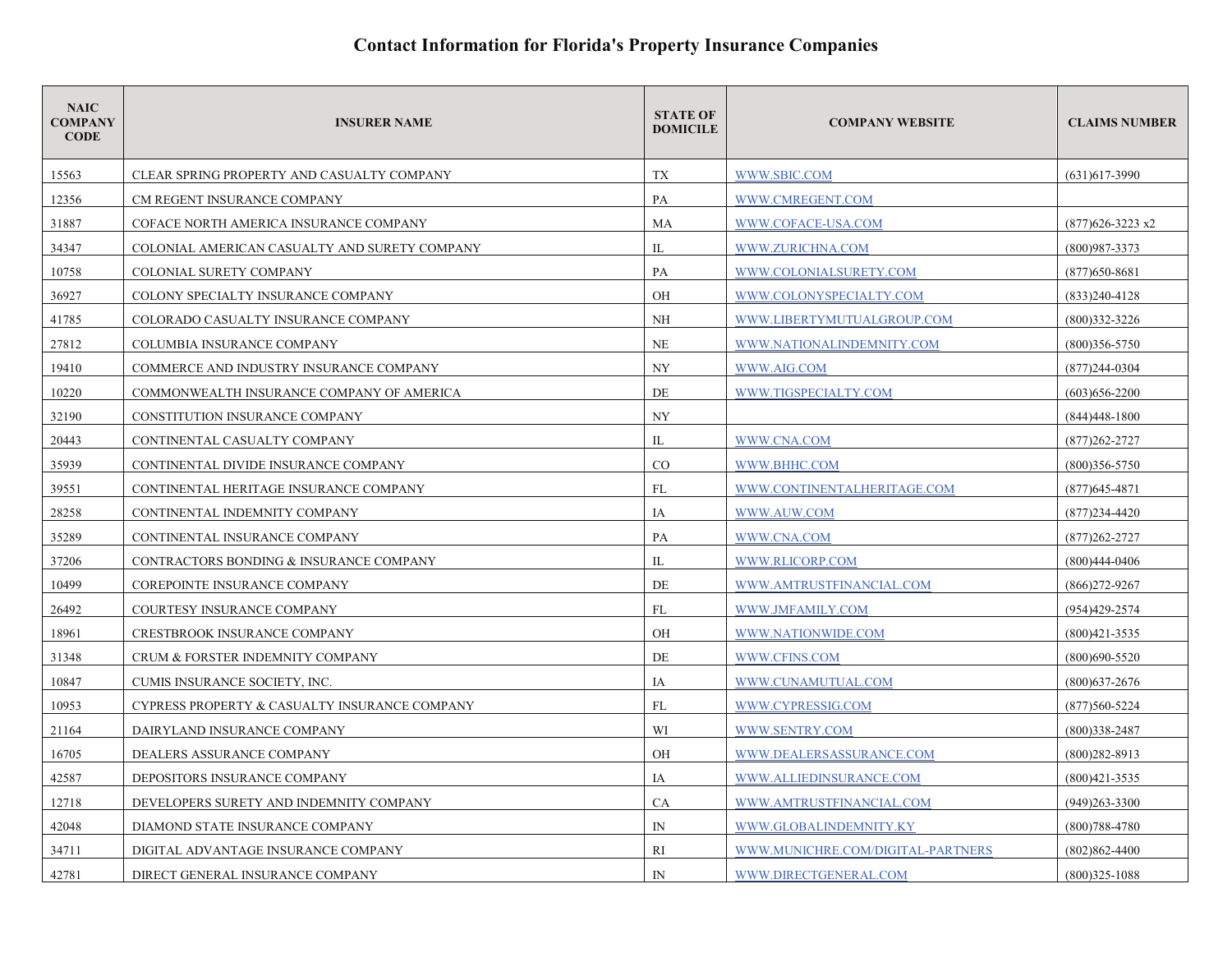| <b>NAIC</b><br><b>COMPANY</b><br><b>CODE</b> | <b>INSURER NAME</b>                               | <b>STATE OF</b><br><b>DOMICILE</b> | <b>COMPANY WEBSITE</b>     | <b>CLAIMS NUMBER</b> |
|----------------------------------------------|---------------------------------------------------|------------------------------------|----------------------------|----------------------|
| 23736                                        | DIRECT NATIONAL INSURANCE COMPANY                 | NC                                 | WWW.DIRECTGENERAL.COM      | $(800)325 - 1088$    |
| 36463                                        | DISCOVER PROPERTY & CASUALTY INSURANCE COMPANY    | <b>CT</b>                          | WWW.TRAVELERS.COM          | $(800)$ 252-4633     |
| 34495                                        | DOCTORS COMPANY, AN INTERINSURANCE EXCHANGE (THE) | <b>CA</b>                          | WWW.THEDOCTORS.COM         | $(800)421 - 2368$    |
| 33499                                        | DORINCO REINSURANCE COMPANY                       | MI                                 | WWW.DORINCO.COM            | (989) 636-4322       |
| 13019                                        | EASTERN ADVANTAGE ASSURANCE COMPANY               | PA                                 | WWW.EASTERNALLIANCE.COM    | $(800)336 - 3658$    |
| 10724                                        | EASTERN ALLIANCE INSURANCE COMPANY                | PA                                 | WWW.EASTERNALLIANCE.COM    | $(800)336 - 3658$    |
| 28649                                        | EASTERN ATLANTIC INSURANCE COMPANY                | PA                                 | EASTERNATLANTICINS.COM     | $(866)$ 239-2455     |
| 14702                                        | EASTGUARD INSURANCE COMPANY                       | PA                                 | WWW.GUARD.COM              | $(570)825 - 9900$    |
| 22926                                        | ECONOMY FIRE AND CASUALTY COMPANY                 | IL                                 | WWW.METLIFE.COM            | $(800)854-6011$      |
| 38067                                        | ECONOMY PREFERRED INSURANCE COMPANY               | IL                                 | WWW.METLIFE.COM            | $(800)854-6011$      |
| 40649                                        | ECONOMY PREMIER ASSURANCE COMPANY                 | IL                                 | WWW.METLIFE.COM            | $(800)854-6011$      |
| 12482                                        | EDISON INSURANCE COMPANY                          | FL                                 | WWW.EDISONINSURANCE.COM    | $(888)$ 683-7971     |
| 21261                                        | ELECTRIC INSURANCE COMPANY                        | MA                                 | WWW.ELECTRICINSURANCE.COM  | $(800)227 - 2757$    |
| 25186                                        | EMC PROPERTY & CASUALTY COMPANY                   | IA                                 | WWW.EMCINS.COM             | (888)362-2255        |
| 21326                                        | EMPIRE FIRE AND MARINE INSURANCE COMPANY          | IL                                 | WWW.ZURICHNA.COM           | $(800)987 - 3373$    |
| 25402                                        | EMPLOYERS ASSURANCE COMPANY                       | FL                                 | WWW.EMPLOYERS.COM          | $(888)682 - 6671$    |
| 11512                                        | EMPLOYERS COMPENSATION INSURANCE COMPANY          | CA                                 | WWW.EMPLOYERS.COM          | $(888)682 - 6671$    |
| 10640                                        | EMPLOYERS INSURANCE COMPANY OF NEVADA             | NV                                 | WWW.EMPLOYERS.COM          | $(888)682 - 6671$    |
| 21458                                        | EMPLOYERS INSURANCE COMPANY OF WAUSAU             | WI                                 | WWW.LIBERTYMUTUALGROUP.COM | $(800)332 - 3226$    |
| 21415                                        | EMPLOYERS MUTUAL CASUALTY COMPANY                 | IA                                 | WWW.EMCINS.COM             | $(888)362 - 2255$    |
| 10346                                        | EMPLOYERS PREFERRED INSURANCE COMPANY             | FL                                 | WWW.EMPLOYERS.COM          | $(888)682 - 6671$    |
| 11551                                        | ENDURANCE ASSURANCE CORPORATION                   | DE                                 | WWW.SOMPO-INTL.COM         | $(877)676 - 7575$    |
| 28746                                        | EQUITY INSURANCE COMPANY                          | <b>TX</b>                          | WWW.EQUITYINS.NET          | (954) 587-2299       |
| 13634                                        | <b>ESSENT GUARANTY, INC.,</b>                     | PA                                 | WWW.ESSENT.US              | $(877)331 - 9077$    |
| 37915                                        | ESSENTIA INSURANCE COMPANY                        | <b>MO</b>                          | WWW.MARKELCORP.COM         | $(800)362 - 7535$    |
| 25712                                        | ESURANCE INSURANCE COMPANY                        | WI                                 | WWW.ESURANCE.COM           | $(800)378 - 7262$    |
| 30210                                        | ESURANCE PROPERTY & CASUALTY INSURANCE COMPANY    | WI                                 | WWW.ESURANCE.COM           | $(800)378 - 7262$    |
| 20516                                        | EULER HERMES NORTH AMERICA INSURANCE COMPANY      | MD                                 | WWW.EULERHERMES.US.EN/     | $(877)883 - 3224$    |
| 16044                                        | EVEREST DENALI INSURANCE COMPANY                  | DE                                 | WWW.EVERESTRE.COM          | $(866)287 - 1736$ x5 |
| 10120                                        | EVEREST NATIONAL INSURANCE COMPANY                | DE                                 | WWW.EVERESTRE.COM          | $(866)$ 287-1736 x5  |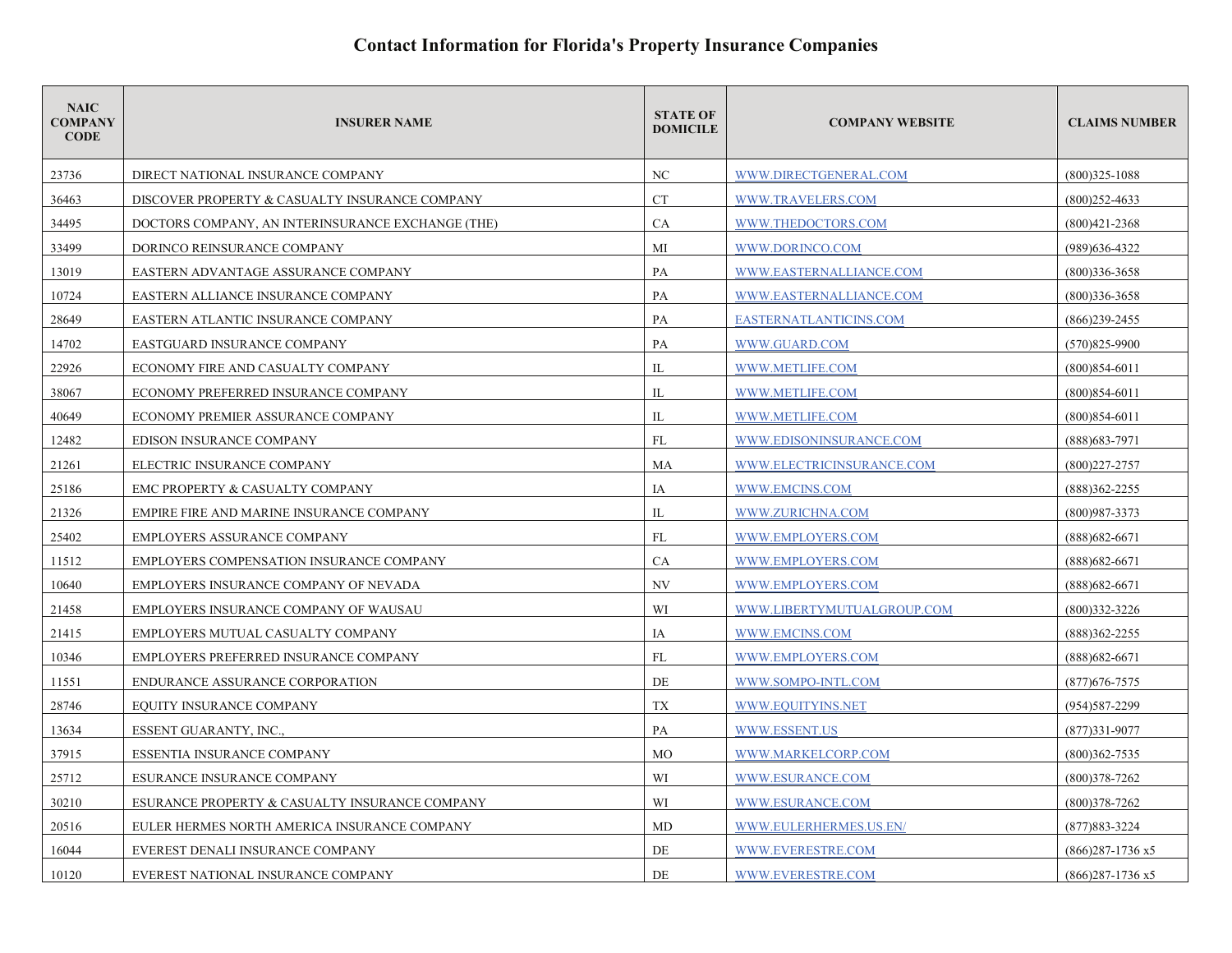| <b>NAIC</b><br><b>COMPANY</b><br><b>CODE</b> | <b>INSURER NAME</b>                                | <b>STATE OF</b><br><b>DOMICILE</b> | <b>COMPANY WEBSITE</b>     | <b>CLAIMS NUMBER</b>         |
|----------------------------------------------|----------------------------------------------------|------------------------------------|----------------------------|------------------------------|
| 16045                                        | EVEREST PREMIER INSURANCE COMPANY                  | DE                                 | WWW.EVERESTRE.COM          | $(866)$ 287-1736 x5          |
| 26921                                        | EVEREST REINSURANCE COMPANY                        | DE                                 | WWW.EVERESTRE.COM          | $(866)$ 287-1736 x5          |
| 12750                                        | EVERGREEN NATIONAL INDEMNITY COMPANY               | OH                                 | WWW.EVERGREEN-NATIONAL.COM | $(440)229 - 3420$            |
| 24961                                        | EVERSPAN FINANCIAL GUARANTEE CORP.                 | WI                                 | WWW.AMBAC.COM              | $(212)$ 658-7470             |
| 10003                                        | EXCESS SHARE INSURANCE CORPORATION                 | <b>OH</b>                          | WWW.EXCESSSHARE.COM        | $(800)521-6342$              |
| 35181                                        | EXECUTIVE RISK INDEMNITY INC.                      | DE                                 | WWW.CHUBB.COM              | $(800)252 - 4670$            |
| 40029                                        | <b>EXPLORER INSURANCE COMPANY</b>                  | <b>CA</b>                          | EXPLORER-INSURANCE.COM     | $(844)208 - 2513$            |
| 21482                                        | FACTORY MUTUAL INSURANCE COMPANY                   | RI                                 | WWW.FMGLOBAL.COM           | $(877)$ 639-5677             |
| 35157                                        | FAIR AMERICAN INSURANCE AND REINSURANCE COMPANY    | <b>NY</b>                          | WWW.TRANSRE.COM            | (888)239-7872                |
| 31925                                        | FALLS LAKE NATIONAL INSURANCE COMPANY              | OH                                 | WWW.FALLSLAKEINS.COM       | $(866)459-1349$              |
| 14432                                        | <b>FAMILY SECURITY INSURANCE COMPANY, INC.</b>     | HI                                 | WWW.FAMILYSECURITYINS.COM  | $(888)$ 256-3378             |
| 21652                                        | <b>FARMERS INSURANCE EXCHANGE</b>                  | CA                                 | WWW.FARMERS.COM            | $(800)435 - 7764$            |
| 13897                                        | FARMERS MUTUAL HAIL INSURANCE COMPANY OF IOWA      | IA                                 | WWW.FMH.COM                | $(515)282 - 9104 \times 158$ |
| 43699                                        | FARMERS SPECIALTY INSURANCE COMPANY                | MI                                 | WWW.FOREMOST.COM           | $(800)435 - 7764$            |
| 41483                                        | FARMINGTON CASUALTY COMPANY                        | CT                                 | WWW.TRAVELERS.COM          | $(800)$ 252-4633             |
| 12842                                        | FCCI ADVANTAGE INSURANCE COMPANY                   | FL                                 | <b>FCCI-GROUP.COM</b>      | $(800)226 - 3224$            |
| 33472                                        | FCCI COMMERCIAL INSURANCE COMPANY                  | <b>FL</b>                          | <b>FCCI-GROUP.COM</b>      | $(800)226 - 3224$            |
| 10178                                        | FCCI INSURANCE COMPANY                             | FL                                 | <b>FCCI-GROUP.COM</b>      | $(800)226 - 3224$            |
| 12441                                        | FD INSURANCE COMPANY                               | FL                                 | FD.NORCALMUTUAL.COM        | $(800)416-0791$              |
| 20281                                        | FEDERAL INSURANCE COMPANY                          | $\mathbb{N}$                       | WWW.CHUBB.COM              | $(800)252 - 4670$            |
| 13935                                        | FEDERATED MUTUAL INSURANCE COMPANY                 | <b>MN</b>                          | WWW.FEDERATEDINSURANCE.COM | (888) 333-4949               |
| 11118                                        | FEDERATED RURAL ELECTRIC INSURANCE EXCHANGE        | KS                                 | WWW.FEDERATEDRURAL.COM     | $(913)541-2916$              |
| 28304                                        | FEDERATED SERVICE INSURANCE COMPANY                | <b>MN</b>                          | WWW.FEDERATEDINSURANCE.COM | $(888)333-4949$              |
| 10790                                        | FEDNAT INSURANCE COMPANY                           | FL                                 | WWW.FEDNAT.COM             | $(800)293 - 2532$            |
| 10385                                        | FFVA MUTUAL INSURANCE COMPANY                      | <b>FL</b>                          | WWW.FFVAMUTUAL.COM         | $(800)226 - 0666$            |
| 16236                                        | FFVA SELECT INSURANCE CO.                          | FL                                 |                            | $(800)226 - 0666$            |
| 10699                                        | FHM INSURANCE COMPANY                              | <b>FL</b>                          | WWW.FHMIC.COM              | (888)346-3461 x6353          |
| 39306                                        | FIDELITY AND DEPOSIT COMPANY OF MARYLAND           | IL                                 | WWW.ZURICHNA.COM           | (800)987-3373                |
| 35386                                        | FIDELITY AND GUARANTY INSURANCE COMPANY            | IA                                 | WWW.TRAVELERS.COM          | $(800)$ 252-4633             |
| 25879                                        | FIDELITY AND GUARANTY INSURANCE UNDERWRITERS, INC. | WI                                 | WWW.TRAVELERS.COM          | $(800)252 - 4633$            |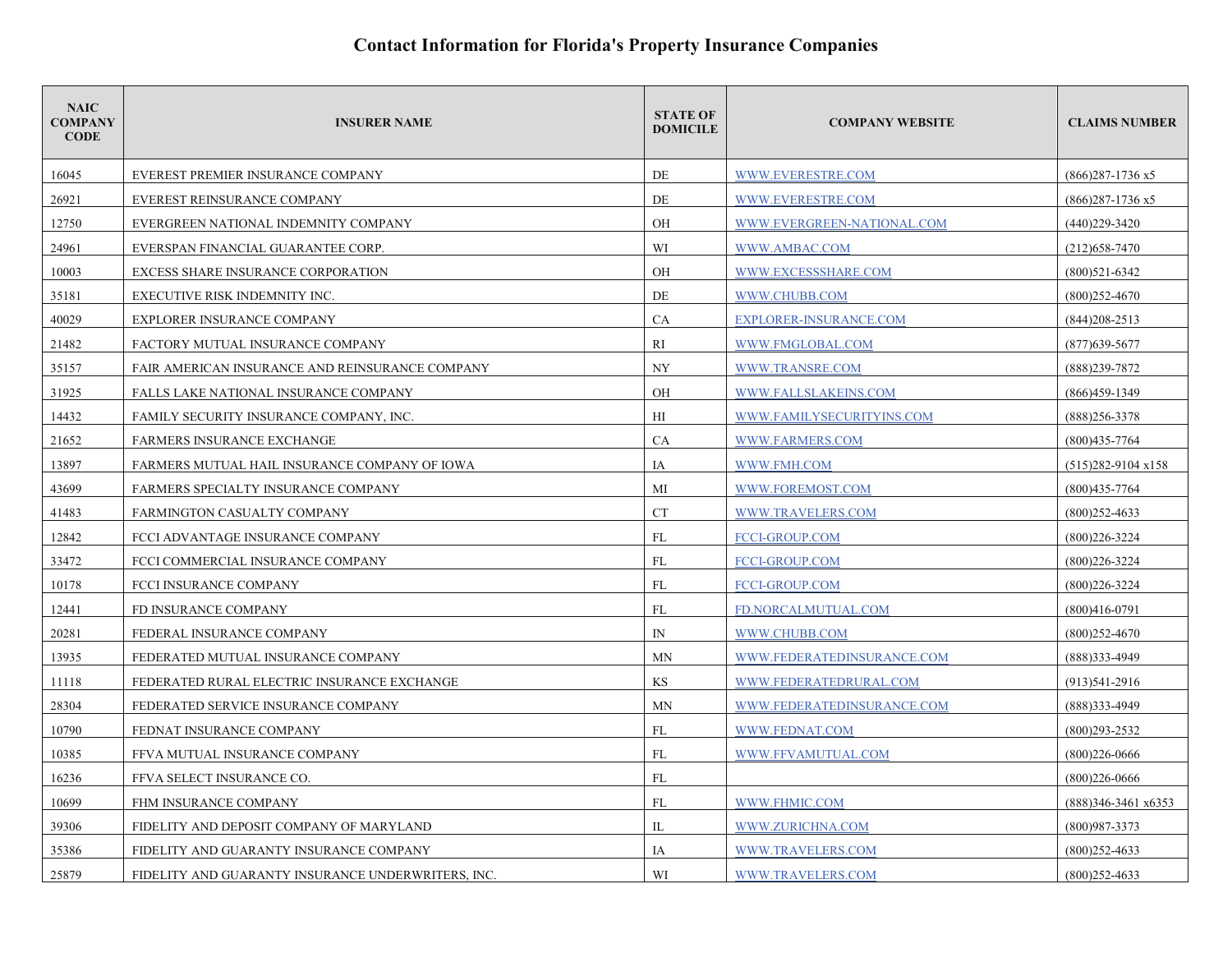| <b>NAIC</b><br><b>COMPANY</b><br><b>CODE</b> | <b>INSURER NAME</b>                                        | <b>STATE OF</b><br><b>DOMICILE</b> | <b>COMPANY WEBSITE</b>      | <b>CLAIMS NUMBER</b>         |
|----------------------------------------------|------------------------------------------------------------|------------------------------------|-----------------------------|------------------------------|
| 21075                                        | FINANCIAL AMERICAN PROPERTY AND CASUALTY INSURANCE COMPANY | TX                                 | WWW.TRANSVERSEINSURANCE.COM | $(305)234 - 1771$            |
| 35009                                        | FINANCIAL CASUALTY & SURETY, INC.                          | TX                                 | WWW.FCSURETY.COM            | $(713)351 - 8436$            |
| 31453                                        | FINANCIAL PACIFIC INSURANCE COMPANY                        | CA                                 | WWW.UFGINSURANCE.COM        | $(800)343-9131$              |
| 21660                                        | FIRE INSURANCE EXCHANGE                                    | CA                                 | WWW.FARMERS.COM             | $(800)435 - 7764$            |
| 21873                                        | FIREMAN'S FUND INSURANCE COMPANY                           | <b>CA</b>                          | WWW.AGCS.ALLIANZ.COM        | $(800)$ 558-1606             |
| 10336                                        | FIRST ACCEPTANCE INSURANCE COMPANY, INC.                   | TX                                 |                             | $(800)779 - 2103$            |
| 37710                                        | FIRST AMERICAN PROPERTY & CASUALTY INSURANCE COMPANY       | CA                                 | WWW.FAPCIG.COM              | (888) 922 - 5344             |
| 29980                                        | FIRST COLONIAL INSURANCE COMPANY                           | <b>FL</b>                          | WWW.ALLSTATE.COM            |                              |
| 13990                                        | FIRST COMMUNITY INSURANCE COMPANY                          | FL                                 | WWW.BANKERSINSURANCE.COM    | $(800)765 - 9700$            |
| 10351                                        | FIRST DAKOTA INDEMNITY COMPANY                             | <b>SD</b>                          | WWW.RASCOMPANIES.COM        | $(800)732 - 1486$            |
| 11177                                        | FIRST FINANCIAL INSURANCE COMPANY                          | $\mathbf{L}$                       | WWW.IFGCOMPANIES.COM        | $(877)434 - 2667$            |
| 10647                                        | FIRST FLORIDIAN AUTO AND HOME INSURANCE COMPANY            | <b>FL</b>                          | WWW.TRAVELERSFL.COM         | $(800)252 - 4633$            |
| 10676                                        | FIRST GUARD INSURANCE COMPANY                              | AZ                                 | WWW.1STGUARD.COM            | $(800)441 - 4511$            |
| 38326                                        | FIRST INDEMNITY OF AMERICA INSURANCE COMPANY               | N <sub>J</sub>                     | WWW.FIAGROUP.COM            |                              |
| 33588                                        | FIRST LIBERTY INSURANCE CORPORATION (THE)                  | $\mathbf{L}$                       | WWW.LIBERTYMUTUALGROUP.COM  | $(844)339-7452$              |
| 24724                                        | FIRST NATIONAL INSURANCE COMPANY OF AMERICA                | <b>NH</b>                          | WWW.SAFECO.COM              | $(800)332 - 3226$            |
| 10859                                        | FIRST NONPROFIT INSURANCE COMPANY                          | DE                                 | WWW.AMTRUSTFINANCIAL.COM    | $(866)272 - 9267$            |
| 33383                                        | FIRST PROFESSIONALS INSURANCE COMPANY. INC.                | FL                                 | WWW.THEDOCTORS.COM          | $(800)421 - 2368$            |
| 10897                                        | FIRST PROTECTIVE INSURANCE COMPANY                         | FL                                 | WWW.FRONTLINEINSURANCE.COM  | $(800)$ 675-0145             |
| 13648                                        | FLORIDA FAMILY HOME INSURANCE COMPANY                      | FL                                 | WWW.FLORIDAFAMILY.COM       | (888)486-4663                |
| 10688                                        | FLORIDA FAMILY INSURANCE COMPANY                           | FL                                 | WWW.FLORIDAFAMILY.COM       | (888)486-4663                |
| 31216                                        | FLORIDA FARM BUREAU CASUALTY INSURANCE COMPANY             | <b>FL</b>                          | WWW.FLORIDAFARMBUREAU.COM   | $(866)275 - 7322$            |
| 21817                                        | FLORIDA FARM BUREAU GENERAL INSURANCE COMPANY              | FL                                 | WWW.FLORIDAFARMBUREAU.COM   | $(866)$ 275-7322             |
| 34150                                        | FLORIDA LAWYERS MUTUAL INSURANCE COMPANY                   | FL                                 | WWW.FLMIC.COM               | $(800)$ 633-6458             |
| 10132                                        | FLORIDA PENINSULA INSURANCE COMPANY                        | <b>FL</b>                          | WWW.FLORIDAPENINSULA.COM    | $(866)549-9672$              |
| 17248                                        | FLORIDA SPECIALTY INSURANCE COMPANY                        | FL                                 | WWW.FLORIDASPECIALTY.COM    | (866) 554-5896               |
| 33278                                        | FLORISTS' INSURANCE COMPANY                                | $_{\rm IL}$                        | WWW.HORTICA.COM             | $(800)338 - 2487$            |
| 13978                                        | FLORISTS' MUTUAL INSURANCE COMPANY                         | IL                                 | WWW.HORTICA.COM             | $(800)338 - 2487$            |
| 36781                                        | FMH AG RISK INSURANCE COMPANY                              | IA                                 | WWW.FMH.COM                 | $(515)282 - 9104 \times 158$ |
| 11185                                        | FOREMOST INSURANCE COMPANY                                 | MI                                 | WWW.FOREMOST.COM            | $(800)435 - 7764$            |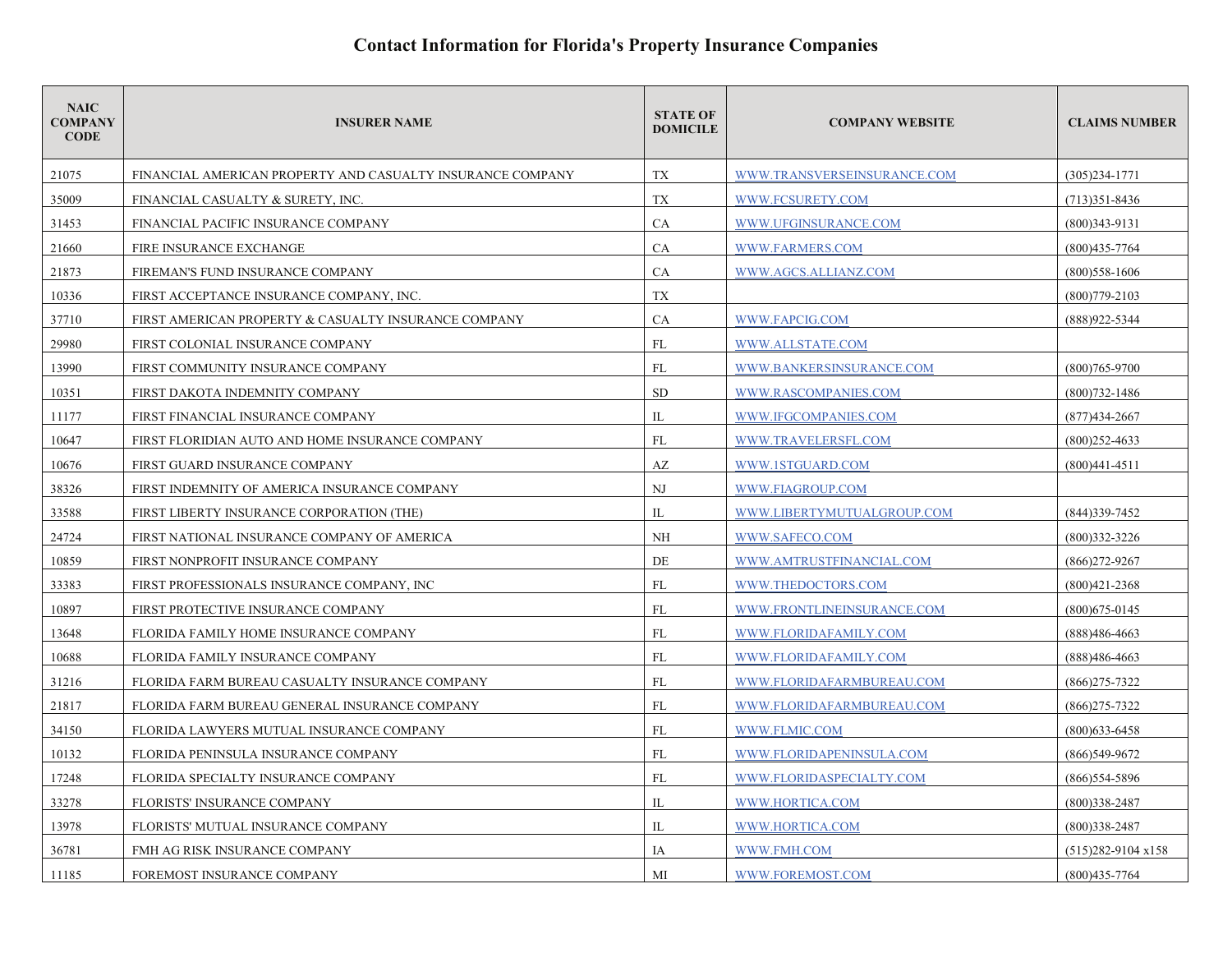| <b>NAIC</b><br><b>COMPANY</b><br><b>CODE</b> | <b>INSURER NAME</b>                                       | <b>STATE OF</b><br><b>DOMICILE</b> | <b>COMPANY WEBSITE</b>      | <b>CLAIMS NUMBER</b> |
|----------------------------------------------|-----------------------------------------------------------|------------------------------------|-----------------------------|----------------------|
| 11800                                        | FOREMOST PROPERTY AND CASUALTY INSURANCE COMPANY          | МI                                 | WWW.FOREMOST.COM            | $(800)435 - 7764$    |
| 41513                                        | FOREMOST SIGNATURE INSURANCE COMPANY                      | MI                                 | WWW.FOREMOST.COM            | $(800)435 - 7764$    |
| 10941                                        | FORESTRY MUTUAL INSURANCE COMPANY                         | NC                                 | WWW.FORESTRYMUTUAL.COM      | $(800)849 - 7788$    |
| 10801                                        | FORTRESS INSURANCE COMPANY                                | $_{\rm IL}$                        | WWW.FORTRESSINS.COM         | $(800)522 - 6675$    |
| 11600                                        | FRANK WINSTON CRUM INSURANCE COMPANY                      | FL                                 | WWW.FWCRUMINSURANCE.COM     | $(888)$ 552-6654     |
| 13986                                        | FRANKENMUTH MUTUAL INSURANCE COMPANY                      | MI                                 | WWW.FMINS.COM               | $(800)$ 234-1133     |
| 22209                                        | FREEDOM SPECIALTY INSURANCE COMPANY                       | OH                                 | WWW.SCOTTSDALEINS.COM       | $(800)421 - 3535$    |
| 21253                                        | GARRISON PROPERTY AND CASUALTY INSURANCE COMPANY          | TX                                 | WWW.USAA.COM                | $(800)531 - 8722$    |
| 28339                                        | <b>GATEWAY INSURANCE COMPANY</b>                          | <b>MO</b>                          | WWW.ATLAS-FIN.COM           | $(800)897 - 2551$    |
| 41491                                        | GEICO CASUALTY COMPANY                                    | MD                                 | WWW.GEICO.COM               | $(800)841 - 3000$    |
| 35882                                        | <b>GEICO GENERAL INSURANCE COMPANY</b>                    | MD                                 | WWW.GEICO.COM               | $(800)841 - 3000$    |
| 22055                                        | <b>GEICO INDEMNITY COMPANY</b>                            | MD                                 | WWW.GEICO.COM               | $(800)841 - 3000$    |
| 37923                                        | <b>GEICO MARINE INSURANCE COMPANY</b>                     | MD                                 | WWW.BOATUS.COM              | $(800)937 - 1937$    |
| 24414                                        | GENERAL CASUALTY COMPANY OF WISCONSIN                     | WI                                 | WWW.QBENA.COM               | (844) 723-2524       |
| 24732                                        | GENERAL INSURANCE COMPANY OF AMERICA                      | <b>NH</b>                          | WWW.SAFECO.COM              | $(844)825 - 2467$    |
| 22039                                        | GENERAL REINSURANCE CORPORATION                           | DE                                 | WWW.GENRE.COM               | $(203)328 - 6027$    |
| 39322                                        | GENERAL SECURITY NATIONAL INSURANCE COMPANY               | <b>NY</b>                          | WWW.SCOR.COM                | $(212)480-1900$      |
| 11967                                        | GENERAL STAR NATIONAL INSURANCE COMPANY                   | DE                                 | WWW.GENERALSTAR.COM         | (203)328-5700 x5700  |
| 11231                                        | <b>GENERALI - U. S. BRANCH</b>                            | <b>NY</b>                          | WWW.GENERALIUSA.COM         | $(212)602 - 7633$    |
| 38962                                        | <b>GENESIS INSURANCE COMPANY</b>                          | DE                                 | WWW.GENRE.COM               | $(800)431 - 9994$    |
| 37095                                        | GENWORTH FINANCIAL ASSURANCE CORPORATION                  | NC                                 | WWW.GENWORTH.COM            | (800)334-9270        |
| 38458                                        | <b>GENWORTH MORTGAGE INSURANCE CORPORATION</b>            | NC                                 | WWW.GENWORTH.COM            | $(800)334-9270$      |
| 16675                                        | GENWORTH MORTGAGE INSURANCE CORPORATION OF NORTH CAROLINA | NC                                 | WWW.GENWORTH.COM            | $(800)334-9270$      |
| 11092                                        | GLOBAL LIBERTY INSURANCE COMPANY OF NEW YORK              | NY                                 | WWW.ATLAS-FIN.COM           | $(800)897 - 2551$    |
| 22063                                        | GOVERNMENT EMPLOYEES INSURANCE COMPANY                    | MD                                 | WWW.GEICO.COM               | $(800)841 - 3000$    |
| 16870                                        | <b>GRANADA INSURANCE COMPANY</b>                          | FL                                 | <b>GRANADAINSURANCE.COM</b> | $(305)554-0353$      |
| 26310                                        | <b>GRANITE RE, INC.</b>                                   | OK                                 | WWW.GRANITERE.COM           | $(800)440 - 5953$    |
| 23809                                        | <b>GRANITE STATE INSURANCE COMPANY</b>                    | IL                                 | WWW.AIG.COM                 | $(877)$ 244-0304     |
| 25984                                        | GRAPHIC ARTS MUTUAL INSURANCE COMPANY                     | <b>NY</b>                          | WWW.UTICANATIONAL.COM       | $(800)216 - 1420$    |
| 36307                                        | <b>GRAY INSURANCE COMPANY (THE)</b>                       | LA                                 | WWW.GRAYINSCO.COM           | $(504)888 - 7790$    |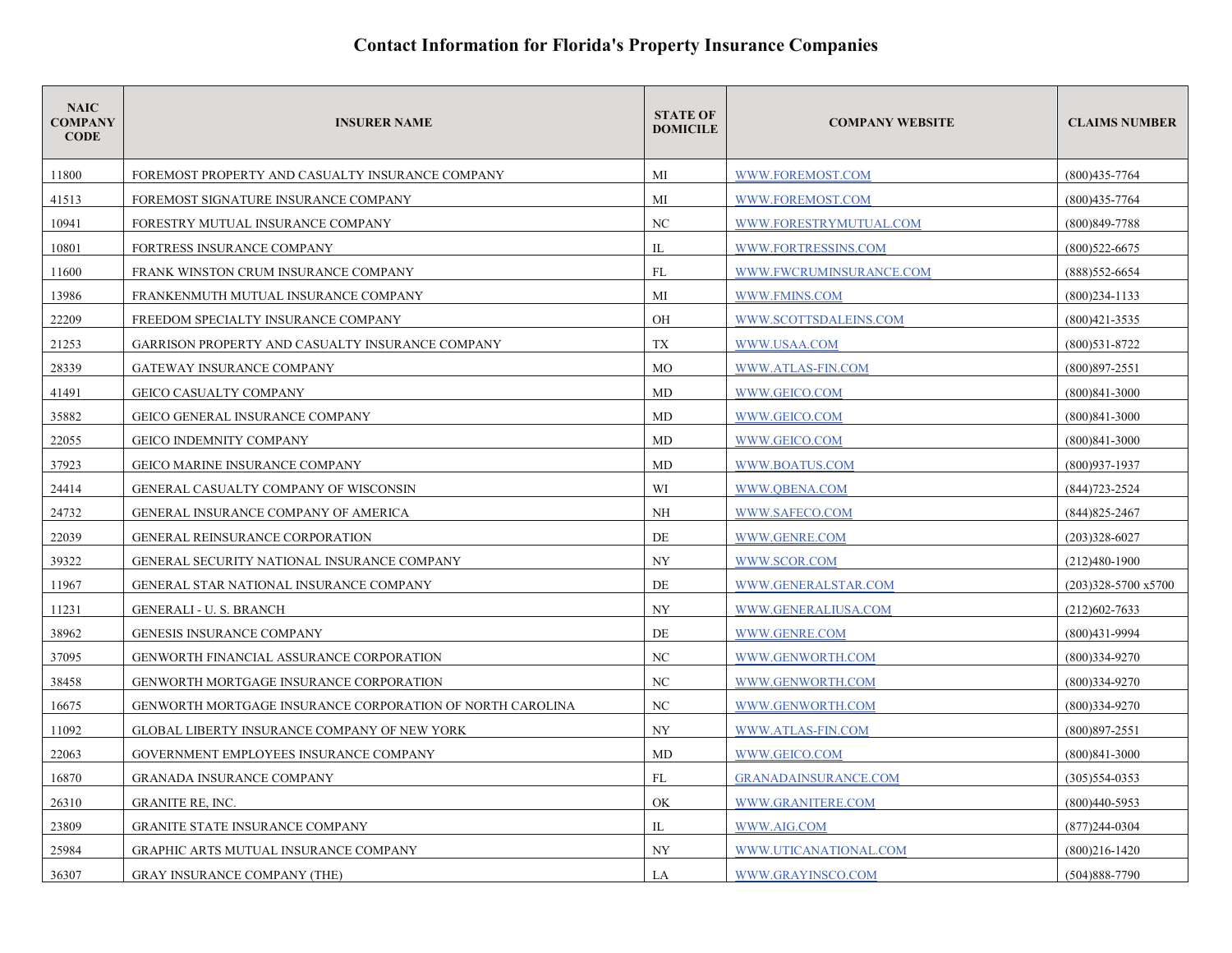| <b>NAIC</b><br><b>COMPANY</b><br><b>CODE</b> | <b>INSURER NAME</b>                                 | <b>STATE OF</b><br><b>DOMICILE</b> | <b>COMPANY WEBSITE</b>              | <b>CLAIMS NUMBER</b>      |
|----------------------------------------------|-----------------------------------------------------|------------------------------------|-------------------------------------|---------------------------|
| 26832                                        | <b>GREAT AMERICAN ALLIANCE INSURANCE COMPANY</b>    | OH                                 | WWW.GREATAMERICANINSURANCEGROUP.COM | $(844)424 - 4669$         |
| 26344                                        | <b>GREAT AMERICAN ASSURANCE COMPANY</b>             | <b>OH</b>                          | WWW.GREATAMERICANINSURANCEGROUP.COM | (844) 424-4669            |
| 39896                                        | GREAT AMERICAN CASUALTY INSURANCE COMPANY           | OH                                 | WWW.GREATAMERICANINSURANCEGROUP.COM | $(844)424 - 4669$         |
| 10646                                        | GREAT AMERICAN CONTEMPORARY INSURANCE COMPANY       | <b>OH</b>                          | WWW.GREATAMERICANINSURANCEGROUP.COM | $(844)424 - 4669$         |
| 16691                                        | <b>GREAT AMERICAN INSURANCE COMPANY</b>             | OH                                 | WWW.GREATAMERICANINSURANCEGROUP.COM | (844) 424-4669            |
| 22136                                        | GREAT AMERICAN INSURANCE COMPANY OF NEW YORK        | <b>NY</b>                          | WWW.GREATAMERICANINSURANCEGROUP.COM | (844) 424-4669            |
| 31135                                        | <b>GREAT AMERICAN SECURITY INSURANCE COMPANY</b>    | OH                                 | WWW.GREATAMERICANINSURANCEGROUP.COM | (844) 424-4669            |
| 33723                                        | <b>GREAT AMERICAN SPIRIT INSURANCE COMPANY</b>      | OH                                 | WWW.GREATAMERICANINSURANCEGROUP.COM | (844) 424-4669            |
| 25224                                        | <b>GREAT DIVIDE INSURANCE COMPANY</b>               | <b>ND</b>                          | WWW.WRBERKLEY.COM                   | $(203)542 - 3836$         |
| 18694                                        | <b>GREAT MIDWEST INSURANCE COMPANY</b>              | TX                                 | WWW.HIIG.COM                        | $(800)829 - 8165$         |
| 20303                                        | GREAT NORTHERN INSURANCE COMPANY                    | $\mathbb{N}$                       | WWW.CHUBB.COM                       | $(800)252 - 4670$         |
| 12982                                        | GREAT PLAINS CASUALTY, INC.                         | IA                                 | WWW.GREATPLAINSCASUALTY.COM         | $(866)503 - 2778$         |
| 11371                                        | <b>GREAT WEST CASUALTY COMPANY</b>                  | <b>NE</b>                          | <b>GWCCNET.COM</b>                  | $(800)228 - 8040$         |
| 22322                                        | <b>GREENWICH INSURANCE COMPANY</b>                  | DE                                 | WWW.AXAXL.COM                       | $(800)$ 688-1840          |
| 36650                                        | <b>GUARANTEE COMPANY OF NORTH AMERICA USA (THE)</b> | MI                                 | WWW.GCNA.COM/USA                    | $(866)328-0567$<br>x66018 |
| 42331                                        | <b>GUIDEONE AMERICA INSURANCE COMPANY</b>           | IA                                 | WWW.GUIDEONE.COM                    | (888)748-4326             |
| 42803                                        | GUIDEONE ELITE INSURANCE COMPANY                    | IA                                 | WWW.GUIDEONE.COM                    | $(888)748 - 4326$         |
| 15032                                        | GUIDEONE MUTUAL INSURANCE COMPANY                   | IA                                 | WWW.GUIDEONE.COM                    | $(888)748 - 4326$         |
| 14559                                        | GUIDEONE SPECIALTY MUTUAL INSURANCE COMPANY         | IA                                 | WWW.GUIDEONE.COM                    | $(888)748 - 4326$         |
| 12237                                        | GULFSTREAM PROPERTY AND CASUALTY INSURANCE COMPANY  | FL                                 | WWW.GSPCIC.COM                      |                           |
| 34037                                        | HALLMARK INSURANCE COMPANY                          | AZ                                 | WWW.HALLMARKGRP.COM                 | $(800)426 - 5119$         |
| 36064                                        | HANOVER AMERICAN INSURANCE COMPANY (THE)            | NH                                 | WWW.HANOVER.COM                     | $(800)628 - 0250$         |
| 22292                                        | HANOVER INSURANCE COMPANY (THE)                     | NH                                 | WWW.HANOVER.COM                     | $(800)628 - 0250$         |
| 26433                                        | HARCO NATIONAL INSURANCE COMPANY                    | IL                                 | WWW.IATINSURANCEGROUP.COM           | $(866)969 - 3899$         |
| 23582                                        | HARLEYSVILLE INSURANCE COMPANY                      | OH                                 | WWW.HARLEYSVILLEGROUP.COM           | $(800)421 - 3535$         |
| 35696                                        | HARLEYSVILLE PREFERRED INSURANCE COMPANY            | OH                                 | WWW.HARLEYSVILLEGROUP.COM           | $(800)421 - 3535$         |
| 26182                                        | HARLEYSVILLE WORCESTER INSURANCE COMPANY            | OH                                 | WWW.HARLEYSVILLEGROUP.COM           | $(800)421 - 3535$         |
| 22357                                        | HARTFORD ACCIDENT AND INDEMNITY COMPANY             | <b>CT</b>                          | WWW.THEHARTFORD.COM                 | $(860)547 - 5000$         |
| 29424                                        | HARTFORD CASUALTY INSURANCE COMPANY                 | $\mathbb{N}$                       | WWW.THEHARTFORD.COM                 | $(860)547 - 5000$         |
| 19682                                        | HARTFORD FIRE INSURANCE COMPANY                     | <b>CT</b>                          | WWW.THEHARTFORD.COM                 | $(860)547 - 5000$         |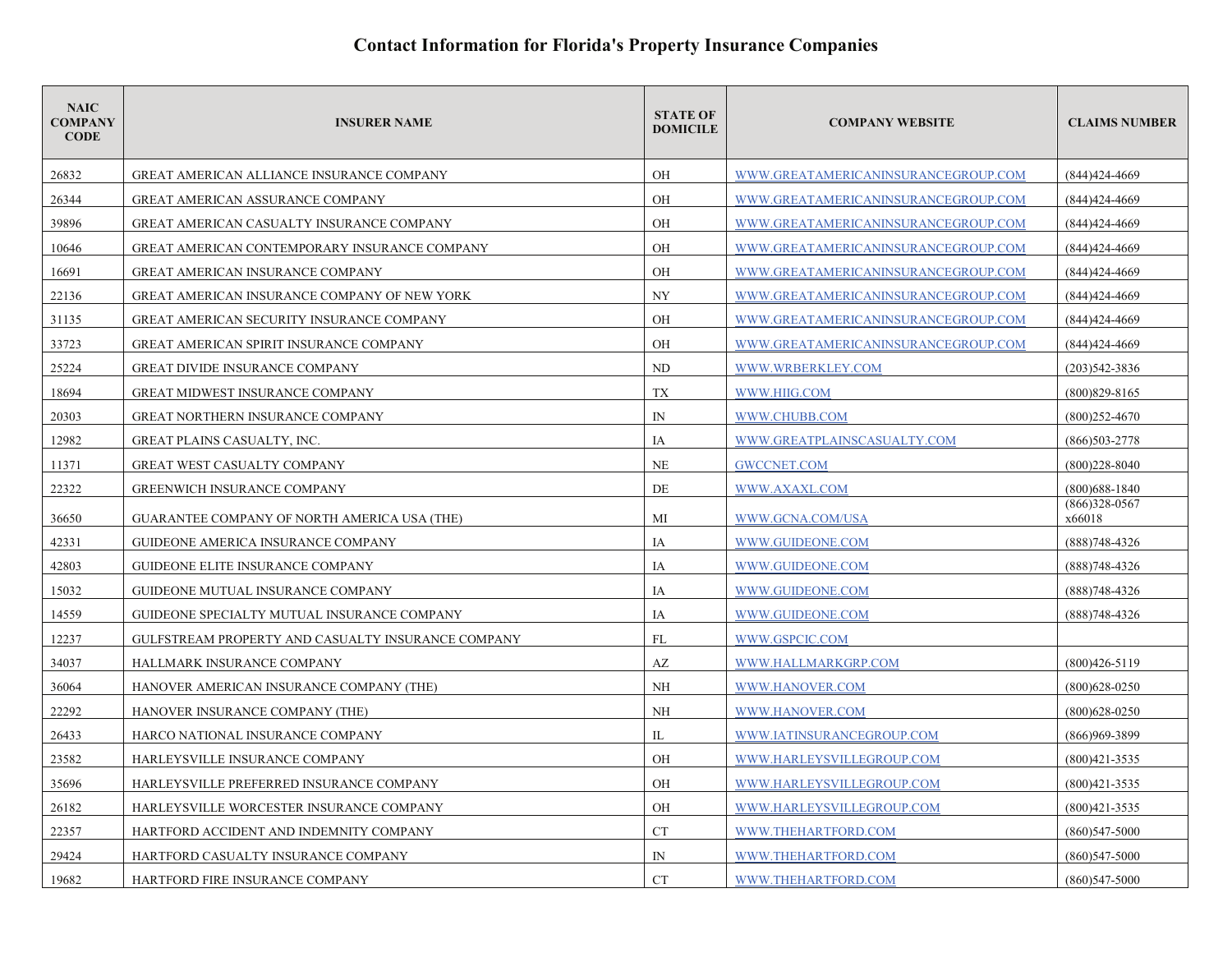| <b>NAIC</b><br><b>COMPANY</b><br><b>CODE</b> | <b>INSURER NAME</b>                                            | <b>STATE OF</b><br><b>DOMICILE</b> | <b>COMPANY WEBSITE</b>       | <b>CLAIMS NUMBER</b> |
|----------------------------------------------|----------------------------------------------------------------|------------------------------------|------------------------------|----------------------|
| 37478                                        | HARTFORD INSURANCE COMPANY OF THE MIDWEST                      | $\mathbb{N}$                       | WWW.THEHARTFORD.COM          | $(860)547 - 5000$    |
| 38261                                        | HARTFORD INSURANCE COMPANY OF THE SOUTHEAST                    | <b>CT</b>                          | WWW.THEHARTFORD.COM          | $(860)547 - 5000$    |
| 11452                                        | HARTFORD STEAM BOILER INSPECTION & INS. COMPANY                | <b>CT</b>                          | WWW.HSB.COM                  | (888)472-5677        |
| 29890                                        | HARTFORD STEAM BOILER INSPECTION AND INSURANCE CO. OF CT (THE) | <b>CT</b>                          | WWW.HSBCT.COM                | (888) 472-5677       |
| 30104                                        | HARTFORD UNDERWRITERS INSURANCE COMPANY                        | <b>CT</b>                          | WWW.THEHARTFORD.COM          | $(860)547 - 5000$    |
| 41343                                        | HDI GLOBAL INSURANCE COMPANY                                   | $_{\rm IL}$                        | WWW.HDI.GLOBAL               | $(866)484-2053$      |
| 35904                                        | HEALTH CARE INDEMNITY, INC.                                    | CO                                 | WWW.HEALTHCAREINDEMNITY.COM  | $(615)344 - 1530$    |
| 12233                                        | HEALTHCARE UNDERWRITERS GROUP, INC.                            | OH                                 | WWW.HUGROUPINC.COM           | $(866)484-5715$      |
| 32077                                        | HERITAGE CASUALTY INSURANCE COMPANY                            | KS                                 |                              | $(913)982 - 3700$    |
| 39527                                        | HERITAGE INDEMNITY COMPANY                                     | <b>CA</b>                          | WWW.AMTRUSTFINANCIAL.COM     | $(866)$ 272-9267     |
| 14407                                        | HERITAGE PROPERTY & CASUALTY INSURANCE COMPANY                 | FL                                 | WWW.HERITAGEPCI.COM          | $(855)415 - 7120$    |
| 35599                                        | HIGHMARK CASUALTY INSURANCE COMPANY                            | PA                                 | WWW.HMIG.COM                 | $(800)328 - 5433$    |
| 10200                                        | HISCOX INSURANCE COMPANY INC.                                  | $_{\rm IL}$                        | WWW.HISCOX.COM               | $(877)726 - 5566$    |
| 12944                                        | HOMEOWNERS CHOICE PROPERTY & CASUALTY INSURANCE COMPANY, INC.  | FL                                 | WWW.HCPCI.COM                | $(866)324 - 3138$    |
| 17221                                        | HOMESITE INSURANCE COMPANY                                     | WI                                 | WWW.HOMESITE.COM             | $(866)621 - 4823$    |
| 22578                                        | HORACE MANN INSURANCE COMPANY                                  | IL                                 | WWW.HORACEMANN.COM           | $(877)461 - 0010$    |
| 22756                                        | HORACE MANN PROPERTY & CASUALTY INSURANCE COMPANY              | $\mathbb{L}$                       | WWW.HORACEMANN.COM           | $(877)461 - 0010$    |
| 10069                                        | HOUSING AUTHORITY PROPERTY INSURANCE, A MUTUAL COMPANY         | <b>VT</b>                          | WWW.HOUSINGCENTER.COM        | (203)272-8220 x257   |
| 11206                                        | HOUSING ENTERPRISE INSURANCE COMPANY, INC.                     | <b>VT</b>                          | WWW.HOUSINGCENTER.COM        | $(203)272 - 8220$    |
| 25054                                        | HUDSON INSURANCE COMPANY                                       | DE                                 | WWW.HUDSONINSGROUP.COM       | $(866)$ 546-3981     |
| 29068                                        | IDS PROPERTY CASUALTY INSURANCE COMPANY                        | WI                                 | WWW.AMERIPRISE.COM           | $(800)872 - 5246$    |
| 35246                                        | <b>ILLINOIS INSURANCE COMPANY</b>                              | IA                                 | WWW.AUW.COM                  | $(877)$ 234-4420     |
| 23817                                        | ILLINOIS NATIONAL INSURANCE COMPANY                            | $\mathbb{L}$                       | WWW.AIG.COM                  | $(877)244 - 0304$    |
| 44369                                        | IMPERIAL FIRE AND CASUALTY INSURANCE COMPANY                   | NC                                 | WWW.NATIONALGENERAL.COM      | $(800)325 - 1088$    |
| 35408                                        | <b>IMPERIUM INSURANCE COMPANY</b>                              | <b>TX</b>                          | WWW.HIIG.COM                 | $(800)203 - 1179$    |
| 43575                                        | INDEMNITY INSURANCE COMPANY OF NORTH AMERICA                   | PA                                 | WWW.CHUBB.COM                | $(800)252 - 4670$    |
| 18468                                        | INDEMNITY NATIONAL INSURANCE COMPANY                           | MS                                 | WWW.INDEMNITYNATIONAL.COM    |                      |
| 26581                                        | INDEPENDENCE AMERICAN INSURANCE COMPANY                        | DE                                 | WWW.INDEPENDENCEAMERICAN.COM | $(212)355 - 4141$    |
| 22659                                        | INDIANA INSURANCE COMPANY                                      | IN                                 | WWW.LIBERTYMUTUALGROUP.COM   | $(844)825 - 2467$    |
| 14265                                        | INDIANA LUMBERMENS MUTUAL INSURANCE COMPANY                    | $\mathbb{N}$                       | WWW.PLMINS.COM               | $(800)752 - 1895$    |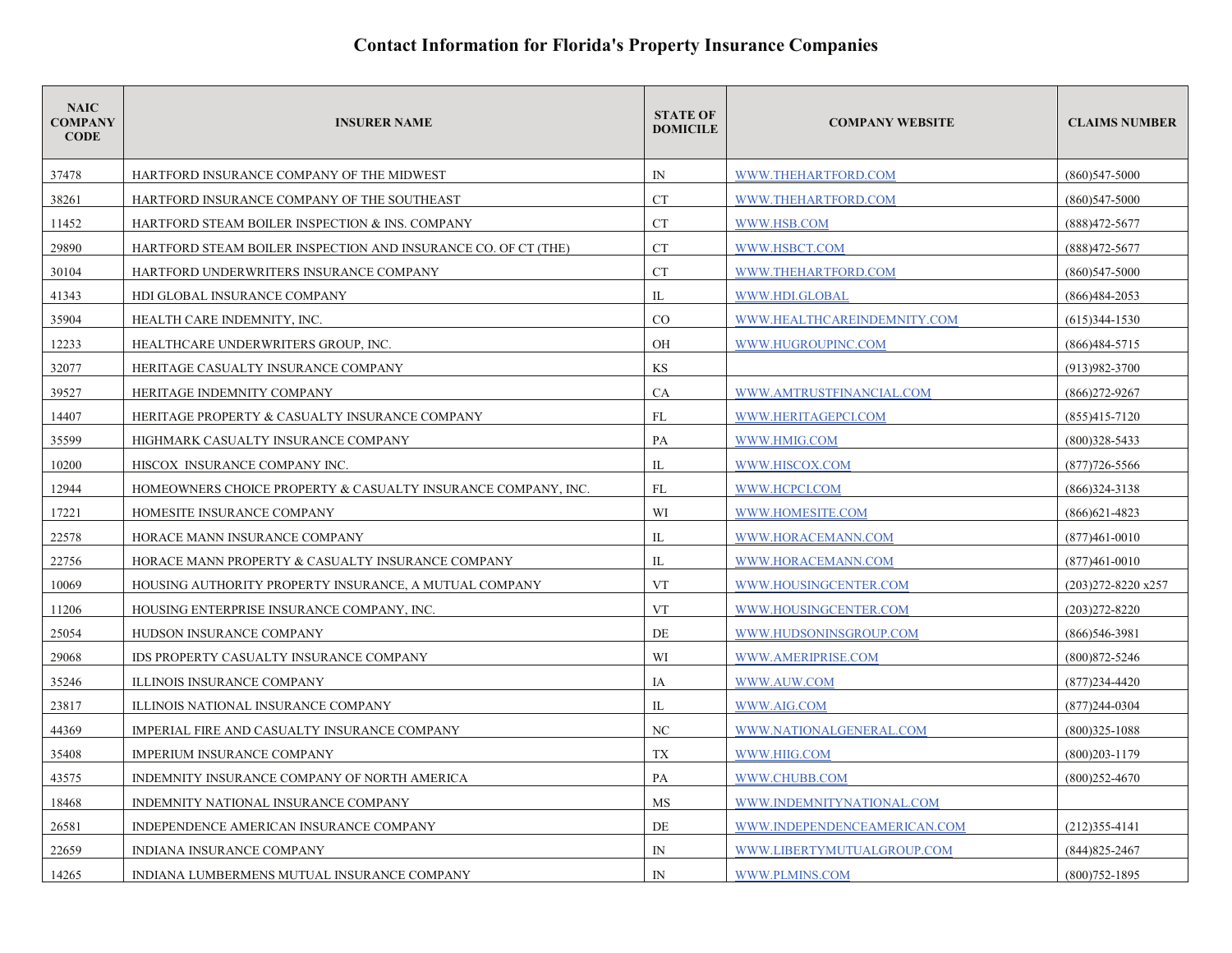| <b>NAIC</b><br><b>COMPANY</b><br><b>CODE</b> | <b>INSURER NAME</b>                            | <b>STATE OF</b><br><b>DOMICILE</b> | <b>COMPANY WEBSITE</b>           | <b>CLAIMS NUMBER</b> |
|----------------------------------------------|------------------------------------------------|------------------------------------|----------------------------------|----------------------|
| 39497                                        | INFINITY ASSURANCE INSURANCE COMPANY           | <b>OH</b>                          | WWW.INFINITYAUTO.COM             |                      |
| 11738                                        | INFINITY AUTO INSURANCE COMPANY                | OН                                 | WWW.INFINITYAUTO.COM             |                      |
| 21792                                        | INFINITY CASUALTY INSURANCE COMPANY            | OH                                 | WWW.INFINITYAUTO.COM             |                      |
| 10061                                        | INFINITY INDEMNITY INSURANCE COMPANY           | $\mathbb{N}$                       | WWW.INFINITYAUTO.COM             |                      |
| 22268                                        | INFINITY INSURANCE COMPANY                     | $\mathbb{N}$                       | WWW.INFINITYAUTO.COM             |                      |
| 20260                                        | INFINITY SELECT INSURANCE COMPANY              | $\mathbb{N}$                       | WWW.INFINITYAUTO.COM             |                      |
| 12599                                        | INFINITY STANDARD INSURANCE COMPANY            | $\mathbb{N}$                       | WWW.INFINITYAUTO.COM             |                      |
| 22713                                        | INSURANCE COMPANY OF NORTH AMERICA             | PA                                 | WWW.CHUBB.COM                    | $(800)252 - 4670$    |
| 19429                                        | INSURANCE COMPANY OF THE STATE OF PENNSYLVANIA | IL                                 | WWW.AIG.COM                      | $(877)244-0304$      |
| 27847                                        | INSURANCE COMPANY OF THE WEST                  | CA                                 | <b>ICWGROUP.COM</b>              | $(844)208 - 2513$    |
| 27930                                        | INTEGON CASUALTY INSURANCE COMPANY             | NC                                 | WWW.NATIONALGENERAL.COM          | $(800)325 - 1088$    |
| 22780                                        | INTEGON GENERAL INSURANCE CORPORATION          | NC                                 | WWW.NATIONALGENERAL.COM          | $(800)325 - 1088$    |
| 22772                                        | INTEGON INDEMNITY CORPORATION                  | NC                                 | WWW.NATIONALGENERAL.COM          | $(800)325 - 1088$    |
| 29742                                        | INTEGON NATIONAL INSURANCE COMPANY             | NC                                 | WWW.NATIONALGENERAL.COM          | $(800)325 - 1088$    |
| 31488                                        | INTEGON PREFERRED INSURANCE COMPANY            | NC                                 | WWW.NATIONALGENERAL.COM          | $(800)325 - 1088$    |
| 11592                                        | INTERNATIONAL FIDELITY INSURANCE COMPANY       | NJ                                 | WWW.IFIC.COM                     | $(800)333-4167$      |
| 10749                                        | <b>INTREPID INSURANCE COMPANY</b>              | IA                                 | WWW.BERKLEY.COM                  | $(800)343 - 0592$    |
| 23647                                        | IRONSHORE INDEMNITY INC.                       | <b>MN</b>                          | WWW.IRONSHORE.COM                | $(844)825 - 2467$    |
| 32921                                        | ISMIE MUTUAL INSURANCE COMPANY                 | IL                                 |                                  | $(800)782 - 4767$    |
| 11630                                        | JEFFERSON INSURANCE COMPANY                    | <b>NY</b>                          | WWW.ALLIANZWORLDWIDEPARTNERS.COM | $(800)334 - 7525$    |
| 16379                                        | JET INSURANCE COMPANY                          | NC                                 | WWW.JETSURETY.COM                |                      |
| 14354                                        | JEWELERS MUTUAL INSURANCE COMPANY              | WI                                 | WWW.JEWELERSMUTUAL.COM           | $(800)558-6411$      |
| 16116                                        | <b>JM SPECIALTY INSURANCE COMPANY</b>          | WI                                 | WWW.JEWELERSMUTUAL.COM           | $(800)$ 558-6411     |
| 16423                                        | <b>JOURNEY INSURANCE COMPANY</b>               | FL                                 | WWW.UPCINSURANCE.COM             |                      |
| 10885                                        | KEY RISK INSURANCE COMPANY                     | IA                                 | WWW.KEYRISK.COM                  | $(866)847 - 8872$    |
| 21300                                        | KINGSWAY AMIGO INSURANCE COMPANY               | FL                                 | WWW.KINGSWAYAMIGO.COM            | $(800)422 - 0792$    |
| 13722                                        | KNIGHTBROOK INSURANCE COMPANY                  | DE                                 | WWW.KNIGHTINSURANCEGROUP.COM     | (888) 333-8198       |
| 38148                                        | LANCER INDEMNITY COMPANY                       | NY                                 | WWW.LANCERINSURANCE.COM          | $(516)825 - 2800$    |
| 26077                                        | LANCER INSURANCE COMPANY                       | IL                                 | WWW.LANCERINSURANCE.COM          | $(800)521-6155$      |
| 37940                                        | LEXINGTON NATIONAL INSURANCE CORPORATION       | FL                                 | WWW.LEXINGTONNATIONAL.COM        | $(410)625 - 0800$    |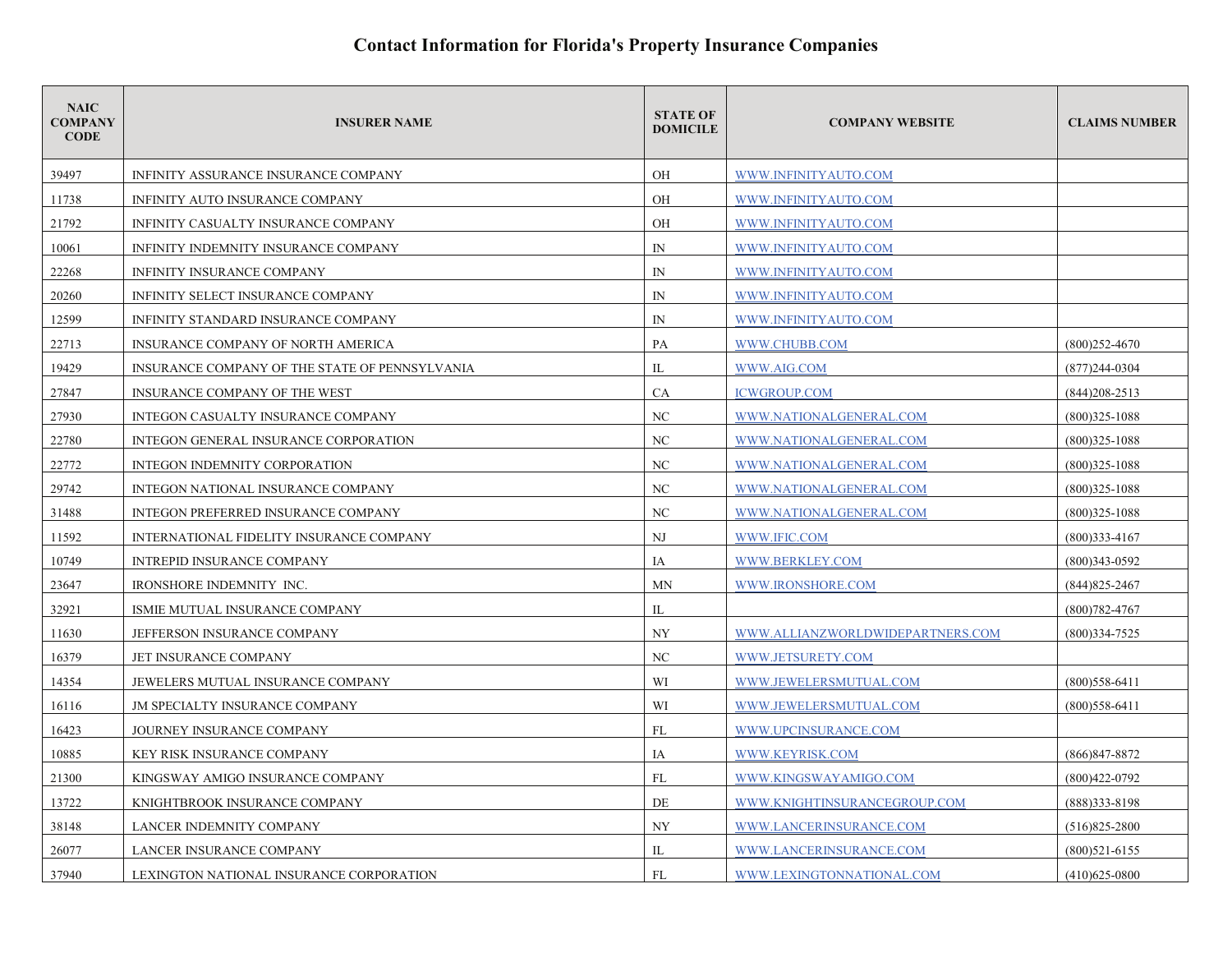| <b>NAIC</b><br><b>COMPANY</b><br><b>CODE</b> | <b>INSURER NAME</b>                                | <b>STATE OF</b><br><b>DOMICILE</b> | <b>COMPANY WEBSITE</b>     | <b>CLAIMS NUMBER</b> |
|----------------------------------------------|----------------------------------------------------|------------------------------------|----------------------------|----------------------|
| 13307                                        | LEXON INSURANCE COMPANY                            | TX                                 | WWW.SOMPO-INTL.COM         | $(615)$ 553-9500     |
| 42404                                        | LIBERTY INSURANCE CORPORATION                      | IL                                 | WWW.LIBERTYMUTUALGROUP.COM |                      |
| 19917                                        | LIBERTY INSURANCE UNDERWRITERS INC.                | IL                                 | WWW.LIBERTYIU.COM          | (844) 339-7452       |
| 23035                                        | LIBERTY MUTUAL FIRE INSURANCE COMPANY              | WI                                 | WWW.LIBERTYMUTUALGROUP.COM | $(844)825 - 2467$    |
| 23043                                        | LIBERTY MUTUAL INSURANCE COMPANY                   | MA                                 | WWW.LIBERTYMUTUALGROUP.COM | $(844)825 - 2467$    |
| 14486                                        | LIBERTY MUTUAL MID-ATLANTIC INSURANCE COMPANY      | MA                                 | WWW.LIBERTYMUTUALGROUP.COM | (844) 825-2467       |
| 12484                                        | LIBERTY MUTUAL PERSONAL INSURANCE COMPANY          | MA                                 | WWW.LIBERTYMUTUALGROUP.COM | $(844)825 - 2467$    |
| 11075                                        | LION INSURANCE COMPANY                             | FL                                 | LIONINSURANCECOMPANY.COM   | $(800)966 - 5562$    |
| 36447                                        | LM GENERAL INSURANCE COMPANY                       | IL                                 | WWW.LIBERTYMUTUALGROUP.COM | $(844)825 - 2467$    |
| 33600                                        | LM INSURANCE CORPORATION                           | IL                                 | WWW.LIBERTYMUTUALGROUP.COM | (844) 339 - 7452     |
| 32352                                        | LM PROPERTY AND CASUALTY INSURANCE COMPANY         | ${\rm IN}$                         | WWW.LIBERTYMUTUALGROUP.COM | $(844)825 - 2467$    |
| 10051                                        | LYNDON SOUTHERN INSURANCE COMPANY                  | DE                                 | WWW.FORTEGRAFINANCIAL.COM  | $(800)888 - 2738$    |
| 42617                                        | MAG MUTUAL INSURANCE COMPANY                       | GA                                 | WWW.MAGMUTUAL.COM          | (404)842-5600 x5579  |
| 11054                                        | MAIDEN REINSURANCE NORTH AMERICA INC.              | <b>MO</b>                          | WWW.ENSTARGROUP.COM        | $(800)845 - 2724$    |
| 29939                                        | MAIN STREET AMERICA ASSURANCE COMPANY              | FL                                 | WWW.MSAGROUP.COM           | $(877)425 - 2467$    |
| 13026                                        | MAIN STREET AMERICA PROTECTION INSURANCE COMPANY   | FL                                 | WWW.MSAGROUP.COM           | $(877)425 - 2467$    |
| 14568                                        | <b>MAISON INSURANCE COMPANY</b>                    | LA                                 | WWW.MAISONINS.COM          | (844) 962-4766       |
| 36897                                        | MANUFACTURERS ALLIANCE INSURANCE COMPANY           | PA                                 | WWW.PMACOMPANIES.COM       | (888)476-2669        |
| 34932                                        | MAPFRE INSURANCE COMPANY OF FLORIDA                | FL                                 | WWW.MAPFREINSURANCE.COM    | $(800)948-4242$      |
| 28932                                        | MARKEL AMERICAN INSURANCE COMPANY                  | <b>VA</b>                          | WWW.MARKELCORP.COM         | $(800)362 - 7535$    |
| 10829                                        | MARKEL GLOBAL REINSURANCE COMPANY                  | DE                                 | WWW.MARKELCORP.COM         | $(800)362 - 7535$    |
| 38970                                        | MARKEL INSURANCE COMPANY                           | IL                                 | WWW.MARKELCORP.COM         | $(800)362 - 7535$    |
| 22306                                        | MASSACHUSETTS BAY INSURANCE COMPANY                | <b>NH</b>                          | WWW.HANOVER.COM            | $(800)628 - 0250$    |
| 10784                                        | MAXUM CASUALTY INSURANCE COMPANY                   | <b>CT</b>                          | WWW.MXMSIG.COM             | $(860)547 - 5000$    |
| 12041                                        | MBIA INSURANCE CORPORATION                         | <b>NY</b>                          | WWW.MBIA.COM               | $(914)273 - 4545$    |
| 32522                                        | MEDICAL MUTUAL INSURANCE COMPANY OF NORTH CAROLINA | NC                                 | WWW.MEDICALMUTUALGROUP.COM | $(800)662 - 7917$    |
| 11843                                        | MEDICAL PROTECTIVE COMPANY (THE)                   | $\mathbb{N}$                       | MEDPRO.COM                 | $(800)463 - 3776$    |
| 12754                                        | MEDICUS INSURANCE COMPANY                          | TX                                 | WWW.MEDICUSINSURANCE.COM   | $(800)416-0791$      |
| 13793                                        | MEDMAL DIRECT INSURANCE COMPANY                    | FL                                 | WWW.MEDMALDIRECT.COM       | $(904)482 - 4068$    |
| 22241                                        | MEDMARC CASUALTY INSURANCE COMPANY                 | <b>VT</b>                          | WWW.MEDMARC.COM            | $(800)356 - 6886$    |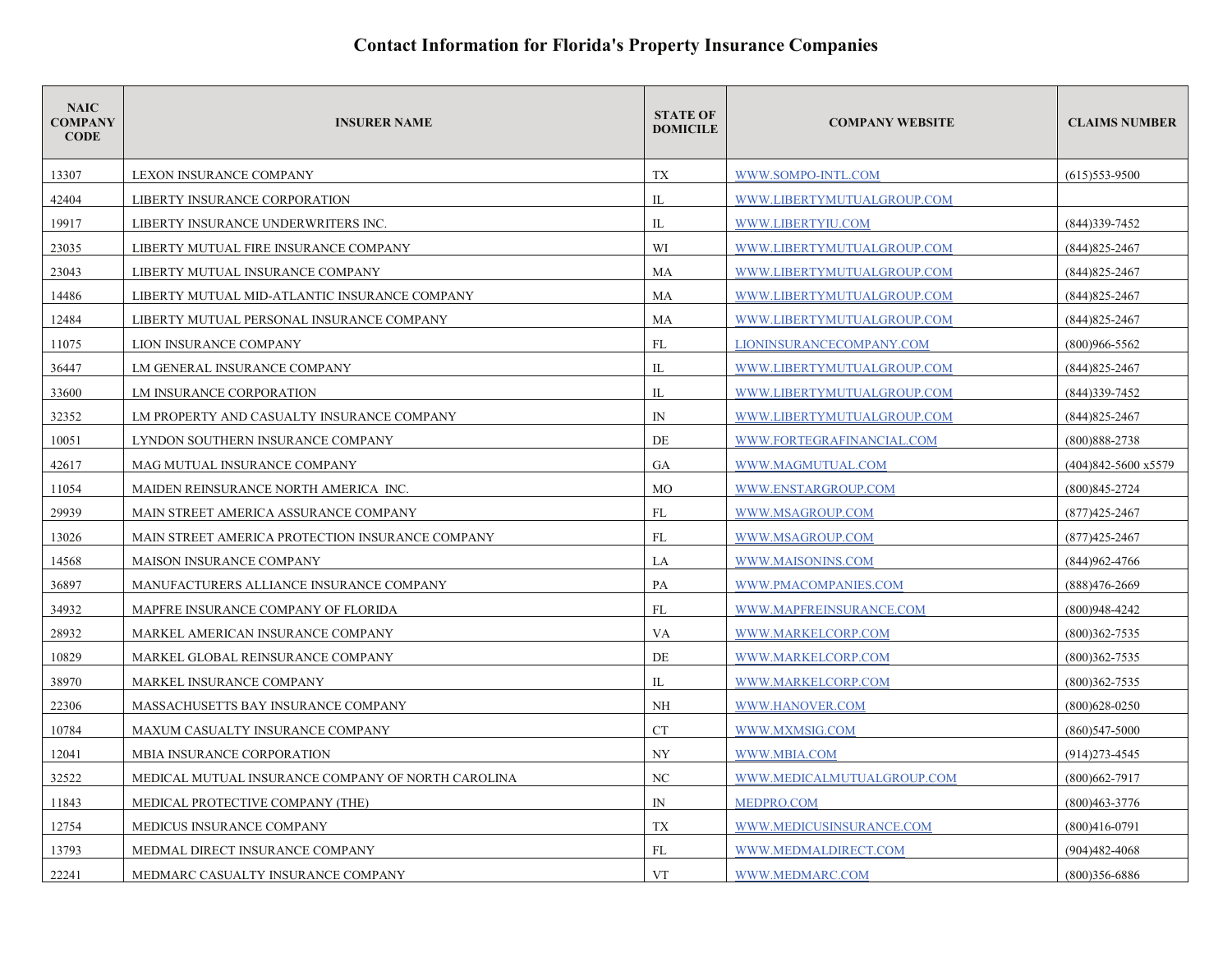| <b>NAIC</b><br><b>COMPANY</b><br><b>CODE</b> | <b>INSURER NAME</b>                                         | <b>STATE OF</b><br><b>DOMICILE</b> | <b>COMPANY WEBSITE</b>    | <b>CLAIMS NUMBER</b> |
|----------------------------------------------|-------------------------------------------------------------|------------------------------------|---------------------------|----------------------|
| 14164                                        | MEMIC CASUALTY COMPANY                                      | NH                                 | WWW.MEMIC.COM             | $(207)791 - 3300$    |
| 11030                                        | MEMIC INDEMNITY COMPANY                                     | NH                                 | WWW.MEMIC.COM             | $(207)791 - 3300$    |
| 33650                                        | <b>MENDOTA INSURANCE COMPANY</b>                            | MN                                 | WWW.MENDOTA-INSURANCE.COM | (800)422-0793        |
| 31968                                        | MERASTAR INSURANCE COMPANY                                  | IL                                 | <b>KEMPER.COM</b>         | $(866)$ 536-7376     |
| 14494                                        | MERCHANTS BONDING COMPANY (MUTUAL)                          | IA                                 | WWW.MERCHANTSBONDING.COM  | $(800)678 - 8171$    |
| 11595                                        | MERCHANTS NATIONAL BONDING INC                              | IA                                 | WWW.MERCHANTSBONDING.COM  | $(800)678 - 8171$    |
| 11908                                        | MERCURY CASUALTY COMPANY                                    | CA                                 | WWW.MERCURYINSURANCE.COM  | $(800)503 - 3724$    |
| 11201                                        | MERCURY INDEMNITY COMPANY OF AMERICA                        | FL                                 | WWW.MERCURYINSURANCE.COM  | $(800)503 - 3724$    |
| 11202                                        | MERCURY INSURANCE COMPANY OF FLORIDA                        | <b>FL</b>                          | WWW.MERCURYINSURANCE.COM  | $(800)503 - 3724$    |
| 23353                                        | MERIDIAN SECURITY INSURANCE COMPANY                         | $\mathbb{N}$                       | WWW.STATEAUTO.COM         |                      |
| 24821                                        | MERITPLAN INSURANCE COMPANY                                 | <b>CA</b>                          | WWW.BALBOAINSURANCE.COM   | $(800)211 - 4533$    |
| 16187                                        | METROMILE INSURANCE COMPANY                                 | DE                                 | WWW.METROMILE.COM         | $(888)$ 242-5204     |
| 40169                                        | METROPOLITAN CASUALTY INSURANCE COMPANY                     | RI                                 | WWW.METLIFE.COM           | $(800)854-6011$      |
| 25321                                        | METROPOLITAN DIRECT PROPERTY AND CASUALTY INSURANCE COMPANY | RI                                 | WWW.METLIFE.COM           | $(800)854-6011$      |
| 39950                                        | METROPOLITAN GENERAL INSURANCE COMPANY                      | RI                                 | WWW.METLIFE.COM           | $(800)854-6011$      |
| 34339                                        | METROPOLITAN GROUP PROPERTY AND CASUALTY INS. CO.           | <b>RI</b>                          | WWW.METLIFE.COM           | $(800)854-6011$      |
| 26298                                        | METROPOLITAN PROPERTY AND CASUALTY INSURANCE CO             | RI                                 | WWW.METLIFE.COM           | $(800)854-6011$      |
| 40150                                        | MGA INSURANCE COMPANY, INC.                                 | TX                                 | WWW.GAINSCO.COM           | $(800)882 - 6546$    |
| 22594                                        | MGIC ASSURANCE CORPORATION                                  | WI                                 | WWW.MGIC.COM              | $(414)347-6517$      |
| 18740                                        | MGIC INDEMNITY CORPORATION                                  | WI                                 | WWW.MGIC.COM              | $(414)347-6517$      |
| 38660                                        | MIC GENERAL INSURANCE CORPORATION                           | MI                                 | WWW.NATIONALGENERAL.COM   | $(800)325 - 1088$    |
| 38601                                        | MIC PROPERTY & CASUALTY INS. CORP.                          | MI                                 |                           | $(800)729 - 4622$    |
| 10998                                        | MICHIGAN COMMERCIAL INSURANCE MUTUAL                        | МI                                 | WWW.MCIM.COM              | $(941)921 - 0633$    |
| 21687                                        | MID-CENTURY INSURANCE COMPANY                               | CA                                 | WWW.FARMERS.COM           | $(800)435 - 7764$    |
| 15380                                        | MID-CONTINENT ASSURANCE COMPANY                             | <b>OH</b>                          | WWW.MCG-INS.COM/          | $(918)561-9362$      |
| 23418                                        | MID-CONTINENT CASUALTY COMPANY                              | OH                                 | WWW.MCG-INS.COM/          | $(918)561-9362$      |
| 23434                                        | MIDDLESEX INSURANCE COMPANY                                 | WI                                 | WWW.SENTRY.COM            | $(800)338 - 2487$    |
| 12839                                        | MIDSOUTH MUTUAL INSURANCE COMPANY                           | TN                                 | MIDSOUTHMUTUAL.COM        |                      |
| 27138                                        | MIDVALE INDEMNITY COMPANY                                   | WI                                 | WWW.AMFAM.COM             | $(866)621 - 4823$    |
| 23612                                        | MIDWEST EMPLOYERS CASUALTY COMPANY                          | DE                                 | WWW.MWECC.COM             | $(636)449-7167$      |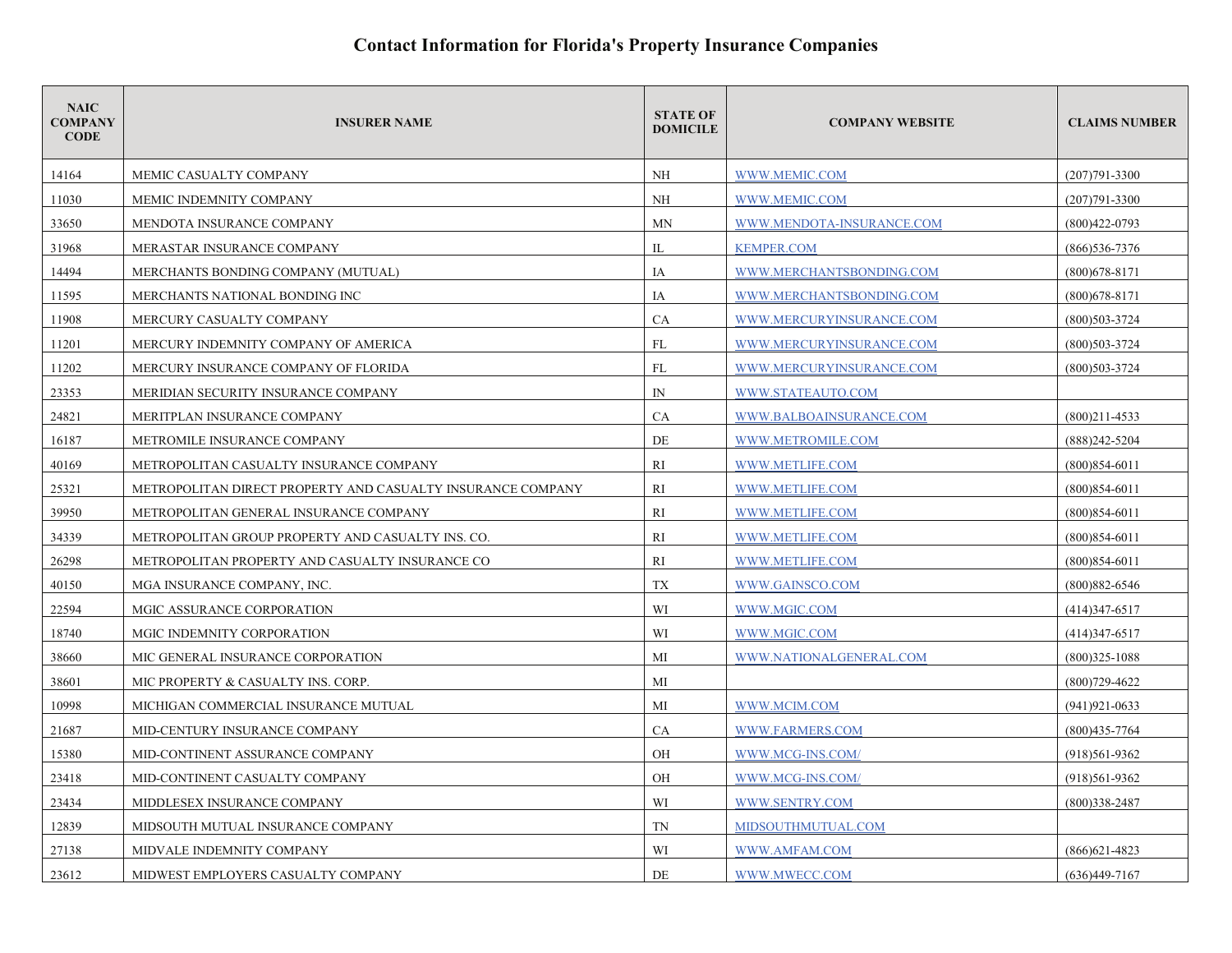| <b>NAIC</b><br><b>COMPANY</b><br><b>CODE</b> | <b>INSURER NAME</b>                               | <b>STATE OF</b><br><b>DOMICILE</b> | <b>COMPANY WEBSITE</b>     | <b>CLAIMS NUMBER</b>          |
|----------------------------------------------|---------------------------------------------------|------------------------------------|----------------------------|-------------------------------|
| 42234                                        | MINNESOTA LAWYERS MUTUAL INSURANCE COMPANY        | MN                                 | <b>MLMINS.COM</b>          | $(800)422 - 1370$             |
| 20362                                        | MITSUI SUMITOMO INSURANCE COMPANY OF AMERICA      | NY                                 | WWW.MSIGUSA.COM            | $(866)$ 676-6872              |
| 22551                                        | MITSUI SUMITOMO INSURANCE USA INC.                | NY                                 | WWW.MSIGUSA.COM            | $(866)676 - 6872$             |
| 15715                                        | MONARCH NATIONAL INSURANCE COMPANY                | FL                                 | WWW.MONARCHNATIONAL.COM    | $(800)293 - 2532$             |
| 32506                                        | MONROE GUARANTY INSURANCE COMPANY                 | $\mathbb{N}$                       | FCCI-GROUP.COM             | $(800)226 - 3224$             |
| 14613                                        | MONTGOMERY MUTUAL INSURANCE COMPANY               | MA                                 | WWW.LIBERTYMUTUALGROUP.COM | $(844)825 - 2467$             |
| 29858                                        | MORTGAGE GUARANTY INSURANCE CORPORATION           | WI                                 | WWW.MGIC.COM               | $(414)347-6517$               |
| 22012                                        | MOTORS INSURANCE CORPORATION                      | МI                                 |                            | $(800)729 - 4622$             |
| 10227                                        | MUNICH REINSURANCE AMERICA, INC.                  | DE                                 | WWW.MUNICHREAMERICA.COM    | $(609)$ 243-4200              |
| 13559                                        | MUNICIPAL ASSURANCE CORP                          | <b>NY</b>                          | WWW.ASSUREDGUARANTY.COM    | $(212)974 - 0100$             |
| 23663                                        | NATIONAL AMERICAN INSURANCE COMPANY               | OK                                 | WWW.NAICO.COM              | $(800)822 - 7802$             |
| 23671                                        | NATIONAL AMERICAN INSURANCE COMPANY OF CALIFORNIA | CA                                 | WWW.NAICC.COM              |                               |
| 16632                                        | NATIONAL BUILDERS INSURANCE COMPANY               | DE                                 | WWW.BLDRS.COM              | (800) 883-9305                |
| 11991                                        | NATIONAL CASUALTY COMPANY                         | OH                                 | WWW.SCOTTSDALEINS.COM      | $(800)421 - 3535$             |
| 10243                                        | NATIONAL CONTINENTAL INSURANCE COMPANY            | <b>NY</b>                          | PROGRESSIVE.COM            | $(800)776 - 4737$             |
| 15679                                        | NATIONAL FIRE AND INDEMNITY EXCHANGE              | <b>MO</b>                          | NIEINSURANCE.COM           | $(800)325-9522 \times 346$    |
| 20478                                        | NATIONAL FIRE INSURANCE COMPANY OF HARTFORD       | IL                                 | WWW.CNA.COM                | $(877)262 - 2727$             |
| 42447                                        | NATIONAL GENERAL ASSURANCE COMPANY                | <b>MO</b>                          | WWW.NATIONALGENERAL.COM    | $(800)325 - 1088$             |
| 23728                                        | NATIONAL GENERAL INSURANCE COMPANY                | <b>MO</b>                          | WWW.NATIONALGENERAL.COM    | $(800)325 - 1088$             |
| 11044                                        | NATIONAL GENERAL INSURANCE ONLINE INC.            | <b>MO</b>                          | WWW.NATIONALGENERAL.COM    | $(800)325 - 1088$             |
| 20087                                        | NATIONAL INDEMNITY COMPANY                        | <b>NE</b>                          | WWW.NATIONALINDEMNITY.COM  | $(800)356 - 5750$             |
| 42137                                        | NATIONAL INDEMNITY COMPANY OF THE SOUTH           | IA                                 | WWW.NATIONALINDEMNITY.COM  | $(800)356 - 5750$             |
| 32620                                        | NATIONAL INTERSTATE INSURANCE COMPANY             | OH                                 | WWW.NATL.COM               | $(800)929 - 0870$             |
| 20052                                        | NATIONAL LIABILITY & FIRE INSURANCE COMPANY       | <b>CT</b>                          | WWW.NATIONALINDEMNITY.COM  | $(800)356 - 5750$             |
| 13695                                        | NATIONAL MORTGAGE INSURANCE CORPORATION           | WI                                 | WWW.NATIONALMI.COM         | $(855)530-6642$               |
| 23825                                        | NATIONAL PUBLIC FINANCE GUARANTEE CORP.           | NY                                 | WWW.NATIONALPFG.COM        | $(914)273 - 4545$             |
| 12114                                        | NATIONAL SECURITY FIRE & CASUALTY COMPANY         | AL                                 | NATIONALSECURITYGROUP.COM  | $(800)$ 239-2358              |
| 22608                                        | NATIONAL SPECIALTY INSURANCE COMPANY              | TX                                 | WWW.STATENATIONAL.COM      | $(817)265 - 2000 \times 1350$ |
| 21881                                        | NATIONAL SURETY CORPORATION                       | IL                                 | WWW.AGCS.ALLIANZ.COM       | $(800)$ 558-1606              |
| 20141                                        | NATIONAL TRUST INSURANCE COMPANY                  | $\mathbb{N}$                       | <b>FCCI-GROUP.COM</b>      | $(800)226 - 3224$             |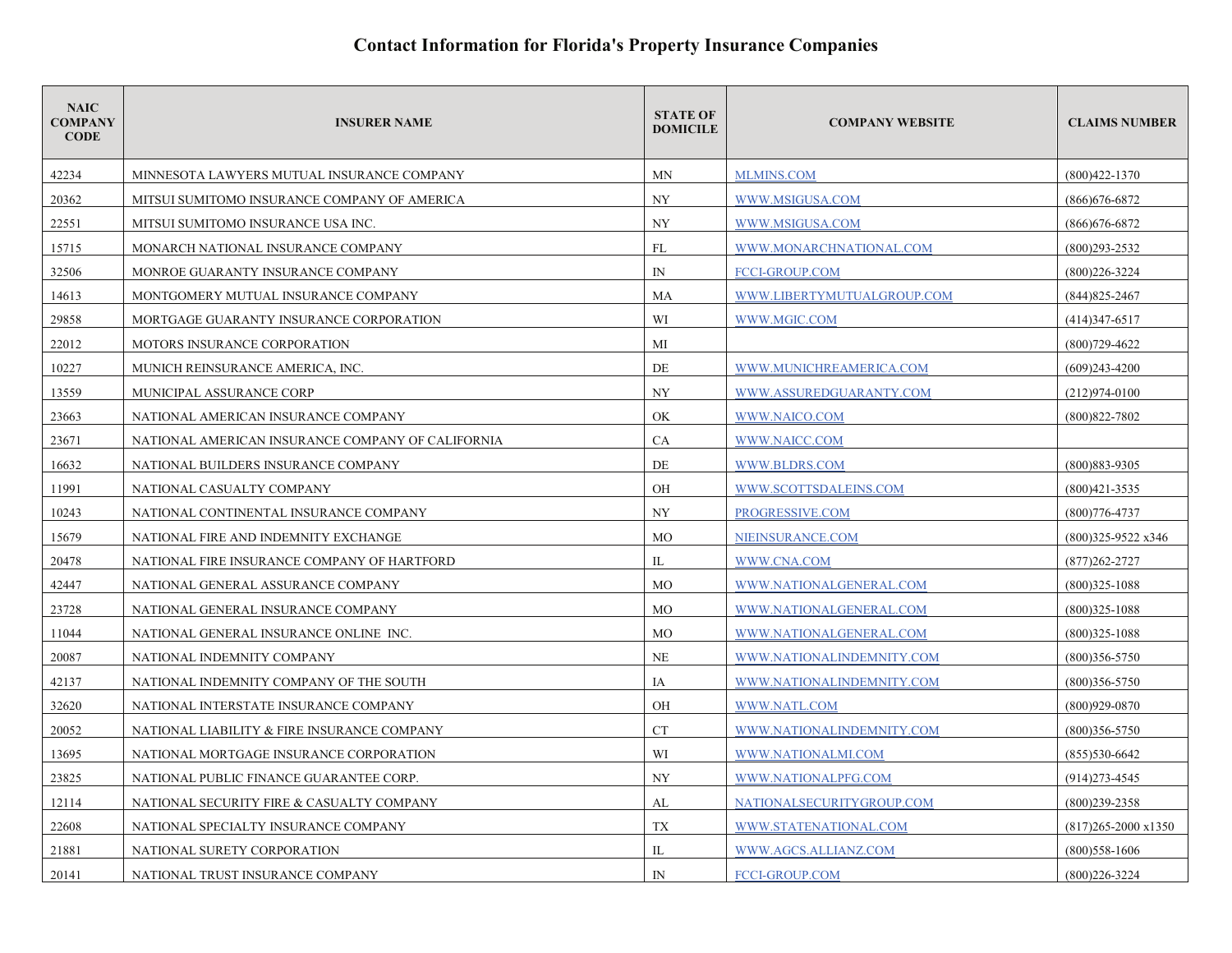| <b>NAIC</b><br><b>COMPANY</b><br><b>CODE</b> | <b>INSURER NAME</b>                                 | <b>STATE OF</b><br><b>DOMICILE</b> | <b>COMPANY WEBSITE</b>        | <b>CLAIMS NUMBER</b> |
|----------------------------------------------|-----------------------------------------------------|------------------------------------|-------------------------------|----------------------|
| 19445                                        | NATIONAL UNION FIRE INSURANCE CO. OF PITTSBURGH, PA | PA                                 | WWW.AIG.COM                   | $(877)$ 244-0304     |
| 26093                                        | NATIONWIDE AFFINITY INSURANCE COMPANY OF AMERICA    | <b>OH</b>                          | WWW.NATIONWIDE.COM            | $(800)421 - 3535$    |
| 28223                                        | NATIONWIDE AGRIBUSINESS INSURANCE COMPANY           | IA                                 | WWW.FARMLANDINS.COM           | $(800)421 - 3535$    |
| 10723                                        | NATIONWIDE ASSURANCE COMPANY                        | OH                                 | WWW.NATIONWIDE.COM            | $(800)421 - 3535$    |
| 23760                                        | NATIONWIDE GENERAL INSURANCE COMPANY                | <b>OH</b>                          | WWW.NATIONWIDE.COM            | $(800)421 - 3535$    |
| 25453                                        | NATIONWIDE INSURANCE COMPANY OF AMERICA             | OH                                 | WWW.ALLIEDINSURANCE.COM       | $(800)421 - 3535$    |
| 10948                                        | NATIONWIDE INSURANCE COMPANY OF FLORIDA             | OH                                 | WWW.NATIONWIDE.COM            | $(800)421 - 3535$    |
| 23779                                        | NATIONWIDE MUTUAL FIRE INSURANCE COMPANY            | OH                                 | WWW.NATIONWIDE.COM            | $(800)421 - 3535$    |
| 23787                                        | NATIONWIDE MUTUAL INSURANCE COMPANY                 | OH                                 | WWW.NATIONWIDE.COM            | $(877)669 - 6877$    |
| 37877                                        | NATIONWIDE PROPERTY AND CASUALTY INSURANCE COMPANY  | OH                                 | WWW.NATIONWIDE.COM            | $(800)421 - 3535$    |
| 25240                                        | NAU COUNTRY INSURANCE COMPANY                       | MN                                 | WWW.OBENA.COM                 | $(844)723 - 2524$    |
| 42307                                        | NAVIGATORS INSURANCE COMPANY                        | <b>NY</b>                          | WWW.NAVG.COM                  | $(855)444 - 4796$    |
| 15865                                        | NCMIC INSURANCE COMPANY                             | IA                                 | WWW.NCMIC.COM                 | $(877)367 - 9654$    |
| 21830                                        | NEW ENGLAND INSURANCE COMPANY                       | <b>CT</b>                          | WWW.THEHARTFORD.COM           | $(860)$ 547-5000     |
| 23841                                        | NEW HAMPSHIRE INSURANCE COMPANY                     | IL                                 | WWW.AIG.COM                   | $(877)$ 244-0304     |
| 16608                                        | NEW YORK MARINE AND GENERAL INSURANCE COMPANY       | <b>NY</b>                          | WWW.PROSIGHTSPECIALTY.COM     | $(800)774 - 2755$    |
| 14788                                        | NGM INSURANCE COMPANY                               | FL                                 | WWW.MSAGROUP.COM              | $(877)425 - 2467$    |
| 33200                                        | NORCAL MUTUAL INSURANCE COMPANY                     | <b>CA</b>                          | WWW.NORCALMUTUAL.COM          | $(800)416-0791$      |
| 31470                                        | NORGUARD INSURANCE COMPANY                          | PA                                 | WWW.GUARD.COM                 | $(570)825 - 9900$    |
| 13012                                        | NORMANDY INSURANCE COMPANY                          | FL                                 | WWW.NORMANDYINS.COM           | $(877)404 - 6442$    |
| 29700                                        | NORTH AMERICAN ELITE INSURANCE COMPANY              | <b>NH</b>                          | SWISSRE.COM                   | $(800)255 - 6931$    |
| 29874                                        | NORTH AMERICAN SPECIALTY INSURANCE COMPANY          | NH                                 | <b>SWISSRE.COM</b>            | $(800)255-6931$      |
| 27740                                        | NORTH POINTE INSURANCE COMPANY                      | PA                                 | WWW.QBENA.COM                 | $(844)723 - 2524$    |
| 21105                                        | NORTH RIVER INSURANCE COMPANY                       | NJ                                 | WWW.CFINS.COM                 | $(800)690 - 5520$    |
| 24031                                        | NORTHLAND CASUALTY COMPANY                          | <b>CT</b>                          | WWW.NORTHLANDINS.COM          | $(800)$ 252-4633     |
| 24015                                        | NORTHLAND INSURANCE COMPANY                         | <b>CT</b>                          | WWW.NORTHLANDINS.COM          | $(800)$ 252-4633     |
| 42552                                        | NOVA CASUALTY COMPANY                               | <b>NY</b>                          | WWW.HANOVER.COM/AIX/          | $(800)338 - 1569$    |
| 34630                                        | OAK RIVER INSURANCE COMPANY                         | NE                                 | WWW.BHHC.COM                  | $(800)356 - 5750$    |
| 31208                                        | OAKWOOD INSURANCE COMPANY                           | <b>TN</b>                          | WWW.SIRIUSGLOBALSOLUTIONS.COM | $(860)368 - 2004$    |
| 15645                                        | OBI AMERICA INSURANCE COMPANY                       | PA                                 | WWW.ONEBEACON.COM             | $(877)$ 248-3455     |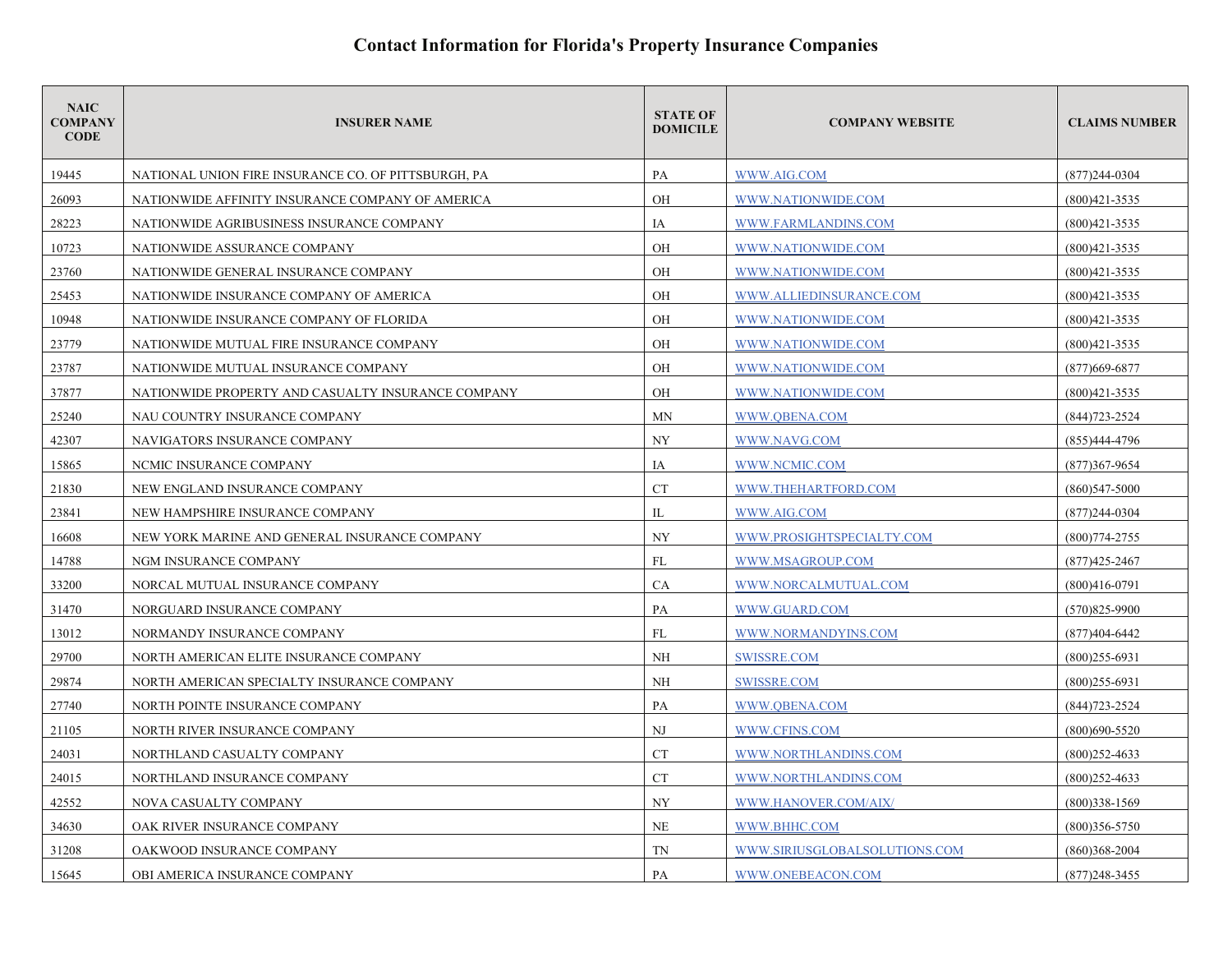| <b>NAIC</b><br><b>COMPANY</b><br><b>CODE</b> | <b>INSURER NAME</b>                        | <b>STATE OF</b><br><b>DOMICILE</b> | <b>COMPANY WEBSITE</b>      | <b>CLAIMS NUMBER</b>          |
|----------------------------------------------|--------------------------------------------|------------------------------------|-----------------------------|-------------------------------|
| 14190                                        | OBI NATIONAL INSURANCE COMPANY             | PA                                 | WWW.ONEBEACON.COM           | $(877)$ 248-3455              |
| 23248                                        | OCCIDENTAL FIRE AND CASUALTY COMPANY OF NC | NC.                                | WWW.IATINSURANCEGROUP.COM   | (866)969-3899                 |
| 12360                                        | OCEAN HARBOR CASUALTY INSURANCE COMPANY    | FL                                 | WWW.OCEANHARBOR-INS.COM     | $(954)587 - 2299 \times 2162$ |
| 23680                                        | ODYSSEY REINSURANCE COMPANY                | <b>CT</b>                          | WWW.ODYSSEYGROUP.COM        | $(203)977 - 6072$             |
| 24074                                        | OHIO CASUALTY INSURANCE COMPANY            | NH                                 | WWW.LIBERTYMUTUALGROUP.COM  | $(844)825 - 2467$             |
| 24104                                        | OHIO FARMERS INSURANCE COMPANY             | OH                                 | WWW.WESTFIELDGRP.COM        | $(800)243 - 0210$             |
| 26565                                        | OHIO INDEMNITY COMPANY                     | OH                                 | WWW.OHIOINDEMNITY.COM       | $(800)628 - 8581$             |
| 24082                                        | OHIO SECURITY INSURANCE COMPANY            | <b>NH</b>                          | WWW.LIBERTYMUTUALGROUP.COM  | $(844)825 - 2467$             |
| 40231                                        | OLD DOMINION INSURANCE COMPANY             | <b>FL</b>                          | WWW.MSAGROUP.COM            | $(877)425 - 2467$             |
| 24139                                        | OLD REPUBLIC GENERAL INSURANCE CORPORATION | IL                                 | WWW.OLDREPUBLIC.COM         | $(800)766 - 5673$             |
| 24147                                        | OLD REPUBLIC INSURANCE COMPANY             | PA                                 |                             | $(800)766 - 5673$             |
| 35424                                        | OLD REPUBLIC SECURITY ASSURANCE COMPANY    | AZ                                 | WWW.OLDREPUBLIC.COM         | $(180)034-6619 x4279$         |
| 40444                                        | OLD REPUBLIC SURETY COMPANY                | WI                                 | WWW.ORSURETY.COM            | $(800)217 - 1792$             |
| 37060                                        | OLD UNITED CASUALTY COMPANY                | KS                                 | WWW.OLDUNITED.COM           | $(800)747 - 4400$             |
| 12954                                        | OLYMPUS INSURANCE COMPANY                  | FL                                 | WWW.OLYMPUSINSURANCE.COM    | $(866)281 - 2242$             |
| 38644                                        | OMEGA INSURANCE COMPANY                    | FL                                 | WWW.THIG.COM                | $(800)342 - 3407$             |
| 15385                                        | ONECIS INSURANCE COMPANY                   | IL                                 | WWW.US.BUREAUVERITAS.COM    | $(888)357 - 7020$             |
| 32700                                        | OWNERS INSURANCE COMPANY                   | <b>OH</b>                          | WWW.AUTO-OWNERS.COM         | (800)527-8299                 |
| 22748                                        | PACIFIC EMPLOYERS INSURANCE COMPANY        | PA                                 | WWW.CHUBB.COM               | $(800)252 - 4670$             |
| 20346                                        | PACIFIC INDEMNITY COMPANY                  | WI                                 | WWW.CHUBB.COM               | $(800)252 - 4670$             |
| 37850                                        | PACIFIC SPECIALTY INSURANCE COMPANY        | CA                                 | WWW.PACIFICSPECIALTY.COM    | $(800)957 - 1172$             |
| 10222                                        | PACO ASSURANCE COMPANY, INC.               | IL                                 | WWW.PICAGROUP.COM           | $(888)444-7422 \times 0$      |
| 13121                                        | PALMETTO SURETY CORPORATION                | SC                                 | WWW.PALMETTOSURETY.NET      | $(843)971 - 5441$             |
| 11835                                        | PARTNERRE AMERICA INSURANCE COMPANY        | DE                                 | WWW.PARTNERRE.COM           |                               |
| 10006                                        | PARTNERRE INSURANCE COMPANY OF NEW YORK    | <b>NY</b>                          | WWW.PARTNERRE.COM           |                               |
| 23442                                        | PATRIOT GENERAL INSURANCE COMPANY          | WI                                 | WWW.SENTRY.COM              | $(800)338 - 2487$             |
| 25755                                        | PEACHTREE CASUALTY INSURANCE COMPANY       | FL                                 | WWW.PERSONABLEINSURANCE.COM | $(877)$ 233-9180              |
| 18139                                        | PEAK PROPERTY AND CASUALTY INSURANCE CORP. | WI                                 | WWW.SENTRY.COM              | $(800)338 - 2487$             |
| 18333                                        | PEERLESS INDEMNITY INSURANCE COMPANY       | IL                                 | WWW.LIBERTYMUTUALGROUP.COM  | $(844)825 - 2467$             |
| 24198                                        | PEERLESS INSURANCE COMPANY                 | NH                                 | WWW.LIBERTYMUTUALGROUP.COM  | $(844)825 - 2467$             |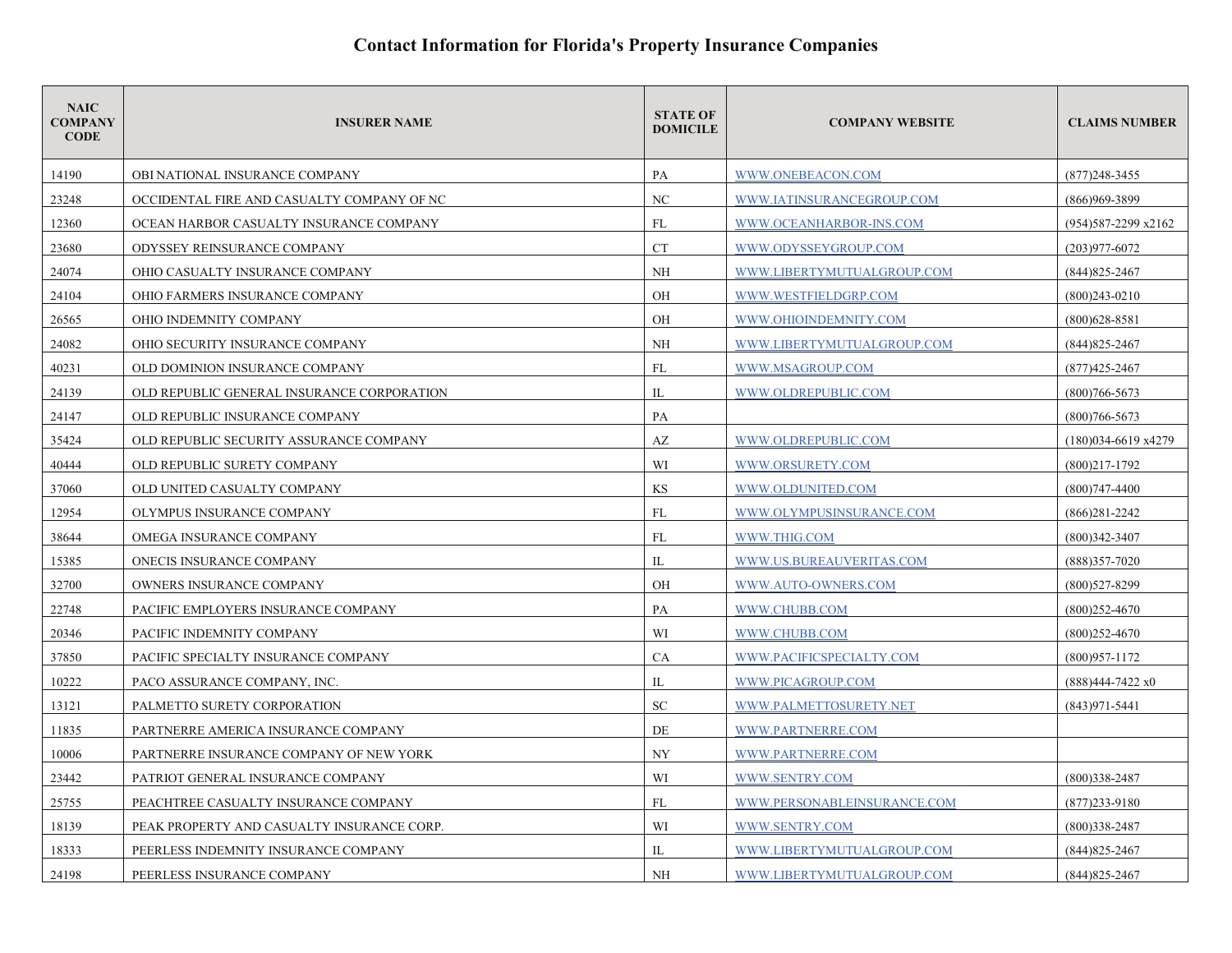| <b>NAIC</b><br><b>COMPANY</b><br><b>CODE</b> | <b>INSURER NAME</b>                                | <b>STATE OF</b><br><b>DOMICILE</b> | <b>COMPANY WEBSITE</b>        | <b>CLAIMS NUMBER</b> |
|----------------------------------------------|----------------------------------------------------|------------------------------------|-------------------------------|----------------------|
| 14982                                        | PENN MILLERS INSURANCE COMPANY                     | PA                                 | WWW.CHUBB.COM                 | $(800)252 - 4670$    |
| 21962                                        | PENNSYLVANIA INSURANCE COMPANY                     | IA                                 | WWW.AUW.COM                   | $(877)$ 234-4420     |
| 14974                                        | PENNSYLVANIA LUMBERMENS MUTUAL INSURANCE COMPANY   | PA                                 | WWW.PLMINS.COM                | $(800)752 - 1895$    |
| 41424                                        | PENNSYLVANIA MANUFACTURERS INDEMNITY COMPANY       | PA                                 | WWW.PMACOMPANIES.COM          | $(888)476 - 2669$    |
| 12262                                        | PENNSYLVANIA MANUFACTURERS' ASSOCIATION INS. CO.   | PA                                 | WWW.PMACOMPANIES.COM          | $(888)476 - 2669$    |
| 14990                                        | PENNSYLVANIA NATIONAL MUTUAL CASUALTY INSURANCE CO | PA                                 | WWW.PENNNATIONALINSURANCE.COM | $(717)234 - 4941$    |
| 13125                                        | PEOPLE'S TRUST INSURANCE COMPANY                   | FL                                 | WWW.PEOPLESTRUSTINSURANCE.COM | $(305)728 - 6350$    |
| 37648                                        | PERMANENT GENERAL ASSURANCE CORPORATION            | WI                                 | WWW.THEGENERAL.COM            | $(800)280 - 1466$    |
| 12297                                        | PETROLEUM CASUALTY COMPANY                         | TX                                 |                               | $(832)625 - 7693$    |
| 13714                                        | PHARMACISTS MUTUAL INSURANCE COMPANY               | IA                                 | WWW.PHMIC.COM                 | $(800)$ 247-5930     |
| 18058                                        | PHILADELPHIA INDEMNITY INSURANCE COMPANY           | PA                                 | WWW.PHLY.COM                  | (800)765-9749        |
| 12319                                        | PHILADELPHIA REINSURANCE CORPORATION               | PA                                 | BONDSMANHOLDINGS.COM          |                      |
| 11588                                        | PHYSICIANS INSURANCE COMPANY                       | FL                                 | WWW.PICINSURANCE.COM/PIC      | $(954)788 - 5453$    |
| 26794                                        | PLANS' LIABILITY INSURANCE COMPANY                 | OH                                 |                               | $(630)472 - 7700$    |
| 10817                                        | PLATEAU CASUALTY INSURANCE COMPANY                 | TN                                 | 800PLATEAU.COM                | $(931)484 - 8411$    |
| 18619                                        | PLATTE RIVER INSURANCE COMPANY                     | NE                                 | WWW.CAPSPECIALTY.COM          | $(800)475 - 4450$    |
| 30945                                        | PLAZA INSURANCE COMPANY                            | IA                                 | WWW.RHKC.COM                  | $(877)722 - 5246$    |
| 36587                                        | PLYMOUTH ROCK ASSURANCE PREFERRED CORPORATION      | <b>NY</b>                          | WWW.PLYMOUTHROCK.COM          | $(844)346 - 1225$    |
| 14460                                        | PODIATRY INSURANCE COMPANY OF AMERICA              | IL                                 | WWW.PICAGROUP.COM             | (888)444-7422        |
| 37257                                        | PRAETORIAN INSURANCE COMPANY                       | PA                                 | WWW.QBENA.COM                 | $(844)723 - 2524$    |
| 36234                                        | PREFERRED PROFESSIONAL INSURANCE COMPANY           | <b>NE</b>                          | WWW.PPICINS.COM               | $(402)392 - 1566$    |
| 10800                                        | PREMIER GROUP INSURANCE COMPANY                    | TN                                 |                               | $(615)278-1225$      |
| 13687                                        | PREPARED INSURANCE COMPANY                         | FL                                 | WWW.PREPAREDINS.COM           | $(877)511 - 7737$    |
| 14371                                        | PRIME PROPERTY & CASUALTY INSURANCE INC.           | IL                                 | WWW.PRIMEIS.COM               | $(801)304 - 5030$    |
| 38954                                        | PROASSURANCE CASUALTY COMPANY                      | MI                                 | WWW.PROASSURANCE.COM          | $(877)778 - 2524$    |
| 33391                                        | PROASSURANCE INDEMNITY COMPANY, INC.               | AL                                 | WWW.PROASSURANCE.COM          | $(877)778 - 2527$    |
| 34312                                        | PRODUCERS AGRICULTURE INSURANCE COMPANY            | TX                                 | WWW.PROAG.COM                 | $(866)350-2767$      |
| 29017                                        | PROFESSIONALS ADVOCATE INSURANCE COMPANY           | MD                                 | WWW.WEINSUREDOCS.COM          | $(410)785 - 0050$    |
| 11851                                        | PROGRESSIVE ADVANCED INSURANCE COMPANY             | OH                                 | PROGRESSIVE.COM               | $(800)776 - 4737$    |
| 24252                                        | PROGRESSIVE AMERICAN INSURANCE COMPANY             | <b>OH</b>                          | PROGRESSIVE.COM               | $(800)776 - 4737$    |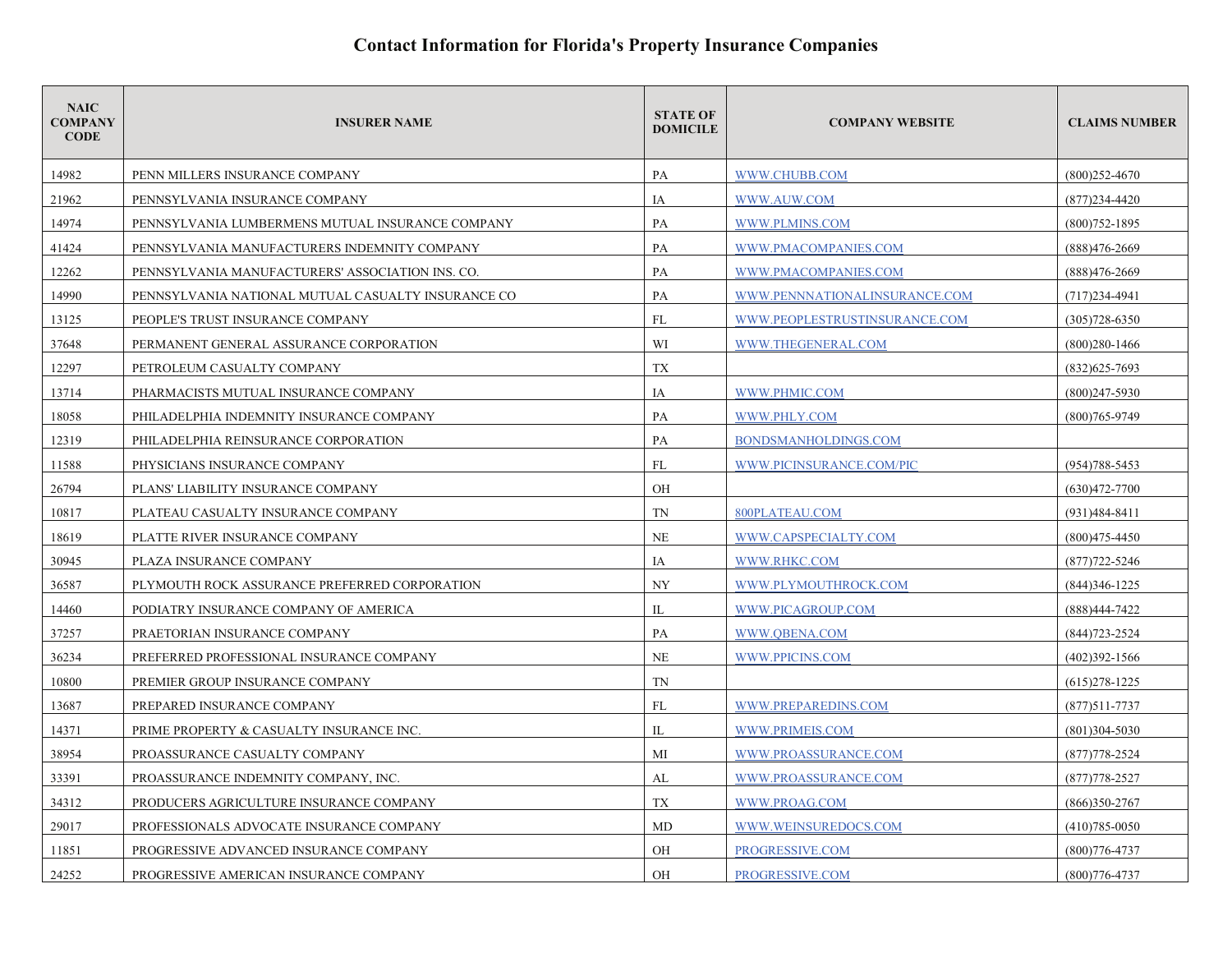| <b>NAIC</b><br><b>COMPANY</b><br><b>CODE</b> | <b>INSURER NAME</b>                               | <b>STATE OF</b><br><b>DOMICILE</b> | <b>COMPANY WEBSITE</b>      | <b>CLAIMS NUMBER</b>  |
|----------------------------------------------|---------------------------------------------------|------------------------------------|-----------------------------|-----------------------|
| 17350                                        | PROGRESSIVE BAYSIDE INSURANCE COMPANY             | OH                                 | PROGRESSIVE.COM             | $(800)776 - 4737$     |
| 24260                                        | PROGRESSIVE CASUALTY INSURANCE COMPANY            | OH                                 | PROGRESSIVE.COM             | $(800)776 - 4737$     |
| 10193                                        | PROGRESSIVE EXPRESS INSURANCE COMPANY             | OH                                 | PROGRESSIVE.COM             | $(800)776 - 4737$     |
| 13038                                        | PROGRESSIVE PROPERTY INSURANCE COMPANY            | FL                                 | AMERICANSTRATEGIC.COM       | $(866)$ 274-5677      |
| 10192                                        | PROGRESSIVE SELECT INSURANCE COMPANY              | OH                                 | PROGRESSIVE.COM             | $(800)776 - 4737$     |
| 38784                                        | PROGRESSIVE SOUTHEASTERN INSURANCE COMPANY        | IN                                 | PROGRESSIVE.COM             | $(800)776 - 4737$     |
| 32786                                        | PROGRESSIVE SPECIALTY INSURANCE COMPANY           | OH                                 | PROGRESSIVE.COM             | $(800)776 - 4737$     |
| 34690                                        | PROPERTY & CASUALTY INSURANCE COMPANY OF HARTFORD | IN                                 | WWW.THEHARTFORD.COM         | $(860)$ 547-5000      |
| 10638                                        | PROSELECT INSURANCE COMPANY                       | NE                                 | WWW.COVERYS.COM             | $(617)330-1755$       |
| 12416                                        | PROTECTIVE INSURANCE COMPANY                      | $\mathbb{N}$                       | WWW.PROTECTIVEINSURANCE.COM | $(800)231 - 6024$     |
| 35769                                        | PROTECTIVE PROPERTY & CASUALTY INSURANCE COMPANY  | <b>MO</b>                          | WWW.PROTECTIVE.COM          | $(800)424 - 1592$     |
| 24295                                        | PROVIDENCE WASHINGTON INSURANCE COMPANY           | RI                                 | WWW.ENSTARGROUP.COM         | $(800)845 - 2724$     |
| 13204                                        | PURE INSURANCE COMPANY                            | FL                                 | PUREINSURANCE.COM           | $(888)813 - 7873$     |
| 39217                                        | <b>OBE INSURANCE CORPORATION</b>                  | PA                                 | WWW.OBENA.COM               | (844) 723-2524        |
| 10219                                        | QBE REINSURANCE CORPORATION                       | PA                                 | WWW.OBENA.COM               | $(844)723 - 2524$     |
| 23132                                        | R.V.I. AMERICA INSURANCE COMPANY                  | <b>CT</b>                          | <b>RVIGROUP.COM</b>         | $(203)975 - 2107$     |
| 33790                                        | RADIAN GUARANTY, INC.                             | PA                                 | WWW.RADIAN.BIZ              | $(800)523 - 1988$     |
| 30872                                        | RADIAN MORTGAGE ASSURANCE INC                     | PA                                 | WWW.RADIAN.BIZ              | $(877)723 - 4261$     |
| 15756                                        | RADNOR SPECIALTY INSURANCE COMPANY                | <b>NE</b>                          | WWW.DEVONPARKSPECIALTY.COM  | (888) 875-5231 x 2551 |
| 11673                                        | REDWOOD FIRE AND CASUALTY INSURANCE COMPANY       | NE                                 | WWW.BHHC.COM                | $(800)356 - 5750$     |
| 24449                                        | REGENT INSURANCE COMPANY                          | WI                                 | WWW.QBENA.COM               | $(844)723 - 2524$     |
| 10357                                        | RENAISSANCE REINSURANCE U.S. INC.                 | MD                                 | <b>WWW.RENRE.COM</b>        | $(212)238-9327$       |
| 22179                                        | REPUBLIC INDEMNITY COMPANY OF AMERICA             | CA                                 | WWW.REPUBLICINDEMNITY.COM   | $(818)382 - 1117$     |
| 32174                                        | REPUBLIC MORTGAGE ASSURANCE COMPANY               | FL                                 | WWW.RMIC.COM                | $(800)999 - 7642$     |
| 31275                                        | REPUBLIC MORTGAGE GUARANTY INSURANCE CORPORATION  | NC                                 | WWW.RMIC.COM                | $(800)999 - 7642$     |
| 28452                                        | REPUBLIC MORTGAGE INSURANCE COMPANY               | NC                                 | WWW.RMIC.COM                | $(800)999 - 7642$     |
| 43044                                        | RESPONSE INSURANCE COMPANY                        | IL                                 | <b>KEMPER.COM</b>           | $(866)$ 536-7376      |
| 20133                                        | RESPONSE WORLDWIDE DIRECT AUTO INSURANCE COMPANY  | IL                                 | <b>KEMPER.COM</b>           | $(866)$ 536-7376      |
| 26050                                        | RESPONSE WORLDWIDE INSURANCE COMPANY              | IL                                 | <b>KEMPER.COM</b>           | $(866)$ 536-7376      |
| 13131                                        | RESPONSIVE AUTO INSURANCE COMPANY (THE)           | FL                                 | WWW.RESPONSIVEAUTO.COM      | $(954)436 - 8800$     |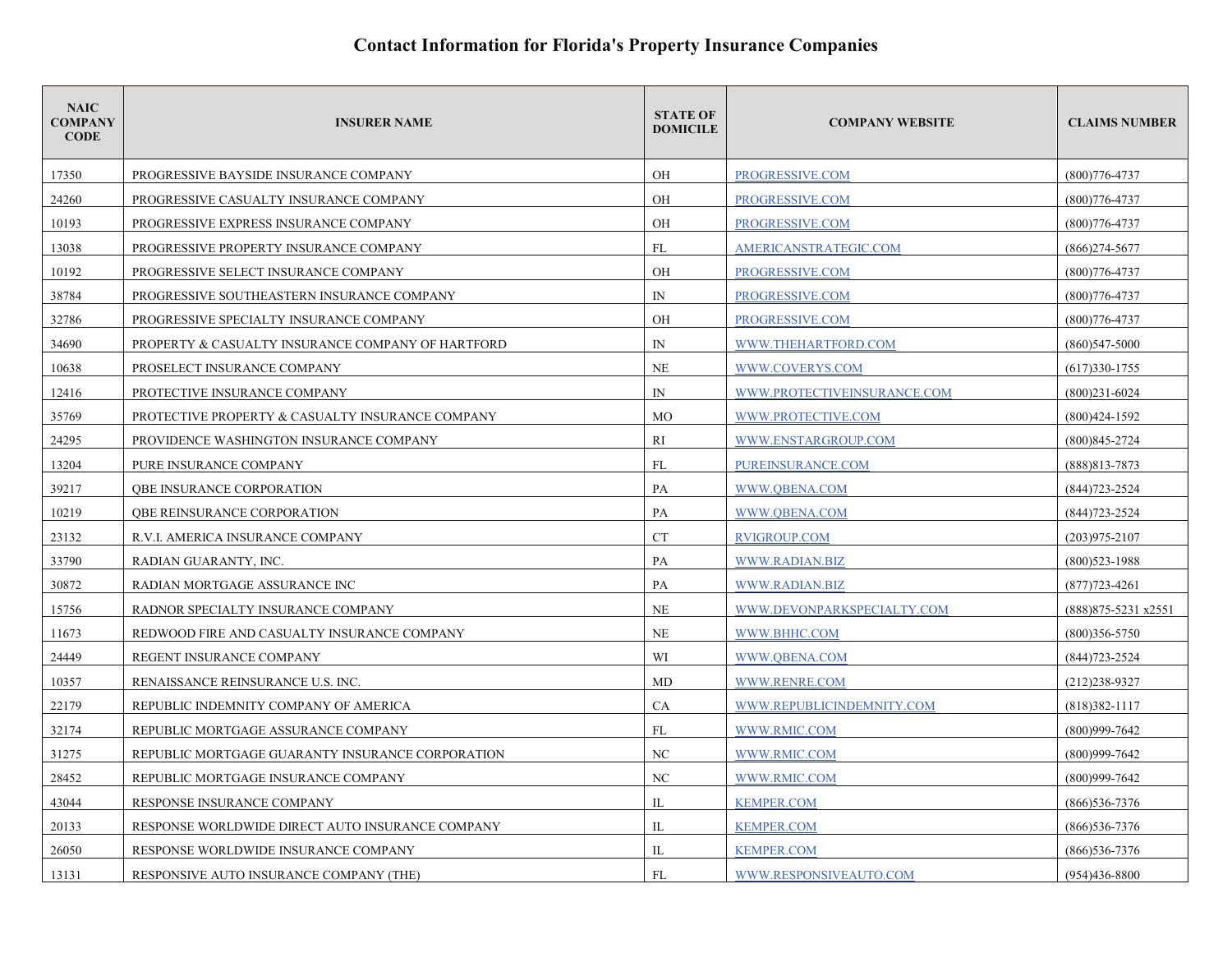| <b>NAIC</b><br><b>COMPANY</b><br><b>CODE</b> | <b>INSURER NAME</b>                                   | <b>STATE OF</b><br><b>DOMICILE</b> | <b>COMPANY WEBSITE</b>       | <b>CLAIMS NUMBER</b> |
|----------------------------------------------|-------------------------------------------------------|------------------------------------|------------------------------|----------------------|
| 10700                                        | RETAILFIRST INSURANCE COMPANY                         | FL                                 | RETAILFIRSTINSURANCE.COM     | $(800)282 - 7648$    |
| 36684                                        | RIVERPORT INSURANCE COMPANY                           | IA                                 | WWW.WRBERKLEY.COM            | $(800)343 - 0592$    |
| 13056                                        | RLI INSURANCE COMPANY                                 | IL                                 | WWW.RLICORP.COM              | $(800)444 - 0406$    |
| 42706                                        | ROCHE SURETY AND CASUALTY COMPANY, INC.               | FL                                 | WWW.ROCHESURETY.COM          | $(813)623 - 5042$    |
| 35505                                        | ROCKWOOD CASUALTY INSURANCE COMPANY                   | PA                                 | WWW.ROCKWOODCASUALTY.COM     | $(866)$ 282-5246     |
| 22314                                        | RSUI INDEMNITY COMPANY                                | <b>NH</b>                          | WWW.RSUI.COM                 |                      |
| 39039                                        | RURAL COMMUNITY INSURANCE COMPANY                     | MN                                 | WWW.RCIS.COM                 | $(866)823 - 6179$    |
| 12563                                        | SAFE HARBOR INSURANCE COMPANY                         | FL                                 | WWW.OCEANHARBOR-INS.COM      | $(866)482 - 5246$    |
| 24740                                        | SAFECO INSURANCE COMPANY OF AMERICA                   | <b>NH</b>                          | WWW.SAFECO.COM               | $(844)825 - 2467$    |
| 39012                                        | SAFECO INSURANCE COMPANY OF ILLINOIS                  | IL                                 | WWW.SAFECO.COM               | $(844)825 - 2467$    |
| 24759                                        | SAFECO NATIONAL INSURANCE COMPANY                     | NH                                 | WWW.SAFECO.COM               | $(844)825 - 2467$    |
| 15341                                        | SAFEPOINT INSURANCE COMPANY                           | FL                                 | WWW.SAFEPOINTINS.COM         | $(855)252 - 4615$    |
| 11123                                        | SAFETY FIRST INSURANCE COMPANY                        | IL                                 | WWW.SAFETYNATIONAL.COM       | $(314)812 - 4175$    |
| 15105                                        | SAFETY NATIONAL CASUALTY CORPORATION                  | <b>MO</b>                          | WWW.SAFETYNATIONAL.COM       | $(314)812 - 4175$    |
| 12521                                        | SAFEWAY INSURANCE COMPANY                             | IL                                 | WWW.SAFEWAYINS.COM           | $(800)203 - 5129$    |
| 38300                                        | SAMSUNG FIRE & MARINE INSURANCE CO., LTD. (US BRANCH) | <b>NY</b>                          | US.SAMSUNGFIRE.COM           | (888)432-3234        |
| 15580                                        | SCOTTSDALE INDEMNITY COMPANY                          | OH                                 | WWW.SCOTTSDALEINS.COM        | $(800)421 - 3535$    |
| 10004                                        | SEAVIEW INSURANCE COMPANY                             | CA                                 |                              | $(760)692 - 9214$    |
| 10054                                        | SECURIAN CASUALTY COMPANY                             | MN                                 | WWW.SECURIAN.COM             | $(800)477 - 4511$    |
| 10117                                        | SECURITY FIRST INSURANCE COMPANY                      | FL                                 | WWW.SECURITYFIRSTFLORIDA.COM | $(877)581 - 4862$    |
| 33120                                        | SECURITY NATIONAL INSURANCE COMPANY                   | FL                                 | WWW.BRISTOLWEST.COM          | $(800)435 - 7764$    |
| 22233                                        | SELECT INSURANCE COMPANY                              | TX                                 | WWW.TRAVELERS.COM            | $(800)$ 252-4633     |
| 39926                                        | SELECTIVE INSURANCE COMPANY OF THE SOUTHEAST          | $\mathbb{N}$                       | WWW.SELECTIVE.COM            | $(866)455-9969$      |
| 10936                                        | SENECA INSURANCE COMPANY, INC.                        | NY                                 | WWW.SENECAINSURANCE.COM      | $(212)277 - 3968$    |
| 11000                                        | SENTINEL INSURANCE COMPANY, LTD.                      | <b>CT</b>                          | WWW.THEHARTFORD.COM          | $(800)$ 243-5860     |
| 12870                                        | SENTRUITY CASUALTY COMPANY                            | TX                                 |                              | $(800)$ 687-0363     |
| 28460                                        | SENTRY CASUALTY COMPANY                               | WI                                 | WWW.SENTRY.COM               | $(800)473 - 6879$    |
| 24988                                        | SENTRY INSURANCE A MUTUAL COMPANY                     | WI                                 | WWW.SENTRY.COM               | $(800)338 - 2487$    |
| 21180                                        | SENTRY SELECT INSURANCE COMPANY                       | WI                                 | WWW.SENTRY.COM               | $(800)338 - 2487$    |
| 39152                                        | SERVICE AMERICAN INDEMNITY COMPANY                    | OK                                 | WWW.THEDOCTORS.COM           | $(800)315 - 6090$    |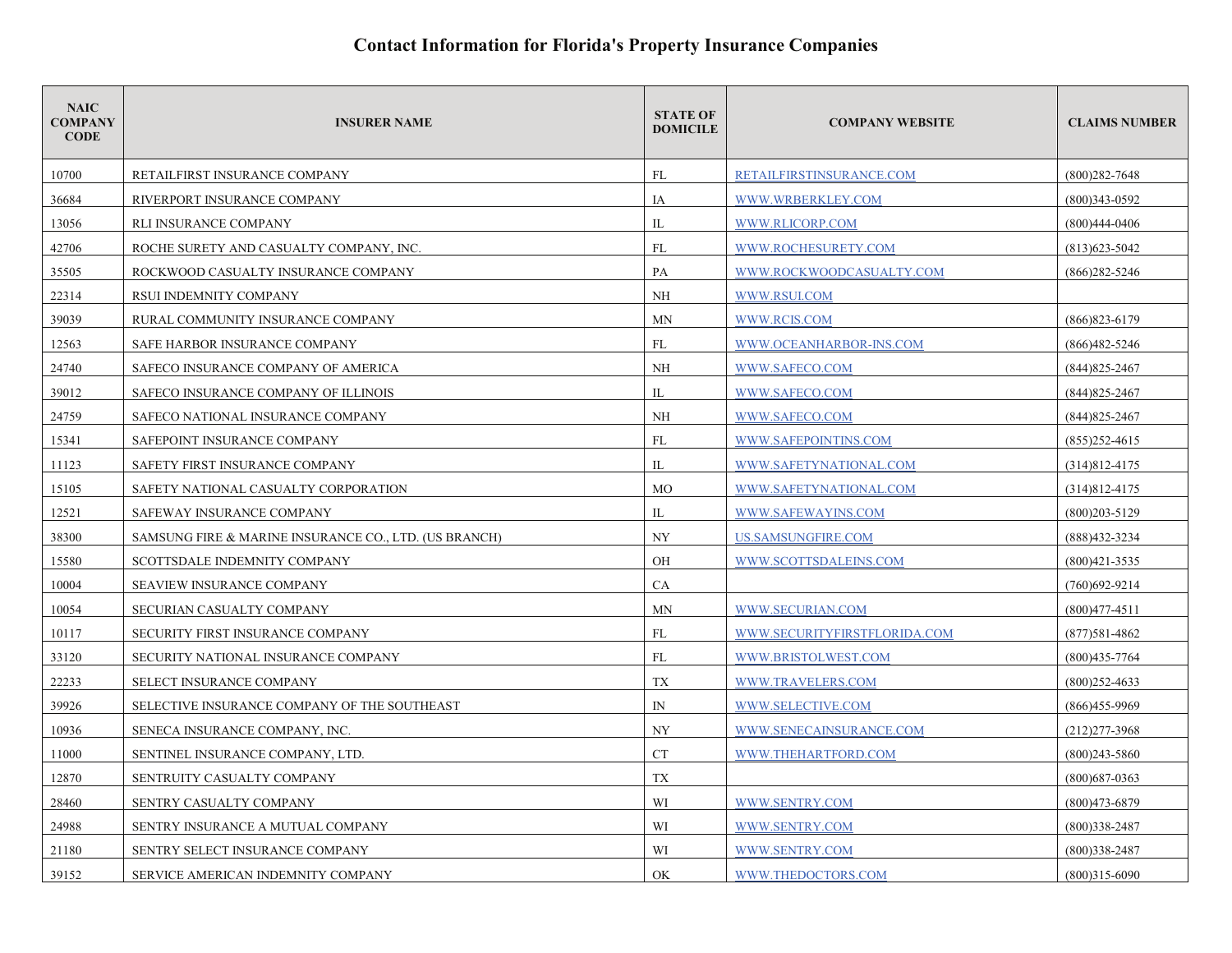| <b>NAIC</b><br><b>COMPANY</b><br><b>CODE</b> | <b>INSURER NAME</b>                              | <b>STATE OF</b><br><b>DOMICILE</b> | <b>COMPANY WEBSITE</b>          | <b>CLAIMS NUMBER</b> |
|----------------------------------------------|--------------------------------------------------|------------------------------------|---------------------------------|----------------------|
| 28240                                        | SERVICE GUARANTEE AND SURETY COMPANY             | NJ                                 | WWW.SERVICEINSURANCECOMPANY.COM | $(973)731 - 7650$    |
| 36560                                        | <b>SERVICE INSURANCE COMPANY</b>                 | FL                                 | WWW.IATINSURANCEGROUP.COM       |                      |
| 37672                                        | SEVEN SEAS INSURANCE COMPANY, INC.               | FL                                 | SEVENSEASINS.AZUREWEBSITES.NET/ | $(561)840-2955$      |
| 11347                                        | SFM MUTUAL INSURANCE COMPANY                     | MN                                 | WWW.SFMIC.COM                   | $(952)838-4205$      |
| 38776                                        | SIRIUS AMERICA INSURANCE COMPANY                 | <b>NY</b>                          | WWW.SIRIUSGROUP.COM             | $(212)312 - 2500$    |
| 38997                                        | SOMPO AMERICA FIRE & MARINE INSURANCE COMPANY    | NY                                 | WWW.SOMPO-INTL.COM              | $(877)$ 676-7575     |
| 11126                                        | SOMPO AMERICA INSURANCE COMPANY                  | NY                                 | WWW.SOMPO-INTL.COM              | $(877)676 - 7575$    |
| 18325                                        | SOUTHERN FARM BUREAU CASUALTY INSURANCE COMPANY  | MS                                 | WWW.SFBCIC.COM                  | $(352)374 - 1561$    |
| 10136                                        | SOUTHERN FIDELITY INSURANCE COMPANY              | <b>FL</b>                          | WWW.SOUTHERNFIDELITYINS.COM     | $(866)722 - 4995$    |
| 19216                                        | SOUTHERN INSURANCE COMPANY                       | TX                                 | WWW.AMTRUSTFINANCIAL.COM        | $(866)$ 272-9267     |
| 12247                                        | SOUTHERN OAK INSURANCE COMPANY                   | FL                                 | WWW.SOUTHERNOAKINS.COM          | $(877)900 - 2280$    |
| 10190                                        | SOUTHERN-OWNERS INSURANCE COMPANY                | MI                                 | WWW.AUTO-OWNERS.COM             | $(800)$ 527-8299     |
| 12294                                        | SOUTHWEST MARINE AND GENERAL INSURANCE COMPANY   | AZ                                 | WWW.PROSIGHTSPECIALTY.COM       | $(800)774 - 2755$    |
| 20613                                        | SPARTA INSURANCE COMPANY                         | <b>CT</b>                          | WWW.SPARTAINSURANCE.COM         |                      |
| 24376                                        | SPINNAKER INSURANCE COMPANY                      | IL                                 | WWW.SPINNAKERINS.COM            | $(888)221 - 7742$    |
| 11844                                        | ST. JOHNS INSURANCE COMPANY, INC.                | FL                                 | WWW.STJOHNSINSURANCE.COM/       | $(877)748 - 2059$    |
| 24767                                        | ST. PAUL FIRE & MARINE INSURANCE COMPANY         | <b>CT</b>                          | WWW.TRAVELERS.COM               | $(800)252 - 4633$    |
| 24775                                        | ST. PAUL GUARDIAN INSURANCE COMPANY              | <b>CT</b>                          | WWW.TRAVELERS.COM               | $(800)$ 252-4633     |
| 24791                                        | ST. PAUL MERCURY INSURANCE COMPANY               | <b>CT</b>                          | WWW.TRAVELERS.COM               | $(800)$ 252-4633     |
| 19224                                        | ST. PAUL PROTECTIVE INSURANCE COMPANY            | <b>CT</b>                          | WWW.TRAVELERS.COM               | $(800)252 - 4633$    |
| 42986                                        | STANDARD GUARANTY INSURANCE COMPANY              | DE                                 | WWW.ASSURANT.COM                | $(800)326 - 2845$    |
| 32387                                        | STAR CASUALTY INSURANCE COMPANY                  | <b>FL</b>                          | WWW.STARCASUALTY.COM            | $(877)782 - 7210$    |
| 18023                                        | STAR INSURANCE COMPANY                           | МI                                 | WWW.AMERITRUSTGROUP.COM         | (800) 825-9489       |
| 40045                                        | STARNET INSURANCE COMPANY                        | IA                                 | WWW.WRBERKLEY.COM               | $(800)343 - 0592$    |
| 38318                                        | STARR INDEMNITY & LIABILITY COMPANY              | <b>TX</b>                          | WWW.STARRCOMPANIES.COM          | $(866)519-2522$      |
| 16109                                        | STARR SPECIALTY INSURANCE COMPANY                | TX                                 | WWW.STARRCOMPANIES.COM          | $(866)519-2522$      |
| 25496                                        | STARSTONE NATIONAL INSURANCE COMPANY             | DE                                 | WWW.STARSTONE.COM               | $(800)845 - 2724$    |
| 25127                                        | STATE AUTO PROPERTY & CASUALTY INSURANCE COMPANY | SC.                                | WWW.STATEAUTO.COM               | $(877)722 - 5246$    |
| 25135                                        | STATE AUTOMOBILE MUTUAL INSURANCE COMPANY        | OH                                 | WWW.STATEAUTO.COM               | $(877)722 - 5246$    |
| 25143                                        | STATE FARM FIRE AND CASUALTY COMPANY             | $\Pi$ .                            | WWW.STATEFARM.COM               | $(800)732 - 5246$    |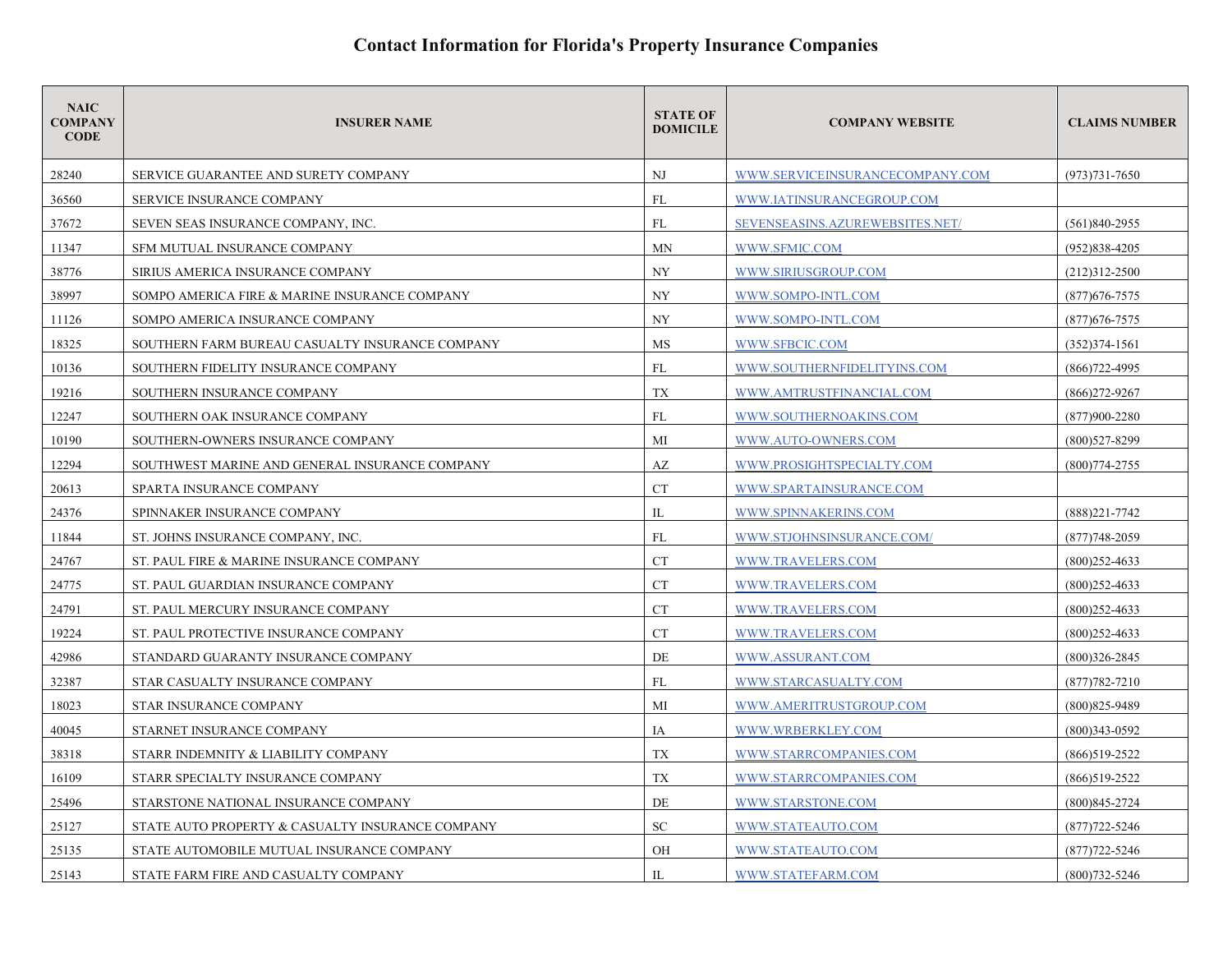| <b>NAIC</b><br><b>COMPANY</b><br><b>CODE</b> | <b>INSURER NAME</b>                                       | <b>STATE OF</b><br><b>DOMICILE</b> | <b>COMPANY WEBSITE</b>   | <b>CLAIMS NUMBER</b>          |
|----------------------------------------------|-----------------------------------------------------------|------------------------------------|--------------------------|-------------------------------|
| 10739                                        | STATE FARM FLORIDA INSURANCE COMPANY                      | FL                                 | WWW.STATEFARM.COM        | $(800)732 - 5246$             |
| 25151                                        | STATE FARM GENERAL INSURANCE COMPANY                      | IL                                 | WWW.STATEFARM.COM        | $(800)732 - 5246$             |
| 25178                                        | STATE FARM MUTUAL AUTOMOBILE INSURANCE COMPANY            | IL                                 | WWW.STATEFARM.COM        | $(800)732 - 5246$             |
| 12831                                        | STATE NATIONAL INSURANCE COMPANY INC.                     | TX                                 | WWW.STATENATIONAL.COM    | $(817)265 - 2000 \times 1239$ |
| 33049                                        | STATE VOLUNTEER MUTUAL INSURANCE COMPANY                  | TN                                 | WWW.SVMIC.COM            |                               |
| 25180                                        | STILLWATER INSURANCE COMPANY                              | CA                                 | STILLWATERINSURANCE.COM  | $(800)220 - 1351$             |
| 16578                                        | STILLWATER PROPERTY AND CASUALTY INSURANCE COMPANY        | <b>NY</b>                          | STILLWATERINSURANCE.COM  | $(800)220 - 1351$             |
| 11828                                        | STONEWOOD INSURANCE COMPANY                               | NC                                 | WWW.FALLSLAKEINS.COM     | $(866)459-1349$               |
| 10340                                        | STONINGTON INSURANCE COMPANY                              | PA                                 | WWW.OBENA.COM            | $(844)723 - 2524$             |
| 40436                                        | STRATFORD INSURANCE COMPANY                               | NH                                 |                          | $(888)847 - 8600$             |
| 10130                                        | <b>SU INSURANCE COMPANY</b>                               | WI                                 | <b>SU-GROUP.COM</b>      | $(414)281-1100$               |
| 10909                                        | SUN SURETY INSURANCE COMPANY                              | <b>SD</b>                          | WWW.SUNSURETYBAIL.COM    | $(605)348-1000$               |
| 34762                                        | <b>SUNZ INSURANCE COMPANY</b>                             | FL                                 | WWW.SUNZINSURANCE.COM    | $(877)306 - 6398$             |
| 10916                                        | <b>SURETEC INSURANCE COMPANY</b>                          | <b>TX</b>                          | WWW.MARKELSURETY.COM     | $(866)732-0099$               |
| 25364                                        | SWISS REINSURANCE AMERICA CORPORATION                     | <b>NY</b>                          | WWW.SWISSRE.COM          | $(800)$ 255-6931              |
| 12773                                        | SYNERGY INSURANCE COMPANY                                 | NC                                 | WWW.SYNERGYINSURANCE.NET | $(866)710-0908$               |
| 12866                                        | T.H.E. INSURANCE COMPANY                                  | LA                                 | WWW.AXAXL.COM            | $(800)$ 688-1840              |
| 41050                                        | TDC NATIONAL ASSURANCE COMPANY                            | <b>OR</b>                          | WWW.THEDOCTORS.COM       | (800)421-2368 x7758           |
| 22683                                        | <b>TEACHERS INSURANCE COMPANY</b>                         | IL                                 | WWW.HORACEMANN.COM       | $(877)461 - 0010$             |
| 42376                                        | TECHNOLOGY INSURANCE COMPANY, INC                         | DE                                 | WWW.AMTRUSTGROUP.COM     | $(866)$ 272-9267              |
| 10393                                        | TEXAS MEDICAL INSURANCE COMPANY                           | TX                                 | WWW.TMLT.ORG             | $(800)580 - 8658$             |
| 19062                                        | THE AUTOMOBILE INSURANCE COMPANY OF HARTFORD, CONNECTICUT | <b>CT</b>                          | WWW.TRAVELERS.COM        | $(800)252 - 4633$             |
| 25615                                        | THE CHARTER OAK FIRE INSURANCE COMPANY                    | CT                                 | WWW.TRAVELERS.COM        | $(800)$ 252-4633              |
| 28665                                        | THE CINCINNATI CASUALTY COMPANY                           | OH                                 | WWW.CINFIN.COM           | $(877)$ 242-2544              |
| 23280                                        | THE CINCINNATI INDEMNITY COMPANY                          | OH                                 | WWW.CINFIN.COM           | $(877)242 - 2544$             |
| 10677                                        | THE CINCINNATI INSURANCE COMPANY                          | OH                                 | WWW.CINFIN.COM           | $(877)242 - 2544$             |
| 25623                                        | THE PHOENIX INSURANCE COMPANY                             | <b>CT</b>                          | WWW.TRAVELERS.COM        | $(800)$ 252-4633              |
| 19070                                        | THE STANDARD FIRE INSURANCE COMPANY                       | <b>CT</b>                          | WWW.TRAVELERS.COM        | $(800)$ 252-4633              |
| 41769                                        | THE TRAVELERS CASUALTY COMPANY                            | <b>CT</b>                          | WWW.TRAVELERS.COM        | $(800)$ 252-4633              |
| 25658                                        | THE TRAVELERS INDEMNITY COMPANY                           | <b>CT</b>                          | WWW.TRAVELERS.COM        | $(800)252 - 4633$             |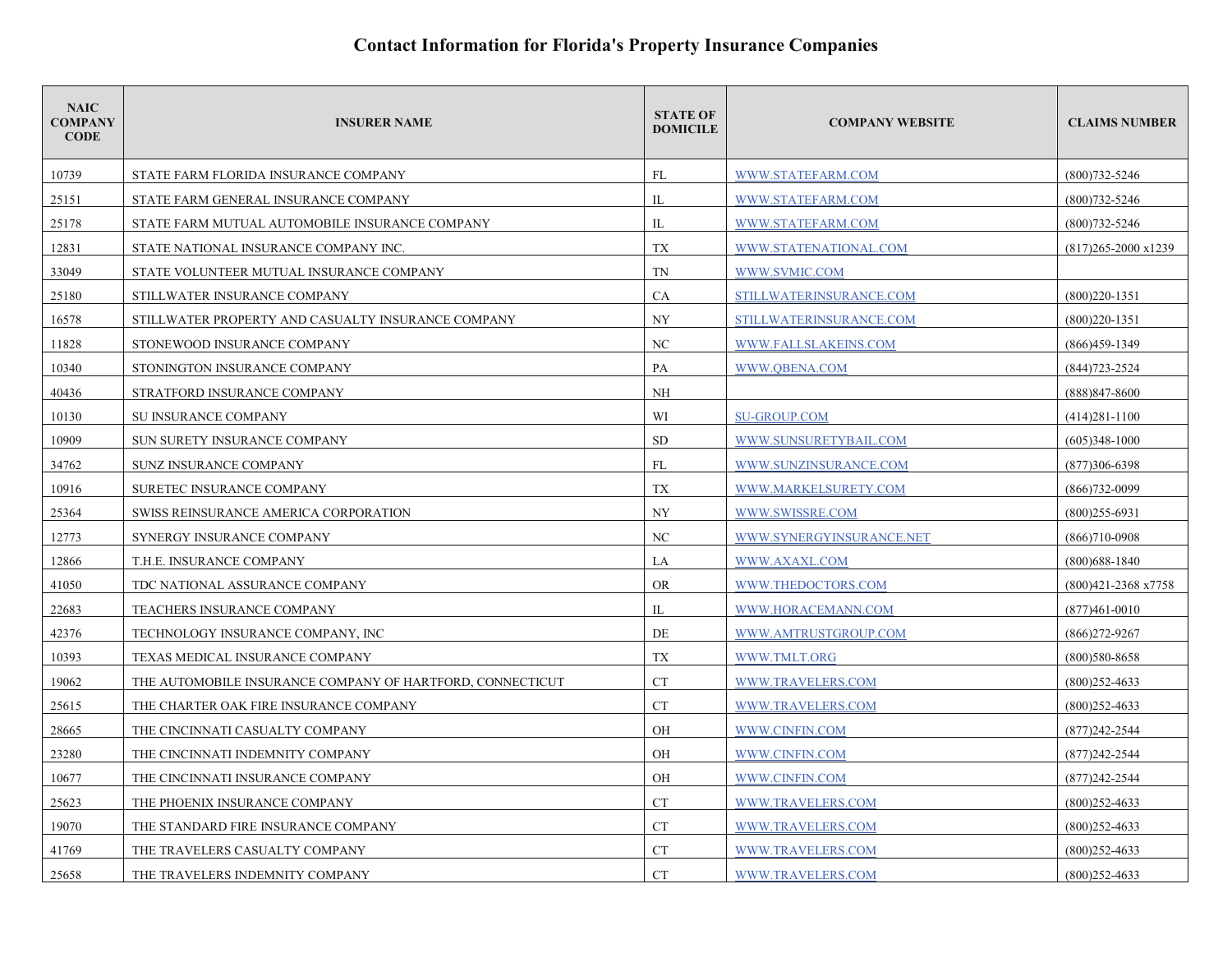| <b>NAIC</b><br><b>COMPANY</b><br><b>CODE</b> | <b>INSURER NAME</b>                              | <b>STATE OF</b><br><b>DOMICILE</b> | <b>COMPANY WEBSITE</b>    | <b>CLAIMS NUMBER</b> |
|----------------------------------------------|--------------------------------------------------|------------------------------------|---------------------------|----------------------|
| 25666                                        | THE TRAVELERS INDEMNITY COMPANY OF AMERICA       | <b>CT</b>                          | WWW.TRAVELERS.COM         | $(800)252 - 4633$    |
| 25682                                        | THE TRAVELERS INDEMNITY COMPANY OF CONNECTICUT   | <b>CT</b>                          | WWW.TRAVELERS.COM         | $(800)$ 252-4633     |
| 25534                                        | TIG INSURANCE COMPANY                            | <b>CA</b>                          | WWW.TRG.COM               | $(603)$ 656-2200     |
| 36269                                        | TITAN INSURANCE COMPANY                          | MI                                 | WWW.TITAN.COM             | $(800)421 - 3535$    |
| 32301                                        | TNUS INSURANCE COMPANY                           | <b>NY</b>                          | WWW.TMAMERICA.COM         | $(877)567 - 7486$    |
| 10945                                        | TOKIO MARINE AMERICA INSURANCE COMPANY           | <b>NY</b>                          | WWW.TMAMERICA.COM         | $(877)567 - 7486$    |
| 29050                                        | TOWER HILL PREFERRED INSURANCE COMPANY           | FL                                 | WWW.THIG.COM              | $(800)342 - 3407$    |
| 11027                                        | TOWER HILL PRIME INSURANCE COMPANY               | FL                                 | WWW.THIG.COM              | $(800)342 - 3407$    |
| 12011                                        | TOWER HILL SELECT INSURANCE COMPANY              | <b>FL</b>                          | WWW.THIG.COM              | $(800)342 - 3407$    |
| 12538                                        | TOWER HILL SIGNATURE INSURANCE COMPANY           | FL                                 | WWW.THIG.COM              | $(800)342 - 3407$    |
| 37621                                        | TOYOTA MOTOR INSURANCE COMPANY                   | IA                                 | WWW.TOYOTAFINANCIAL.COM   | $(800)228 - 8559$    |
| 41238                                        | TRANS PACIFIC INSURANCE COMPANY                  | NY                                 | WWW.TMAMERICA.COM         | $(877)$ 567-7486     |
| 10952                                        | TRANSAMERICA CASUALTY INSURANCE COMPANY          | IA                                 | WWW.TRANSAMERICA.COM      | $(800)797 - 2643$    |
| 19453                                        | TRANSATLANTIC REINSURANCE COMPANY                | <b>NY</b>                          | WWW.TRANSRE.COM           | (888)239-7872        |
| 28886                                        | TRANSGUARD INSURANCE COMPANY OF AMERICA, INC.    | IL                                 | WWW.IATINSURANCEGROUP.COM | $(866)969-3899$      |
| 20494                                        | TRANSPORTATION INSURANCE COMPANY                 | IL                                 | WWW.CNA.COM               | $(877)262 - 2727$    |
| 28188                                        | TRAVCO INSURANCE COMPANY                         | <b>CT</b>                          | WWW.TRAVELERS.COM         | $(800)252 - 4633$    |
| 19038                                        | TRAVELERS CASUALTY AND SURETY COMPANY            | <b>CT</b>                          | WWW.TRAVELERS.COM         | $(800)252 - 4633$    |
| 31194                                        | TRAVELERS CASUALTY AND SURETY COMPANY OF AMERICA | <b>CT</b>                          | WWW.TRAVELERS.COM         | $(800)252 - 4633$    |
| 36170                                        | TRAVELERS CASUALTY COMPANY OF CONNECTICUT        | <b>CT</b>                          | WWW.TRAVELERS.COM         | $(800)252 - 4633$    |
| 19046                                        | TRAVELERS CASUALTY INSURANCE COMPANY OF AMERICA  | <b>CT</b>                          | WWW.TRAVELERS.COM         | $(800)252 - 4633$    |
| 40282                                        | TRAVELERS COMMERCIAL CASUALTY COMPANY            | <b>CT</b>                          | WWW.TRAVELERS.COM         | $(800)252 - 4633$    |
| 36137                                        | TRAVELERS COMMERCIAL INSURANCE COMPANY           | <b>CT</b>                          | WWW.TRAVELERS.COM         | $(800)$ 252-4633     |
| 27998                                        | TRAVELERS HOME AND MARINE INSURANCE COMPANY(THE) | <b>CT</b>                          | WWW.TRAVELERS.COM         | $(800)$ 252-4633     |
| 25674                                        | TRAVELERS PROPERTY CASUALTY COMPANY OF AMERICA   | <b>CT</b>                          | WWW.TRAVELERS.COM         | $(800)252 - 4633$    |
| 36161                                        | TRAVELERS PROPERTY CASUALTY INSURANCE COMPANY    | <b>CT</b>                          | WWW.TRAVELERS.COM         | $(800)252 - 4633$    |
| 31003                                        | TRI-STATE INSURANCE COMPANY OF MINNESOTA         | IA                                 | WWW.WRBERKLEY.COM         | $(800)343-0592$      |
| 41211                                        | TRITON INSURANCE COMPANY                         | TX                                 | WWW.ONEMAINSOLUTIONS.COM  | $(800)307 - 0048$    |
| 41106                                        | TRIUMPHE CASUALTY COMPANY                        | PA                                 | WWW.NATL.COM              | $(800)929 - 1500$    |
| 21709                                        | TRUCK INSURANCE EXCHANGE                         | CA                                 | WWW.FARMERS.COM           | $(800)435 - 7764$    |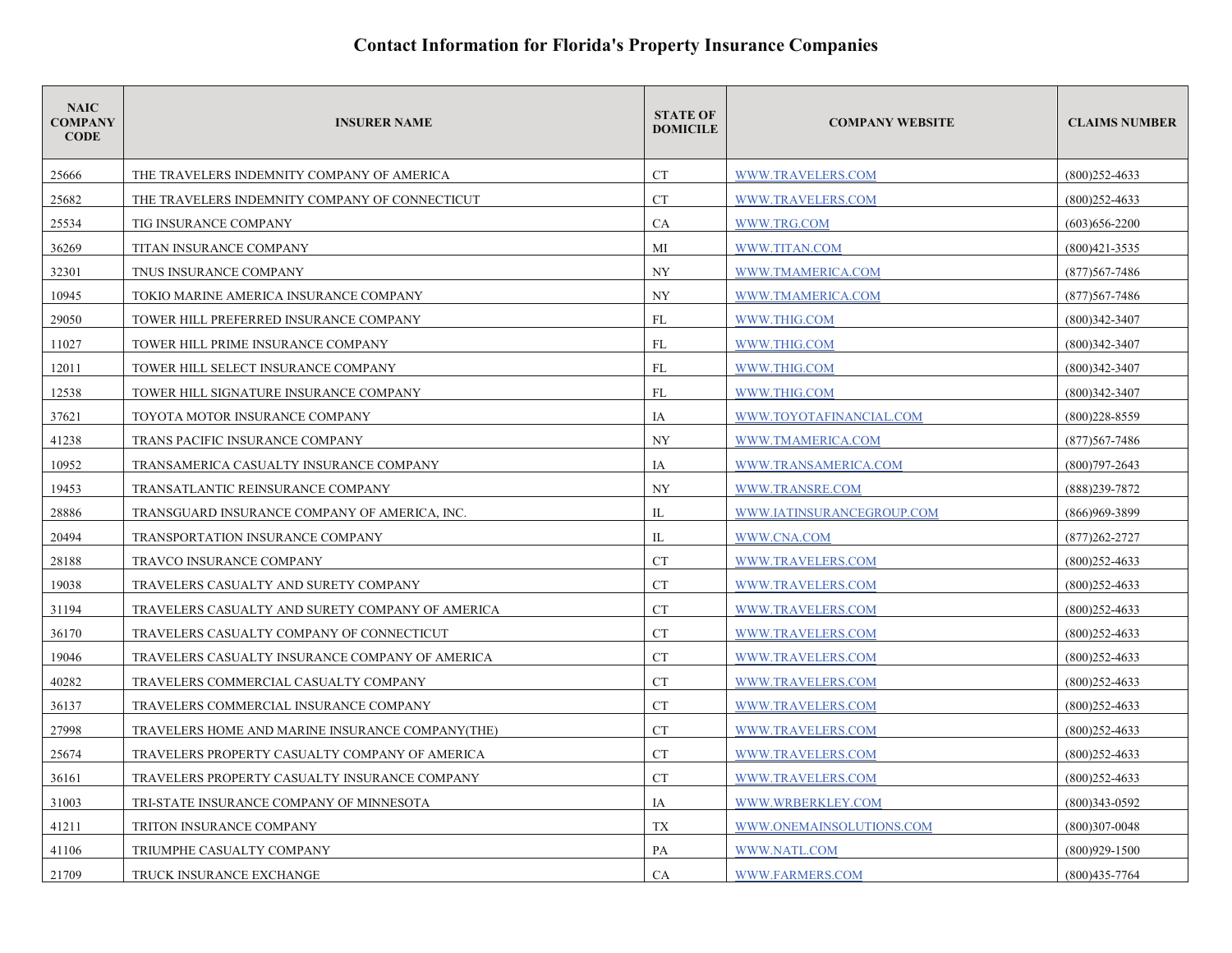| <b>NAIC</b><br><b>COMPANY</b><br><b>CODE</b> | <b>INSURER NAME</b>                                | <b>STATE OF</b><br><b>DOMICILE</b> | <b>COMPANY WEBSITE</b>  | <b>CLAIMS NUMBER</b>    |
|----------------------------------------------|----------------------------------------------------|------------------------------------|-------------------------|-------------------------|
| 27120                                        | TRUMBULL INSURANCE COMPANY                         | <b>CT</b>                          | WWW.THEHARTFORD.COM     | $(860)547 - 5000$       |
| 29459                                        | TWIN CITY FIRE INSURANCE COMPANY                   | $\mathbb{N}$                       | WWW.THEHARTFORD.COM     | $(860)$ 547-5000        |
| 15885                                        | TYPTAP INSURANCE COMPANY                           | FL                                 | WWW.TYPTAP.COM          | $(844)$ 289-7968        |
| 29599                                        | U.S. SPECIALTY INSURANCE COMPANY                   | TX                                 | WWW.USSIC.COM           | $(713)462 - 1000$       |
| 35416                                        | U.S. UNDERWRITERS INSURANCE COMPANY                | ND                                 | WWW.USLI.COM            | (888) 875-5231 x 2551   |
| 25844                                        | UNION INSURANCE COMPANY                            | IA                                 | WWW.WRBERKLEY.COM       | $(855)802 - 5273$       |
| 35319                                        | UNITED AUTOMOBILE INSURANCE COMPANY                | FL                                 | WWW.UAIG.NET            | $(305)940 - 7299$       |
| 36226                                        | UNITED CASUALTY AND SURETY INSURANCE COMPANY       | NE                                 | WWW.UNITEDCASUALTY.COM  | $(617)471 - 1112$       |
| 11142                                        | UNITED CASUALTY INSURANCE COMPANY OF AMERICA       | IL                                 | <b>KEMPER.COM</b>       | $(800)777 - 8467$       |
| 11770                                        | UNITED FINANCIAL CASUALTY COMPANY                  | OH                                 | PROGRESSIVE.COM         | $(800)776 - 4737$       |
| 19496                                        | UNITED FIRE & INDEMNITY COMPANY                    | TX                                 | WWW.UFGINSURANCE.COM    | $(866)789 - 4228$       |
| 13021                                        | UNITED FIRE AND CASUALTY COMPANY                   | IA                                 | WWW.UFGINSURANCE.COM    | $(800)343-9131$         |
| 16659                                        | UNITED GUARANTY COMMERCIAL INSURANCE COMPANY OF NC | NC                                 | WWW.ARCHMI.COM          | (800)909-4264           |
| 16667                                        | UNITED GUARANTY RESIDENTIAL INS. COMPANY OF NC     | NC                                 | WWW.ARCHMI.COM          | (877) 642-4642          |
| 15873                                        | UNITED GUARANTY RESIDENTIAL INSURANCE COMPANY      | NC                                 | WWW.ARCHMI.COM          | $(877)$ 642-4642        |
| 10969                                        | UNITED PROPERTY & CASUALTY INSURANCE COMPANY       | FL                                 | WWW.UPCINSURANCE.COM    | $(888)$ 256-3378        |
| 25941                                        | UNITED SERVICES AUTOMOBILE ASSOCIATION             | <b>TX</b>                          | WWW.USAA.COM            | $(800)531 - 8722$       |
| 25887                                        | UNITED STATES FIDELITY AND GUARANTY COMPANY        | MD                                 | WWW.TRAVELERS.COM       | $(800)$ 252-4633        |
| 21113                                        | UNITED STATES FIRE INSURANCE COMPANY               | DE                                 | WWW.CFINS.COM           | $(800)690 - 5520$       |
| 25895                                        | UNITED STATES LIABILITY INSURANCE COMPANY          | PA                                 | WWW.USLI.COM            | $(888)875 - 5231$ x2551 |
| 10656                                        | UNITED STATES SURETY COMPANY                       | MD                                 | WWW.HCCSURETY.COM       | $(800)486 - 6695$       |
| 29157                                        | UNITED WISCONSIN INSURANCE COMPANY                 | WI                                 | WWW.UNITEDHEARTLAND.BIZ | $(888)206 - 5851$       |
| 16063                                        | UNITRIN AUTO AND HOME INSURANCE COMPANY            | NY                                 | <b>KEMPER.COM</b>       | $(866)$ 536-7376        |
| 10915                                        | UNITRIN DIRECT PROPERTY & CASUALTY COMPANY         | IL                                 | <b>KEMPER.COM</b>       | $(866)$ 536-7376        |
| 32867                                        | UNIVERSAL FIRE & CASUALTY INSURANCE COMPANY        | $\mathbb{N}$                       | WWW.UNIVERSALBAIL.COM   | $(616)662 - 3900$       |
| 31704                                        | UNIVERSAL INSURANCE COMPANY                        | PR                                 | WWW.UNIVERSALPR.COM     | $(787)641 - 7171$       |
| 11986                                        | UNIVERSAL INSURANCE COMPANY OF NORTH AMERICA       | FL                                 | WWW.UIHNA.COM           | $(866)999 - 0898$       |
| 10861                                        | UNIVERSAL PROPERTY & CASUALTY INSURANCE COMPANY    | FL                                 | UNIVERSALPROPERTY.COM   | $(800)470-0599$         |
| 13200                                        | UNIVERSAL SURETY OF AMERICA                        | <b>SD</b>                          | WWW.CNA.COM             | $(877)$ 672-6115        |
| 41181                                        | UNIVERSAL UNDERWRITERS INSURANCE COMPANY           | $\Pi$ .                            | WWW.ZURICHNA.COM        | $(800)987 - 3373$       |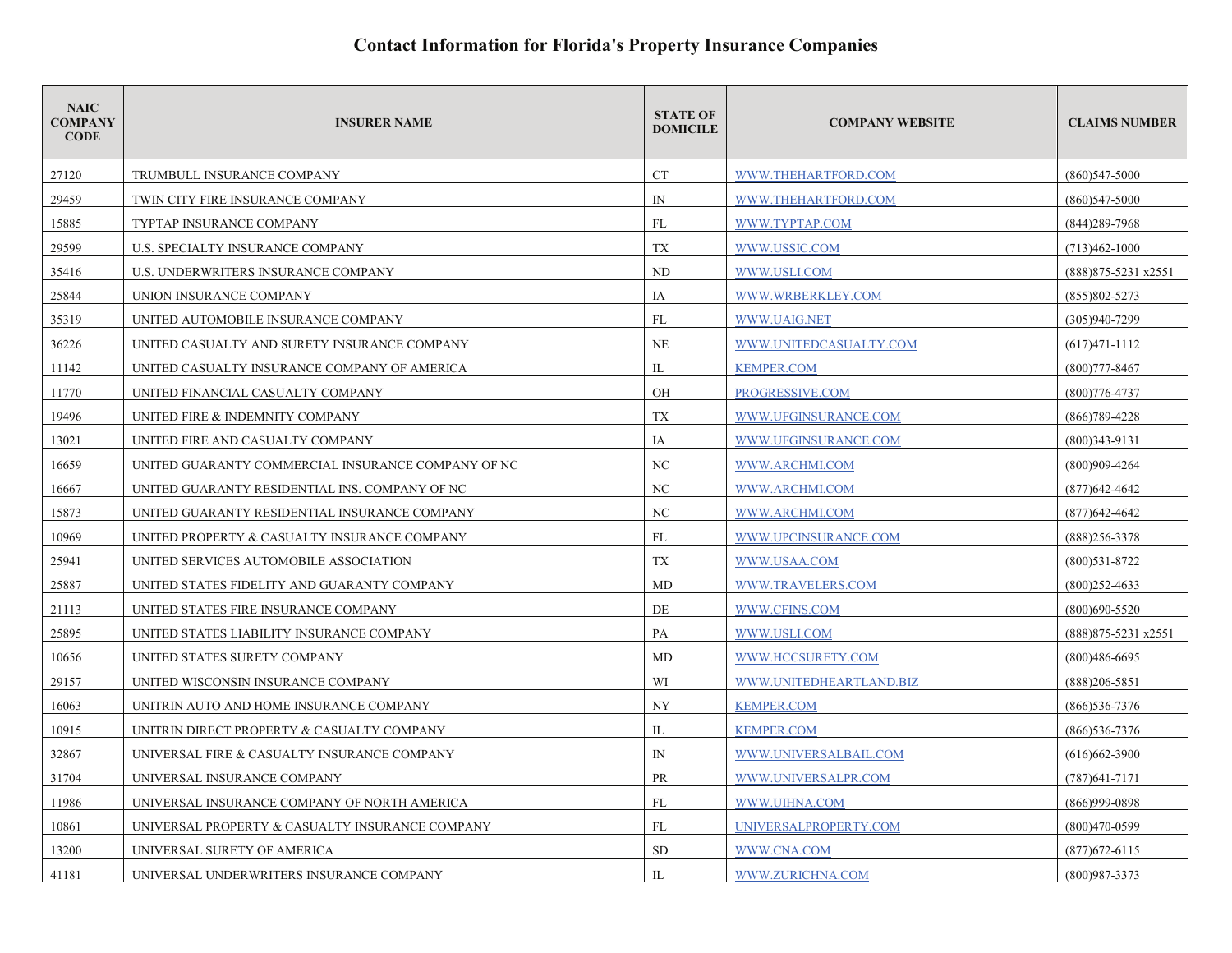| <b>NAIC</b><br><b>COMPANY</b><br><b>CODE</b> | <b>INSURER NAME</b>                              | <b>STATE OF</b><br><b>DOMICILE</b> | <b>COMPANY WEBSITE</b>     | <b>CLAIMS NUMBER</b>         |
|----------------------------------------------|--------------------------------------------------|------------------------------------|----------------------------|------------------------------|
| 15900                                        | US COASTAL PROPERTY & CASUALTY INSURANCE COMPANY | FL                                 | WWW.USCOASTALPC.COM        | $(866)482 - 5246$            |
| 25968                                        | USAA CASUALTY INSURANCE COMPANY                  | TX                                 | WWW.USAA.COM               | $(800)531 - 8722$            |
| 18600                                        | USAA GENERAL INDEMNITY COMPANY                   | TX                                 | WWW.USAA.COM               | $(800)$ 531-8722             |
| 28497                                        | USPLATE GLASS INSURANCE COMPANY                  | IL                                 | WWW.USPLATE.COM            | $(877)742 - 8837$            |
| 15326                                        | UTICA FIRST INSURANCE COMPANY                    | <b>NY</b>                          | WWW.UTICAFIRST.COM         | $(800)456 - 4556$            |
| 25976                                        | UTICA MUTUAL INSURANCE COMPANY                   | NY                                 | WWW.UTICANATIONAL.COM      | $(800)216 - 1420$            |
| 20508                                        | VALLEY FORGE INSURANCE COMPANY                   | $\mathbb{N}$                       | WWW.CNA.COM                | $(877)262 - 2727$            |
| 21172                                        | VANLINER INSURANCE COMPANY                       | <b>MO</b>                          | WWW.VANLINER.COM           | $(800)325 - 3619$            |
| 44768                                        | VANTAPRO SPECIALTY INSURANCE COMPANY             | AR                                 | WWW.AWAC.COM               |                              |
| 10815                                        | VERLAN FIRE INSURANCE COMPANY                    | NH                                 | WWW.HANOVER.COM            | $(800)628 - 0250$            |
| 42889                                        | VICTORIA FIRE & CASUALTY COMPANY                 | OH                                 | WWW.NATIONWIDE.COM         | $(800)421 - 3535$            |
| 10105                                        | VICTORIA SELECT INSURANCE COMPANY                | <b>OH</b>                          | WWW.VICTORIAINSURANCE.COM  | $(800)421 - 3535$            |
| 20397                                        | VIGILANT INSURANCE COMPANY                       | NY                                 | WWW.CHUBB.COM              | $(800)252 - 4670$            |
| 13137                                        | VIKING INSURANCE COMPANY OF WISCONSIN            | WI                                 | WWW.SENTRY.COM             |                              |
| 40827                                        | VIRGINIA SURETY COMPANY, INC.                    | IL                                 | WWW.ASSURANT.COM           | $(800)209 - 6206$            |
| 32395                                        | VISION SERVICE PLAN INSURANCE COMPANY            | <b>MO</b>                          | WWW.VSP.COM                | $(800)877 - 7195$            |
| 26085                                        | WARNER INSURANCE COMPANY                         | IL                                 | <b>KEMPER.COM</b>          | $(866)536 - 7376$            |
| 43486                                        | WARRANTY UNDERWRITERS INSURANCE COMPANY          | TX                                 |                            | $(866)$ 239-2455             |
| 32778                                        | WASHINGTON INTERNATIONAL INSURANCE COMPANY       | <b>NH</b>                          | SWISSRE.COM                | $(800)255 - 6931$            |
| 25585                                        | <b>WATFORD INSURANCE COMPANY</b>                 | NJ                                 | WWW.WATFORDUS.COM          | $(877)590 - 5611$            |
| 26069                                        | WAUSAU BUSINESS INSURANCE COMPANY                | WI                                 | WWW.LIBERTYMUTUALGROUP.COM | $(844)825 - 2467$            |
| 26042                                        | WAUSAU UNDERWRITERS INSURANCE COMPANY            | WI                                 | WWW.LIBERTYMUTUALGROUP.COM | $(844)825 - 2467$            |
| 32280                                        | WELLFLEET INSURANCE COMPANY                      | ${\rm IN}$                         | WWW.MEDPRO.COM             | $(413)733 - 4540$            |
| 20931                                        | WELLFLEET NEW YORK INSURANCE COMPANY             | NY                                 | WWW.MEDPRO.COM             | $(413)733 - 4540 \times 138$ |
| 25011                                        | WESCO INSURANCE COMPANY                          | DE                                 | WWW.AMTRUSTGROUP.COM       | $(866)272 - 9267$            |
| 44393                                        | WEST AMERICAN INSURANCE COMPANY                  | $\mathbb{N}$                       | WWW.LIBERTYMUTUALGROUP.COM | $(844)825 - 2467$            |
| 10030                                        | WESTCHESTER FIRE INSURANCE COMPANY               | PA                                 | WWW.CHUBB.COM              | $(800)252 - 4670$            |
| 27502                                        | WESTERN GENERAL INSURANCE COMPANY                | <b>CA</b>                          | WWW.WESTERNGENERAL.COM     | (800)984-3533                |
| 13188                                        | WESTERN SURETY COMPANY                           | <b>SD</b>                          | WWW.CNA.COM                | $(877)672 - 6115$            |
| 24112                                        | WESTFIELD INSURANCE COMPANY                      | <b>OH</b>                          | WWW.WESTFIELDGRP.COM       | $(800)243 - 0210$            |